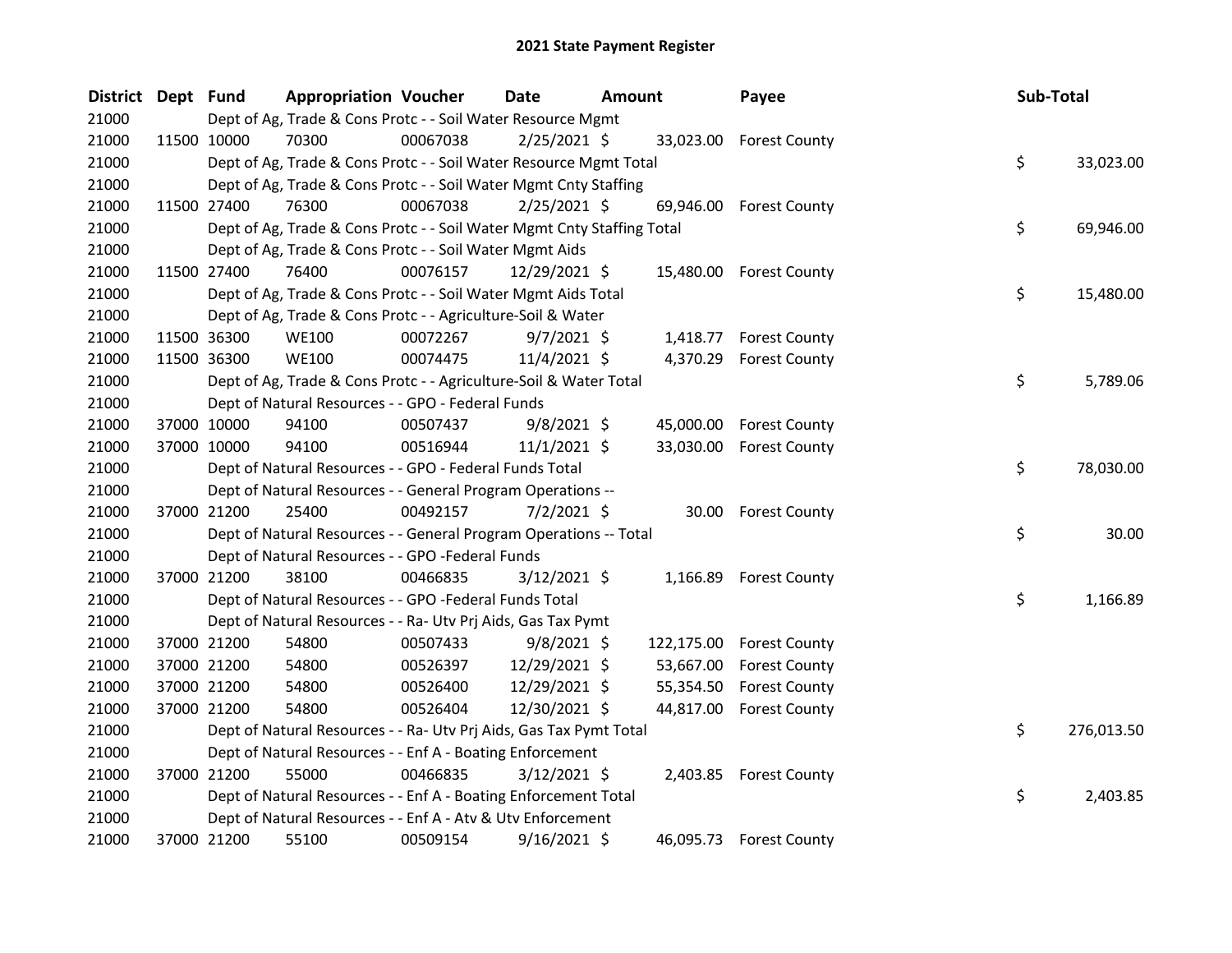| District Dept Fund |             | <b>Appropriation Voucher</b>                                       |          | Date           | <b>Amount</b> |            | Payee                    | Sub-Total |            |
|--------------------|-------------|--------------------------------------------------------------------|----------|----------------|---------------|------------|--------------------------|-----------|------------|
| 21000              |             | Dept of Natural Resources - - Enf A - Atv & Utv Enforcement Total  |          |                |               |            |                          | \$        | 46,095.73  |
| 21000              |             | Dept of Natural Resources - - Enf A - Snow Enforcement             |          |                |               |            |                          |           |            |
| 21000              | 37000 21200 | 55200                                                              | 00509616 | $9/20/2021$ \$ |               |            | 11,410.95 Forest County  |           |            |
| 21000              |             | Dept of Natural Resources - - Enf A - Snow Enforcement Total       |          |                |               |            |                          | \$        | 11,410.95  |
| 21000              |             | Dept of Natural Resources - - Ra- Fish, WI & Forestry              |          |                |               |            |                          |           |            |
| 21000              | 37000 21200 | 56400                                                              | 00469771 | $3/25/2021$ \$ |               |            | 692.35 Forest County     |           |            |
| 21000              |             | Dept of Natural Resources - - Ra- Fish, WI & Forestry Total        |          |                |               |            |                          | \$        | 692.35     |
| 21000              |             | Dept of Natural Resources - - Resaids - Forest Croplnd & Mfl       |          |                |               |            |                          |           |            |
| 21000              | 37000 21200 | 56600                                                              | 00509467 | $9/17/2021$ \$ |               |            | 50,108.43 Forest County  |           |            |
| 21000              |             | Dept of Natural Resources - - Resaids - Forest CropInd & Mfl Total |          |                |               |            |                          | \$        | 50,108.43  |
| 21000              |             | Dept of Natural Resources - - Resaids - County Forest Loans        |          |                |               |            |                          |           |            |
| 21000              | 37000 21200 | 56700                                                              | 00458558 | $1/26/2021$ \$ |               |            | 7,413.34 Forest County   |           |            |
| 21000              |             | Dept of Natural Resources - - Resaids - County Forest Loans Total  |          |                |               |            |                          | \$        | 7,413.34   |
| 21000              |             | Dept of Natural Resources - - Ra- Suppl Snow Trail Aids            |          |                |               |            |                          |           |            |
| 21000              | 37000 21200 | 56900                                                              | 00458266 | $1/21/2021$ \$ |               |            | 121,650.00 Forest County |           |            |
| 21000              |             | Dept of Natural Resources - - Ra- Suppl Snow Trail Aids Total      |          |                |               |            |                          | \$        | 121,650.00 |
| 21000              |             | Dept of Natural Resources - - Resaids - Cnty Forst & Admin         |          |                |               |            |                          |           |            |
| 21000              | 37000 21200 | 57200                                                              | 00462951 | $2/18/2021$ \$ |               |            | 51,742.45 Forest County  |           |            |
| 21000              | 37000 21200 | 57200                                                              | 00499026 | 7/27/2021 \$   |               | 1,139.06   | <b>Forest County</b>     |           |            |
| 21000              |             | Dept of Natural Resources - - Resaids - Cnty Forst & Admin Total   |          |                |               |            |                          | \$        | 52,881.51  |
| 21000              |             | Dept of Natural Resources - - Ra- Cnty Snow Trail & Area Aid       |          |                |               |            |                          |           |            |
| 21000              | 37000 21200 | 57400                                                              | 00507435 | $9/8/2021$ \$  |               | 122,175.00 | <b>Forest County</b>     |           |            |
| 21000              | 37000 21200 | 57400                                                              | 00515020 | 10/22/2021 \$  |               | 1,655.00   | <b>Forest County</b>     |           |            |
| 21000              | 37000 21200 | 57400                                                              | 00526399 | 12/29/2021 \$  |               | 53,667.00  | <b>Forest County</b>     |           |            |
| 21000              | 37000 21200 | 57400                                                              | 00526402 | 12/30/2021 \$  |               | 55,354.50  | <b>Forest County</b>     |           |            |
| 21000              | 37000 21200 | 57400                                                              | 00526405 | 12/30/2021 \$  |               | 44,817.00  | <b>Forest County</b>     |           |            |
| 21000              |             | Dept of Natural Resources - - Ra- Cnty Snow Trail & Area Aid Total |          |                |               |            |                          | \$        | 277,668.50 |
| 21000              |             | Dept of Natural Resources - - Ra- Snowmobile Trail Areas           |          |                |               |            |                          |           |            |
| 21000              | 37000 21200 | 57500                                                              | 00481049 | $5/14/2021$ \$ |               | 61,730.00  | <b>Forest County</b>     |           |            |
| 21000              | 37000 21200 | 57500                                                              | 00505985 | $9/1/2021$ \$  |               | 60,990.00  | <b>Forest County</b>     |           |            |
| 21000              | 37000 21200 | 57500                                                              | 00510026 | $9/27/2021$ \$ |               | 58,790.58  | <b>Forest County</b>     |           |            |
| 21000              |             | Dept of Natural Resources - - Ra- Snowmobile Trail Areas Total     |          |                |               |            |                          | \$        | 181,510.58 |
| 21000              |             | Dept of Natural Resources - - Ra- Atv Prj Aids, Gas Tax Pymt       |          |                |               |            |                          |           |            |
| 21000              | 37000 21200 | 57600                                                              | 00493629 | 7/8/2021 \$    |               |            | 6,610.00 Forest County   |           |            |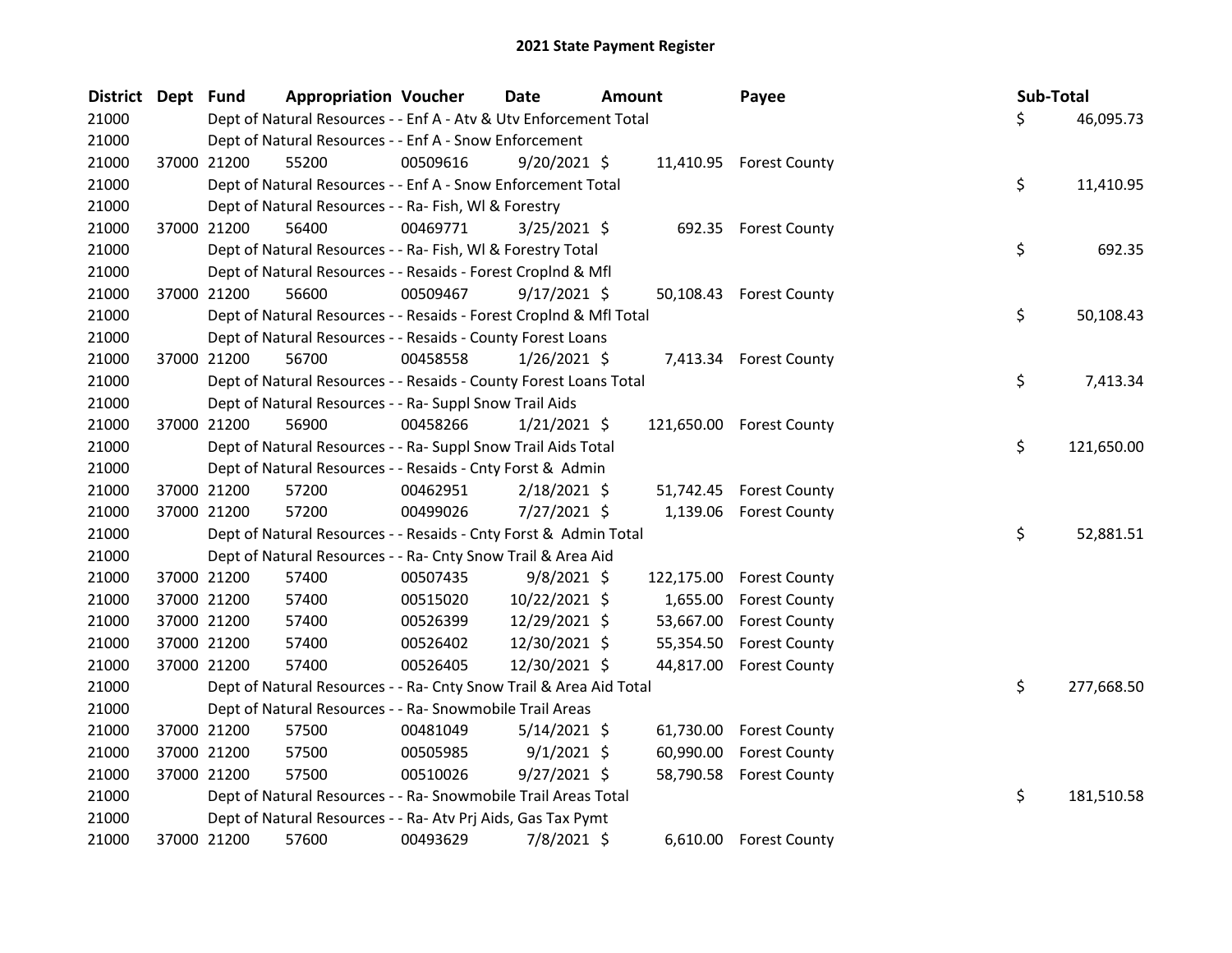| District | Dept Fund |             | <b>Appropriation Voucher</b>                                       |          | Date           | Amount     | Payee                       | Sub-Total |            |
|----------|-----------|-------------|--------------------------------------------------------------------|----------|----------------|------------|-----------------------------|-----------|------------|
| 21000    |           | 37000 21200 | 57600                                                              | 00506046 | $9/1/2021$ \$  | 24,840.00  | <b>Forest County</b>        |           |            |
| 21000    |           | 37000 21200 | 57600                                                              | 00508839 | $9/14/2021$ \$ | 6,610.00   | <b>Forest County</b>        |           |            |
| 21000    |           | 37000 21200 | 57600                                                              | 00517658 | 11/8/2021 \$   | 22,949.95  | <b>Forest County</b>        |           |            |
| 21000    |           | 37000 21200 | 57600                                                              | 00524670 | 12/21/2021 \$  | 100.00     | <b>Forest County</b>        |           |            |
| 21000    |           |             | Dept of Natural Resources - - Ra- Atv Prj Aids, Gas Tax Pymt Total |          |                |            |                             | \$        | 61,109.95  |
| 21000    |           |             | Dept of Natural Resources - - Ra- Atv Project Aids                 |          |                |            |                             |           |            |
| 21000    |           | 37000 21200 | 57700                                                              | 00515018 | 10/22/2021 \$  | 1,656.00   | <b>Forest County</b>        |           |            |
| 21000    |           | 37000 21200 | 57700                                                              | 00524559 | 12/15/2021 \$  | 107,741.25 | <b>Forest County</b>        |           |            |
| 21000    |           |             | Dept of Natural Resources - - Ra- Atv Project Aids Total           |          |                |            |                             | \$        | 109,397.25 |
| 21000    |           |             | Dept of Natural Resources - - Resaids - Nat Forest Income          |          |                |            |                             |           |            |
| 21000    |           | 37000 21200 | 58200                                                              | 00475042 | $4/21/2021$ \$ |            | 26,022.82 Forest County     |           |            |
| 21000    |           |             | Dept of Natural Resources - - Resaids - Nat Forest Income Total    |          |                |            |                             | \$        | 26,022.82  |
| 21000    |           |             | Dept of Natural Resources - - Ea - Lake Protection                 |          |                |            |                             |           |            |
| 21000    |           | 37000 21200 | 66300                                                              | 00461678 | $2/5/2021$ \$  |            | 11,966.87 Forest County     |           |            |
| 21000    |           |             | Dept of Natural Resources - - Ea - Lake Protection Total           |          |                |            |                             | \$        | 11,966.87  |
| 21000    |           |             | Dept of Natural Resources - - Fin Asst For Responsible Units       |          |                |            |                             |           |            |
| 21000    |           | 37000 27400 | 67000                                                              | 00483500 | $5/21/2021$ \$ |            | 79,250.58 Forest County     |           |            |
| 21000    |           |             | Dept of Natural Resources - - Fin Asst For Responsible Units Total |          |                |            |                             | \$        | 79,250.58  |
| 21000    |           |             | Dept of Natural Resources - - Recycling Consolidation Grants       |          |                |            |                             |           |            |
| 21000    |           | 37000 27400 | 67300                                                              | 00483500 | $5/21/2021$ \$ |            | 2,361.30 Forest County      |           |            |
| 21000    |           |             | Dept of Natural Resources - - Recycling Consolidation Grants Total |          |                |            |                             | \$        | 2,361.30   |
| 21000    |           |             | WI Dept of Transportation - - Eldly&Disa Co/Aid Sf                 |          |                |            |                             |           |            |
| 21000    |           | 39500 21100 | 16800                                                              | 00650064 | $2/8/2021$ \$  |            | 79,889.00 Forest County     |           |            |
| 21000    |           |             | WI Dept of Transportation - - Eldly&Disa Co/Aid Sf Total           |          |                |            |                             | \$        | 79,889.00  |
| 21000    |           |             | WI Dept of Transportation - - Trans Aids To Co.-Sf                 |          |                |            |                             |           |            |
| 21000    |           | 39500 21100 | 19000                                                              | 00631620 | $1/4/2021$ \$  |            | 70,073.40 Forest County     |           |            |
| 21000    |           | 39500 21100 | 19000                                                              | 00710715 | $7/6/2021$ \$  | 140,146.80 | <b>Forest County</b>        |           |            |
| 21000    |           | 39500 21100 | 19000                                                              | 00751274 | 10/4/2021 \$   |            | 70,073.41 Forest County     |           |            |
| 21000    |           |             | WI Dept of Transportation - - Trans Aids To Co.-Sf Total           |          |                |            |                             | \$        | 280,293.61 |
| 21000    |           |             | WI Dept of Transportation - - Local Rds, Grants Sf                 |          |                |            |                             |           |            |
| 21000    |           | 39500 21100 | 27000                                                              | 00717903 | $7/7/2021$ \$  |            | 144,222.94    Forest County |           |            |
| 21000    |           |             | WI Dept of Transportation - - Local Rds, Grants Sf Total           |          |                |            |                             | \$        | 144,222.94 |
| 21000    |           |             | WI Dept of Transportation - - Loc Rd Imp Prg St Fd                 |          |                |            |                             |           |            |
| 21000    |           | 39500 21100 | 27800                                                              | 00777258 | 12/1/2021 \$   | 3,276.69   | <b>Forest County</b>        |           |            |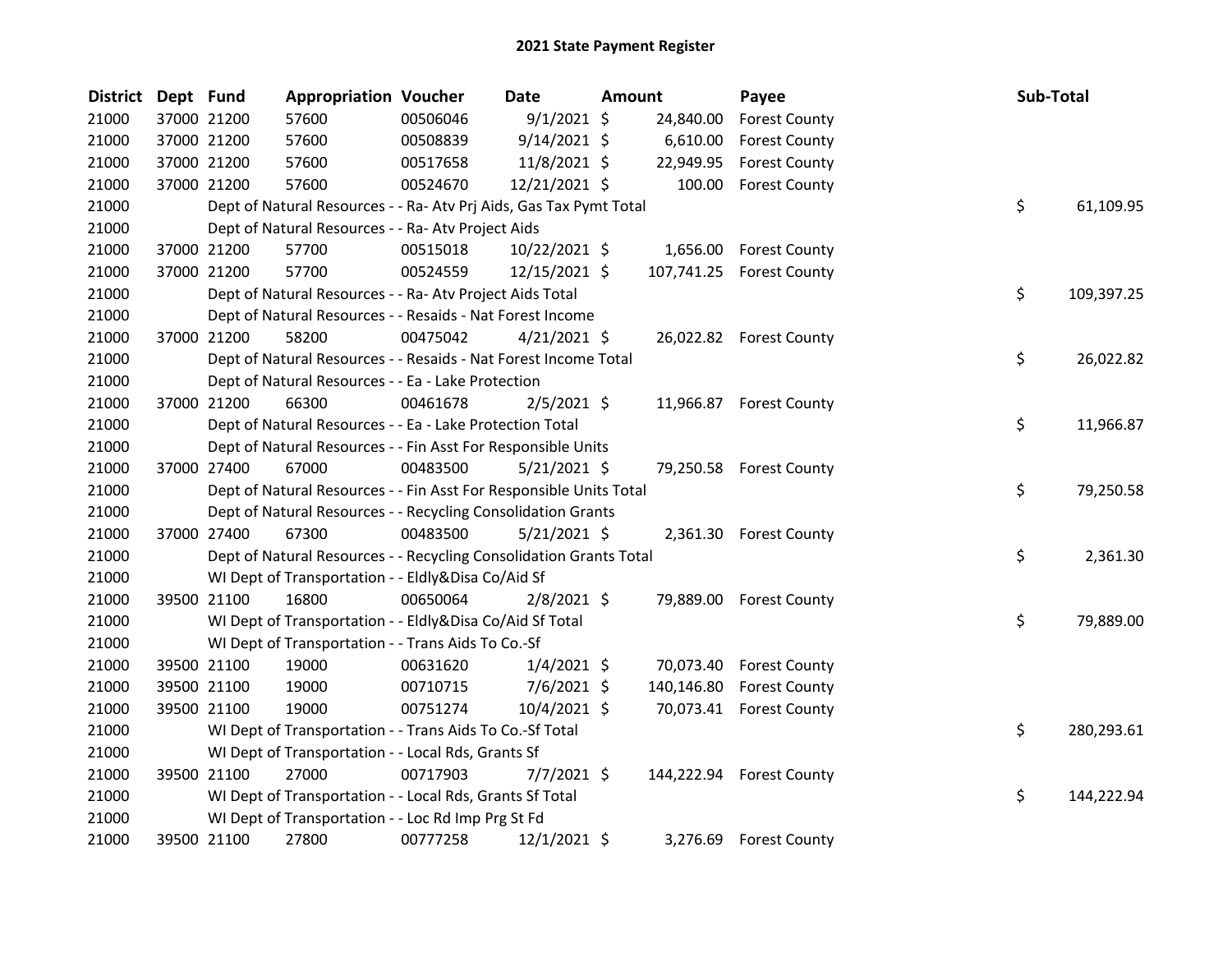| District Dept Fund |             | <b>Appropriation Voucher</b>                             |          | Date           | <b>Amount</b> |            | Payee                       |    | Sub-Total  |
|--------------------|-------------|----------------------------------------------------------|----------|----------------|---------------|------------|-----------------------------|----|------------|
| 21000              |             | WI Dept of Transportation - - Loc Rd Imp Prg St Fd Total |          |                |               |            |                             | \$ | 3,276.69   |
| 21000              |             | WI Dept of Transportation - - St Hwy Rehab, Sf           |          |                |               |            |                             |    |            |
| 21000              | 39500 21100 | 36300                                                    | 00774074 | 11/15/2021 \$  |               |            | 170,476.43    Forest County |    |            |
| 21000              |             | WI Dept of Transportation - - St Hwy Rehab, Sf Total     |          |                |               |            |                             | \$ | 170,476.43 |
| 21000              |             | WI Dept of Transportation - - Hwy Mgmt & Opers Sf        |          |                |               |            |                             |    |            |
| 21000              | 39500 21100 | 36500                                                    | 00643575 | $1/22/2021$ \$ |               | 216.00     | <b>Forest County</b>        |    |            |
| 21000              | 39500 21100 | 36500                                                    | 00647487 | $2/1/2021$ \$  |               | 216.00     | <b>Forest County</b>        |    |            |
| 21000              | 39500 21100 | 36500                                                    | 00664200 | $3/12/2021$ \$ |               | 270.00     | <b>Forest County</b>        |    |            |
| 21000              | 39500 21100 | 36500                                                    | 00690346 | $5/7/2021$ \$  |               | 567.00     | <b>Forest County</b>        |    |            |
| 21000              | 39500 21100 | 36500                                                    | 00705314 | $6/11/2021$ \$ |               | 297.00     | <b>Forest County</b>        |    |            |
| 21000              | 39500 21100 | 36500                                                    | 00720402 | $7/14/2021$ \$ |               | 297.00     | <b>Forest County</b>        |    |            |
| 21000              | 39500 21100 | 36500                                                    | 00734726 | $8/16/2021$ \$ |               | 297.00     | <b>Forest County</b>        |    |            |
| 21000              | 39500 21100 | 36500                                                    | 00744694 | $9/9/2021$ \$  |               | 297.00     | <b>Forest County</b>        |    |            |
| 21000              | 39500 21100 | 36500                                                    | 00774074 | 11/15/2021 \$  |               | 297.00     | <b>Forest County</b>        |    |            |
| 21000              |             | WI Dept of Transportation - - Hwy Mgmt & Opers Sf Total  |          |                |               |            |                             | \$ | 2,754.00   |
| 21000              |             | WI Dept of Transportation - - Routine Maint Sf           |          |                |               |            |                             |    |            |
| 21000              | 39500 21100 | 36800                                                    | 00638286 | $1/12/2021$ \$ |               | 2,034.80   | <b>Forest County</b>        |    |            |
| 21000              | 39500 21100 | 36800                                                    | 00641447 | $1/20/2021$ \$ |               | 70,726.53  | <b>Forest County</b>        |    |            |
| 21000              | 39500 21100 | 36800                                                    | 00641448 | $1/20/2021$ \$ |               | 8,331.94   | <b>Forest County</b>        |    |            |
| 21000              | 39500 21100 | 36800                                                    | 00641449 | $1/20/2021$ \$ |               | 2,237.84   | <b>Forest County</b>        |    |            |
| 21000              | 39500 21100 | 36800                                                    | 00641450 | $1/20/2021$ \$ |               | 15,342.99  | <b>Forest County</b>        |    |            |
| 21000              | 39500 21100 | 36800                                                    | 00647554 | $2/2/2021$ \$  |               | 21,784.26  | <b>Forest County</b>        |    |            |
| 21000              | 39500 21100 | 36800                                                    | 00654903 | 2/17/2021 \$   |               | 125,456.48 | <b>Forest County</b>        |    |            |
| 21000              | 39500 21100 | 36800                                                    | 00666212 | $3/17/2021$ \$ |               | 88,772.16  | <b>Forest County</b>        |    |            |
| 21000              | 39500 21100 | 36800                                                    | 00675062 | $4/6/2021$ \$  |               | 839.68     | <b>Forest County</b>        |    |            |
| 21000              | 39500 21100 | 36800                                                    | 00678346 | $4/12/2021$ \$ |               | 149,844.61 | <b>Forest County</b>        |    |            |
| 21000              | 39500 21100 | 36800                                                    | 00684478 | $4/27/2021$ \$ |               | 115,482.67 | <b>Forest County</b>        |    |            |
| 21000              | 39500 21100 | 36800                                                    | 00693169 | $5/12/2021$ \$ |               | 72,981.72  | <b>Forest County</b>        |    |            |
| 21000              | 39500 21100 | 36800                                                    | 00719015 | 7/12/2021 \$   |               | 127,829.46 | <b>Forest County</b>        |    |            |
| 21000              | 39500 21100 | 36800                                                    | 00720402 | 7/14/2021 \$   |               | 320.03     | <b>Forest County</b>        |    |            |
| 21000              | 39500 21100 | 36800                                                    | 00720555 | 7/15/2021 \$   |               | 41,978.42  | <b>Forest County</b>        |    |            |
| 21000              | 39500 21100 | 36800                                                    | 00725122 | 7/26/2021 \$   |               | 25,086.58  | <b>Forest County</b>        |    |            |
| 21000              | 39500 21100 | 36800                                                    | 00729471 | $8/4/2021$ \$  |               | 13,966.42  | <b>Forest County</b>        |    |            |
| 21000              | 39500 21100 | 36800                                                    | 00739539 | 8/27/2021 \$   |               | 46,941.50  | <b>Forest County</b>        |    |            |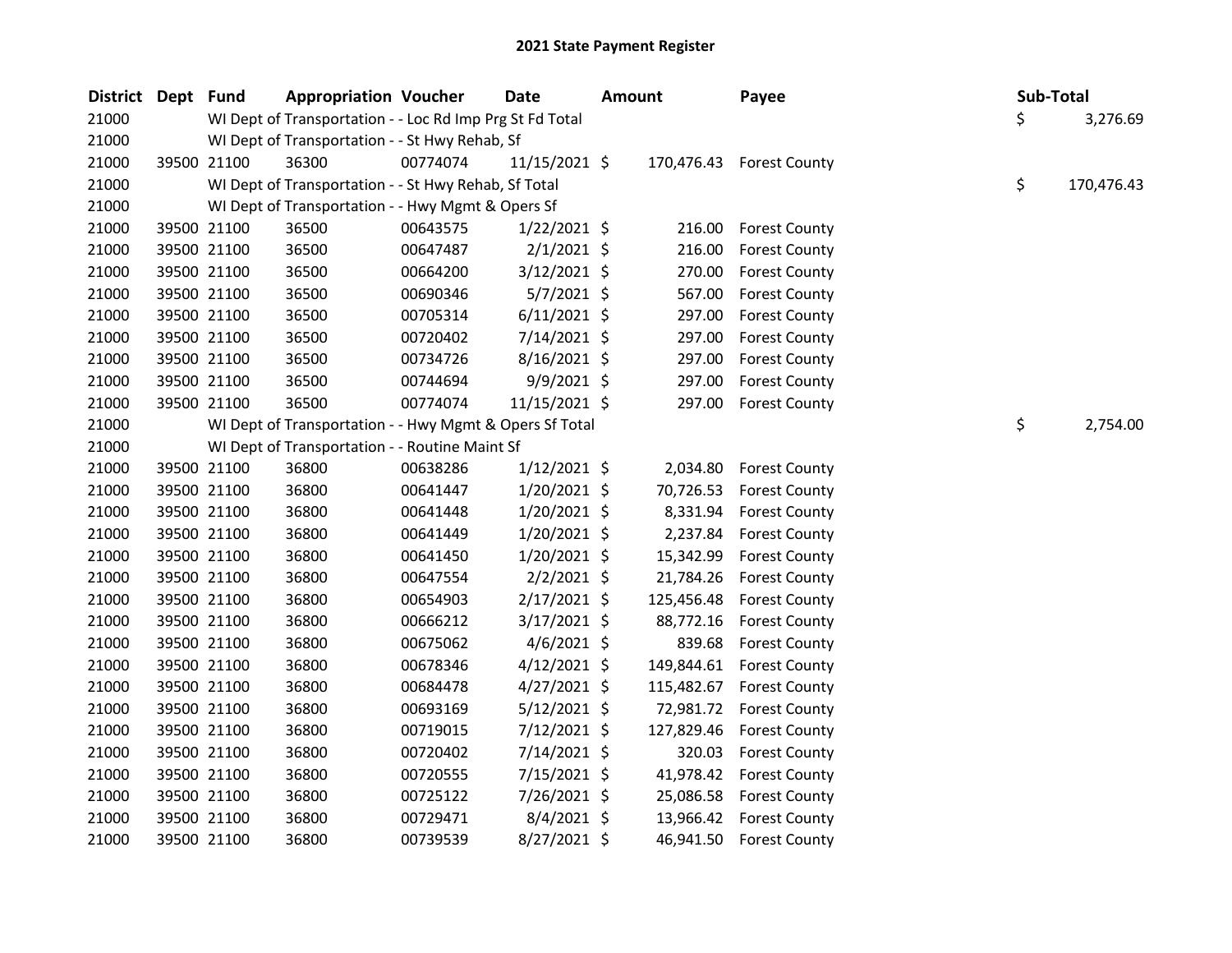| <b>District</b> | Dept Fund |             | <b>Appropriation Voucher</b>                                       |          | <b>Date</b>    | <b>Amount</b> |           | Payee                | Sub-Total |              |
|-----------------|-----------|-------------|--------------------------------------------------------------------|----------|----------------|---------------|-----------|----------------------|-----------|--------------|
| 21000           |           | 39500 21100 | 36800                                                              | 00746606 | 9/15/2021 \$   |               | 58,859.72 | <b>Forest County</b> |           |              |
| 21000           |           | 39500 21100 | 36800                                                              | 00761503 | 10/13/2021 \$  |               | 28,504.63 | <b>Forest County</b> |           |              |
| 21000           |           | 39500 21100 | 36800                                                              | 00778219 | 11/26/2021 \$  |               | 8,311.04  | <b>Forest County</b> |           |              |
| 21000           |           | 39500 21100 | 36800                                                              | 00779540 | 12/2/2021 \$   |               | 58,778.97 | <b>Forest County</b> |           |              |
| 21000           |           | 39500 21100 | 36800                                                              | 00786758 | 12/22/2021 \$  |               | 91,302.15 | <b>Forest County</b> |           |              |
| 21000           |           |             | WI Dept of Transportation - - Routine Maint Sf Total               |          |                |               |           |                      | \$        | 1,175,714.60 |
| 21000           |           |             | WI Dept of Transportation - - Dept Mgt & Oper St Fd                |          |                |               |           |                      |           |              |
| 21000           |           | 39500 21100 | 46100                                                              | 00732757 | $8/10/2021$ \$ |               | 300.00    | <b>Forest County</b> |           |              |
| 21000           |           |             | WI Dept of Transportation - - Dept Mgt & Oper St Fd Total          |          |                |               |           |                      | \$        | 300.00       |
| 21000           |           |             | Department of Corrections - - Corrections Contracts And Agre       |          |                |               |           |                      |           |              |
| 21000           |           | 41000 10000 | 11400                                                              | 00402104 | $1/4/2021$ \$  |               | 720.44    | <b>Forest County</b> |           |              |
| 21000           |           | 41000 10000 | 11400                                                              | 00402105 | 1/4/2021 \$    |               | 3,087.60  | <b>Forest County</b> |           |              |
| 21000           |           | 41000 10000 | 11400                                                              | 00402940 | $1/7/2021$ \$  |               | 411.68    | <b>Forest County</b> |           |              |
| 21000           |           | 41000 10000 | 11400                                                              | 00412147 | 2/26/2021 \$   |               | 1,183.58  | <b>Forest County</b> |           |              |
| 21000           |           | 41000 10000 | 11400                                                              | 00417035 | 3/19/2021 \$   |               | 926.28    | <b>Forest County</b> |           |              |
| 21000           |           | 41000 10000 | 11400                                                              | 00419043 | $4/8/2021$ \$  |               | 1,543.80  | <b>Forest County</b> |           |              |
| 21000           |           | 41000 10000 | 11400                                                              | 00419345 | 4/6/2021 \$    |               | 4,116.80  | <b>Forest County</b> |           |              |
| 21000           |           | 41000 10000 | 11400                                                              | 00420727 | $4/15/2021$ \$ |               | 1,595.26  | <b>Forest County</b> |           |              |
| 21000           |           | 41000 10000 | 11400                                                              | 00424853 | 5/7/2021 \$    |               | 926.28    | <b>Forest County</b> |           |              |
| 21000           |           | 41000 10000 | 11400                                                              | 00426250 | $5/13/2021$ \$ |               | 5,557.68  | <b>Forest County</b> |           |              |
| 21000           |           | 41000 10000 | 11400                                                              | 00431059 | $6/9/2021$ \$  |               | 2,264.24  | <b>Forest County</b> |           |              |
| 21000           |           | 41000 10000 | 11400                                                              | 00431117 | $6/8/2021$ \$  |               | 4,888.70  | <b>Forest County</b> |           |              |
| 21000           |           | 41000 10000 | 11400                                                              | 00433912 | $6/21/2021$ \$ |               | 6,329.58  | <b>Forest County</b> |           |              |
| 21000           |           | 41000 10000 | 11400                                                              | 00436974 | 7/8/2021 \$    |               | 463.14    | <b>Forest County</b> |           |              |
| 21000           |           | 41000 10000 | 11400                                                              | 00439125 | 7/14/2021 \$   |               | 2,624.46  | <b>Forest County</b> |           |              |
| 21000           |           | 41000 10000 | 11400                                                              | 00443477 | 8/11/2021 \$   |               | 1,492.34  | <b>Forest County</b> |           |              |
| 21000           |           | 41000 10000 | 11400                                                              | 00447781 | 8/31/2021 \$   |               | 2,573.00  | <b>Forest County</b> |           |              |
| 21000           |           | 41000 10000 | 11400                                                              | 00448853 | 9/9/2021 \$    |               | 1,595.26  | <b>Forest County</b> |           |              |
| 21000           |           | 41000 10000 | 11400                                                              | 00457681 | 10/21/2021 \$  |               | 102.92    | <b>Forest County</b> |           |              |
| 21000           |           | 41000 10000 | 11400                                                              | 00460642 | 11/8/2021 \$   |               | 2,315.70  | <b>Forest County</b> |           |              |
| 21000           |           | 41000 10000 | 11400                                                              | 00460646 | 11/8/2021 \$   |               | 360.22    | <b>Forest County</b> |           |              |
| 21000           |           | 41000 10000 | 11400                                                              | 00461414 | 11/9/2021 \$   |               | 1,337.96  | <b>Forest County</b> |           |              |
| 21000           |           | 41000 10000 | 11400                                                              | 00467118 | 12/10/2021 \$  |               | 1,749.64  | <b>Forest County</b> |           |              |
| 21000           |           |             | Department of Corrections - - Corrections Contracts And Agre Total |          |                |               |           |                      | \$        | 48,166.56    |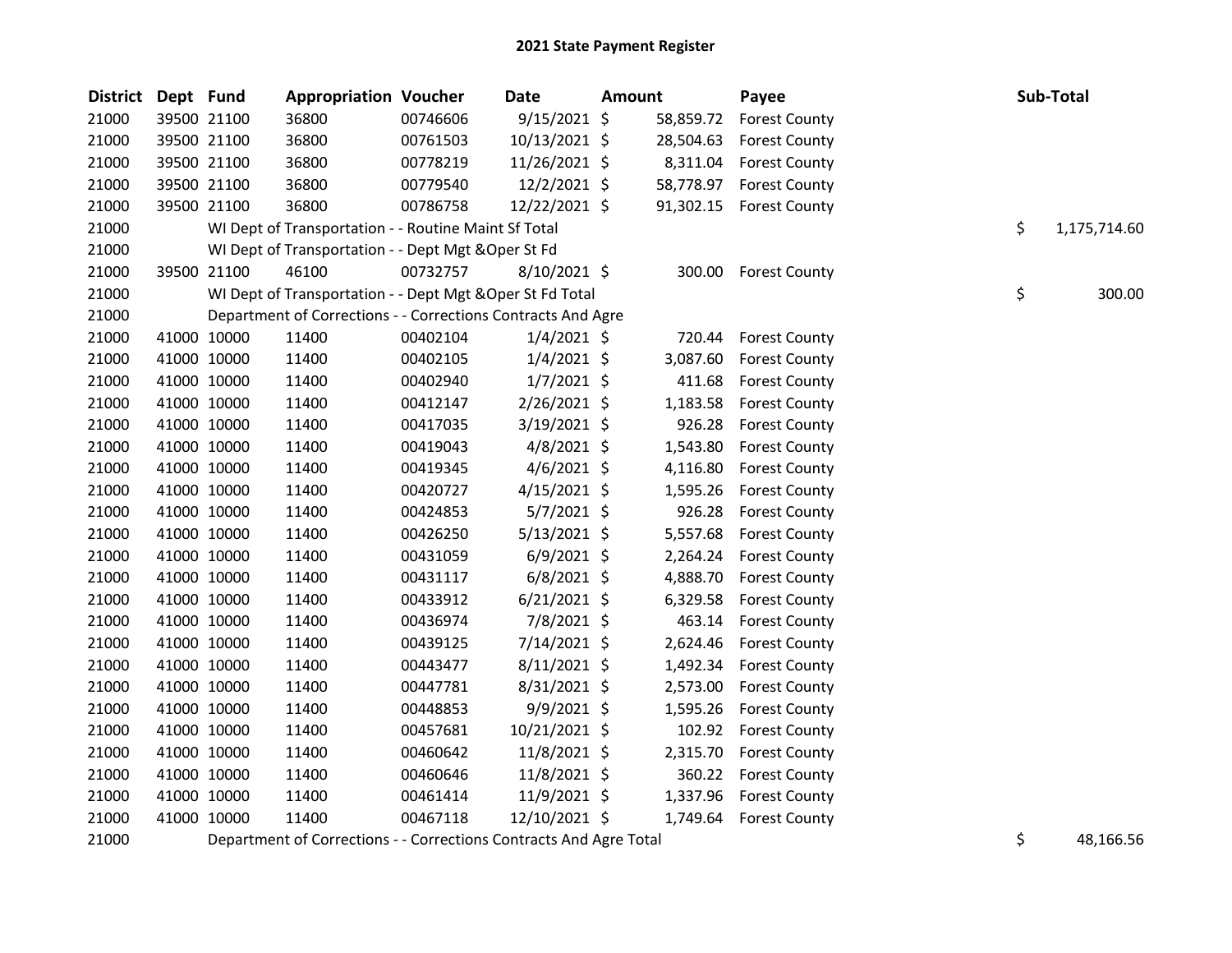| <b>District</b> | Dept Fund |             | <b>Appropriation Voucher</b>                                           |          | Date           | <b>Amount</b> |           | Payee                                                                                                         | Sub-Total        |
|-----------------|-----------|-------------|------------------------------------------------------------------------|----------|----------------|---------------|-----------|---------------------------------------------------------------------------------------------------------------|------------------|
| 21000           |           |             |                                                                        |          |                |               |           | Department of Corrections - - Reimbursing Counties For Probation, Extended Supervision And Parole Holds       |                  |
| 21000           |           | 41000 10000 | 11600                                                                  | 00459635 | 10/29/2021 \$  |               |           | 5,560.00 Forest County                                                                                        |                  |
| 21000           |           |             |                                                                        |          |                |               |           | Department of Corrections - - Reimbursing Counties For Probation, Extended Supervision And Parole Holds Total | \$<br>5,560.00   |
| 21000           |           |             | Department of Health Services - - State/Federal Aids                   |          |                |               |           |                                                                                                               |                  |
| 21000           |           | 43500 10000 | 00000                                                                  | 92106    | $1/4/2021$ \$  |               |           | 56,337.00 Forest County                                                                                       |                  |
| 21000           |           | 43500 10000 | 00000                                                                  | 92107    | $2/1/2021$ \$  |               | 33,409.00 | <b>Forest County</b>                                                                                          |                  |
| 21000           |           | 43500 10000 | 00000                                                                  | 92108    | $3/1/2021$ \$  |               | 22,739.00 | <b>Forest County</b>                                                                                          |                  |
| 21000           |           | 43500 10000 | 00000                                                                  | 92109    | $4/1/2021$ \$  |               | 35,505.00 | <b>Forest County</b>                                                                                          |                  |
| 21000           |           | 43500 10000 | 00000                                                                  | 92110    | $5/3/2021$ \$  |               | 32,342.00 | <b>Forest County</b>                                                                                          |                  |
| 21000           |           | 43500 10000 | 00000                                                                  | 92111    | $6/1/2021$ \$  |               | 61,758.00 | <b>Forest County</b>                                                                                          |                  |
| 21000           |           | 43500 10000 | 00000                                                                  | 92200    | $7/1/2021$ \$  |               | 10,945.00 | <b>Forest County</b>                                                                                          |                  |
| 21000           |           | 43500 10000 | 00000                                                                  | 92201    | $8/2/2021$ \$  |               | 97,540.00 | <b>Forest County</b>                                                                                          |                  |
| 21000           |           | 43500 10000 | 00000                                                                  | 92202    | $9/1/2021$ \$  |               | 24,940.00 | <b>Forest County</b>                                                                                          |                  |
| 21000           |           | 43500 10000 | 00000                                                                  | 92204    | $10/1/2021$ \$ |               | 42,441.00 | <b>Forest County</b>                                                                                          |                  |
| 21000           |           | 43500 10000 | 00000                                                                  | 92206    | $11/1/2021$ \$ |               | 9,466.00  | <b>Forest County</b>                                                                                          |                  |
| 21000           |           | 43500 10000 | 00000                                                                  | 92207    | $12/1/2021$ \$ |               | 28,509.00 | <b>Forest County</b>                                                                                          |                  |
| 21000           |           |             | Department of Health Services - - State/Federal Aids Total             |          |                |               |           |                                                                                                               | \$<br>455,931.00 |
| 21000           |           |             | Department of Health Services - - General Program Operations           |          |                |               |           |                                                                                                               |                  |
| 21000           |           | 43500 10000 | 40100                                                                  | 00401551 | $1/5/2021$ \$  |               | 1.50      | <b>Forest County</b>                                                                                          |                  |
| 21000           |           |             | Department of Health Services - - General Program Operations Total     |          |                |               |           |                                                                                                               | \$<br>1.50       |
| 21000           |           |             | Department of Health Services - - Medical Assistance State Admin       |          |                |               |           |                                                                                                               |                  |
| 21000           |           | 43500 10000 | 44000                                                                  | 00401551 | $1/5/2021$ \$  |               | 1.50      | <b>Forest County</b>                                                                                          |                  |
| 21000           |           |             | Department of Health Services - - Medical Assistance State Admin Total |          |                |               |           |                                                                                                               | \$<br>1.50       |
| 21000           |           |             | Department of Health Services - - Administrative And Support-Fis       |          |                |               |           |                                                                                                               |                  |
| 21000           |           | 43500 10000 | 82100                                                                  | 00468468 | 12/17/2021 \$  |               | 5.00      | <b>Forest County</b>                                                                                          |                  |
| 21000           |           |             | Department of Health Services - - Administrative And Support-Fis Total |          |                |               |           |                                                                                                               | \$<br>5.00       |
| 21000           |           |             | Dept of Children and Families - - Fees For Administrative Servic       |          |                |               |           |                                                                                                               |                  |
| 21000           |           | 43700 10000 | 23100                                                                  | 00080560 | $2/16/2021$ \$ |               | 15.00     | <b>Forest County</b>                                                                                          |                  |
| 21000           |           | 43700 10000 | 23100                                                                  | 00083416 | $4/20/2021$ \$ |               | 15.00     | <b>Forest County</b>                                                                                          |                  |
| 21000           |           | 43700 10000 | 23100                                                                  | 00087299 | 7/23/2021 \$   |               | 5.00      | <b>Forest County</b>                                                                                          |                  |
| 21000           |           | 43700 10000 | 23100                                                                  | 00090916 | $11/2/2021$ \$ |               | 5.00      | <b>Forest County</b>                                                                                          |                  |
| 21000           |           |             | Dept of Children and Families - - Fees For Administrative Servic Total |          |                |               |           |                                                                                                               | \$<br>40.00      |
| 21000           |           |             | Dept of Children and Families - - General Aids                         |          |                |               |           |                                                                                                               |                  |
| 21000           |           | 43700 10000 | 99000                                                                  | 00078995 | $1/5/2021$ \$  |               |           | 10,745.24 Forest County                                                                                       |                  |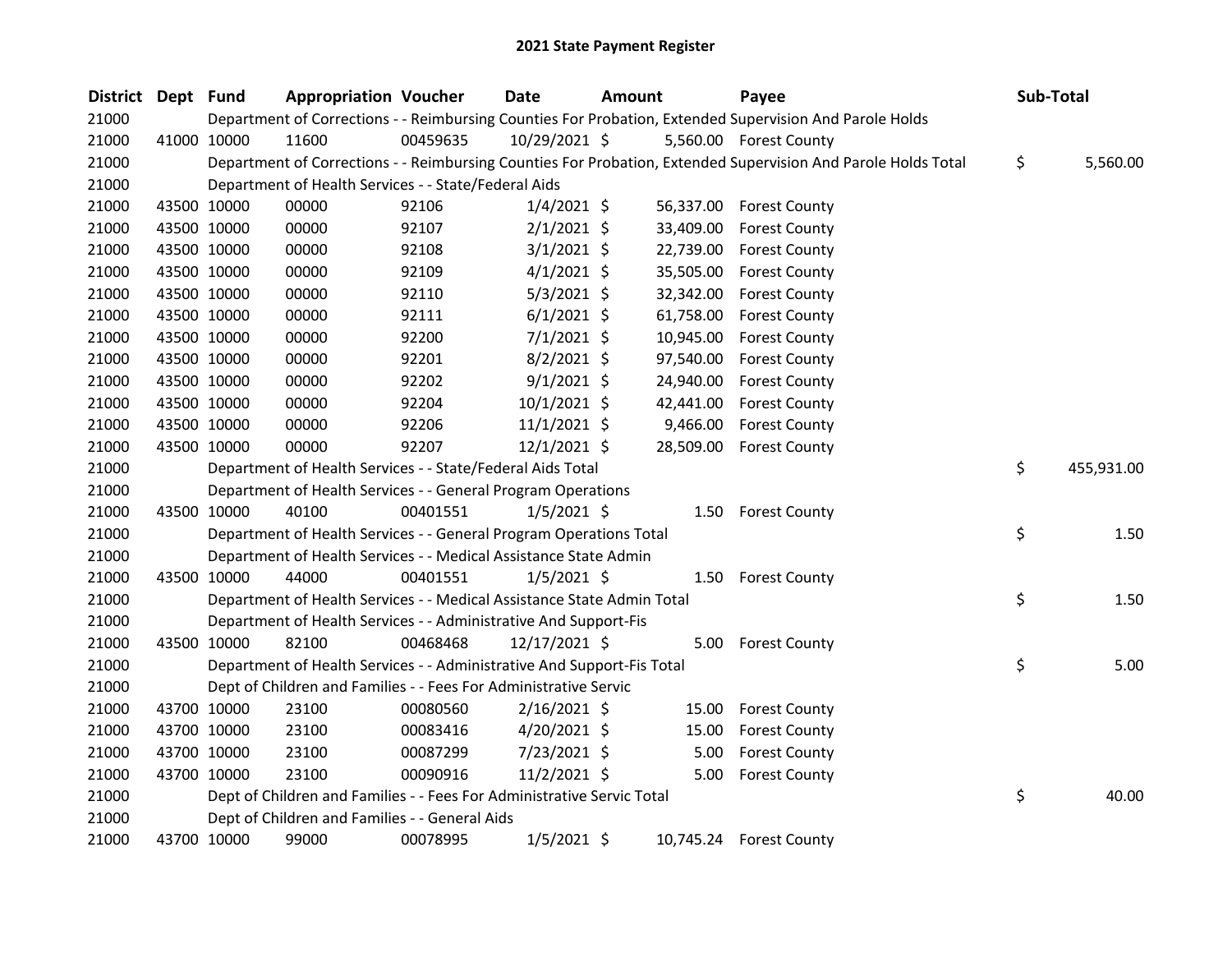| District Dept Fund |             | <b>Appropriation Voucher</b>                         |          | <b>Date</b>    | <b>Amount</b> |            | Payee                   | Sub-Total |            |
|--------------------|-------------|------------------------------------------------------|----------|----------------|---------------|------------|-------------------------|-----------|------------|
| 21000              | 43700 10000 | 99000                                                | 00079737 | 1/29/2021 \$   |               | 47,985.89  | <b>Forest County</b>    |           |            |
| 21000              | 43700 10000 | 99000                                                | 00079935 | $2/1/2021$ \$  |               | 27.32      | <b>Forest County</b>    |           |            |
| 21000              | 43700 10000 | 99000                                                | 00080151 | $2/5/2021$ \$  |               | 7,473.99   | <b>Forest County</b>    |           |            |
| 21000              | 43700 10000 | 99000                                                | 00080256 | 2/5/2021 \$    |               | 194.18     | <b>Forest County</b>    |           |            |
| 21000              | 43700 10000 | 99000                                                | 00081227 | $3/5/2021$ \$  |               | 28,155.36  | <b>Forest County</b>    |           |            |
| 21000              | 43700 10000 | 99000                                                | 00081306 | $3/5/2021$ \$  |               |            | 101.37 Forest County    |           |            |
| 21000              | 43700 10000 | 99000                                                | 00081392 | 3/8/2021 \$    |               | 6,045.00   | <b>Forest County</b>    |           |            |
| 21000              | 43700 10000 | 99000                                                | 00081601 | $3/12/2021$ \$ |               | 9,146.32   | <b>Forest County</b>    |           |            |
| 21000              | 43700 10000 | 99000                                                | 00082223 | 3/29/2021 \$   |               | 227.25     | <b>Forest County</b>    |           |            |
| 21000              | 43700 10000 | 99000                                                | 00082626 | $4/5/2021$ \$  |               | 57,942.28  | <b>Forest County</b>    |           |            |
| 21000              | 43700 10000 | 99000                                                | 00083882 | 4/30/2021 \$   |               | 52,221.89  | <b>Forest County</b>    |           |            |
| 21000              | 43700 10000 | 99000                                                | 00084095 | $5/5/2021$ \$  |               | 57,062.63  | <b>Forest County</b>    |           |            |
| 21000              | 43700 10000 | 99000                                                | 00085609 | $6/7/2021$ \$  |               | 10,881.91  | <b>Forest County</b>    |           |            |
| 21000              | 43700 10000 | 99000                                                | 00086543 | $7/1/2021$ \$  |               | 361.00     | <b>Forest County</b>    |           |            |
| 21000              | 43700 10000 | 99000                                                | 00086671 | 7/8/2021 \$    |               | 4,204.86   | <b>Forest County</b>    |           |            |
| 21000              | 43700 10000 | 99000                                                | 00087546 | 7/30/2021 \$   |               | 42,551.93  | <b>Forest County</b>    |           |            |
| 21000              | 43700 10000 | 99000                                                | 00087680 | 7/30/2021 \$   |               | 7,944.00   | <b>Forest County</b>    |           |            |
| 21000              | 43700 10000 | 99000                                                | 00087916 | $8/5/2021$ \$  |               | 1,386.34   | <b>Forest County</b>    |           |            |
| 21000              | 43700 10000 | 99000                                                | 00088920 | $9/7/2021$ \$  |               | 293,743.21 | <b>Forest County</b>    |           |            |
| 21000              | 43700 10000 | 99000                                                | 00089098 | 9/10/2021 \$   |               | 8,362.44   | <b>Forest County</b>    |           |            |
| 21000              | 43700 10000 | 99000                                                | 00089891 | 10/5/2021 \$   |               | 44,206.75  | <b>Forest County</b>    |           |            |
| 21000              | 43700 10000 | 99000                                                | 00090740 | 10/29/2021 \$  |               |            | 45,607.62 Forest County |           |            |
| 21000              | 43700 10000 | 99000                                                | 00091006 | 11/5/2021 \$   |               |            | 6,447.97 Forest County  |           |            |
| 21000              | 43700 10000 | 99000                                                | 00092104 | 12/3/2021 \$   |               | 1,983.00   | <b>Forest County</b>    |           |            |
| 21000              | 43700 10000 | 99000                                                | 00092202 | 12/6/2021 \$   |               | 4,989.05   | <b>Forest County</b>    |           |            |
| 21000              |             | Dept of Children and Families - - General Aids Total |          |                |               |            |                         | \$        | 749,998.80 |
| 21000              |             | Dept of Workforce Development - - Auxiliary Services |          |                |               |            |                         |           |            |
| 21000              | 44500 10000 | 13000                                                | 00310337 | $1/4/2021$ \$  |               | 15.00      | <b>Forest County</b>    |           |            |
| 21000              | 44500 10000 | 13000                                                | 00313426 | $2/2/2021$ \$  |               | 35.00      | <b>Forest County</b>    |           |            |
| 21000              | 44500 10000 | 13000                                                | 00317056 | $3/2/2021$ \$  |               | 10.00      | <b>Forest County</b>    |           |            |
| 21000              | 44500 10000 | 13000                                                | 00320864 | $4/2/2021$ \$  |               | 45.00      | <b>Forest County</b>    |           |            |
| 21000              | 44500 10000 | 13000                                                | 00324409 | $5/4/2021$ \$  |               | 10.00      | <b>Forest County</b>    |           |            |
| 21000              | 44500 10000 | 13000                                                | 00327602 | $6/2/2021$ \$  |               | 30.00      | <b>Forest County</b>    |           |            |
| 21000              | 44500 10000 | 13000                                                | 00331386 | $7/2/2021$ \$  |               | 5.00       | <b>Forest County</b>    |           |            |
|                    |             |                                                      |          |                |               |            |                         |           |            |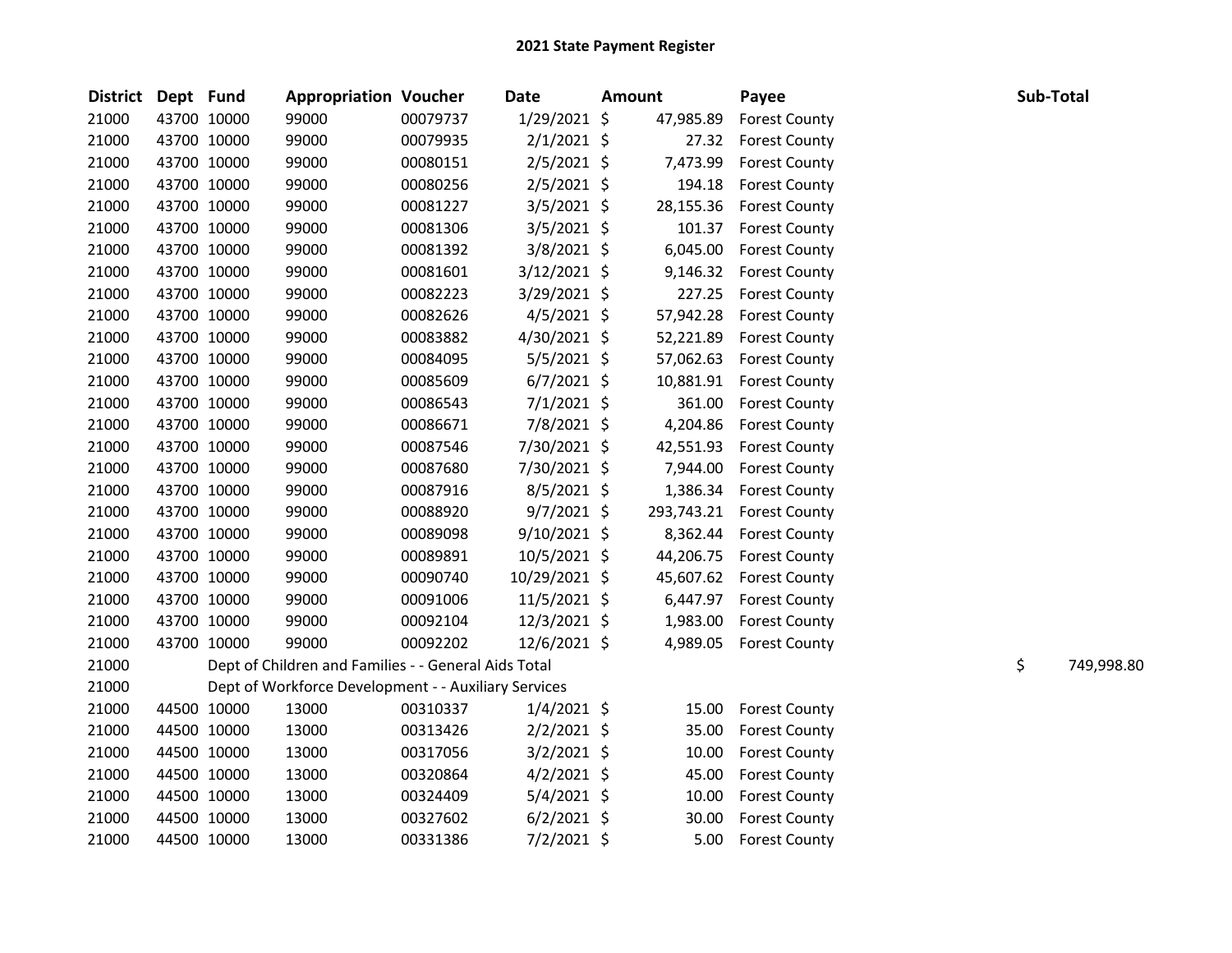| <b>District</b> | Dept Fund |             | <b>Appropriation Voucher</b>                                          |          | Date           | Amount |           | Payee                    | Sub-Total |            |
|-----------------|-----------|-------------|-----------------------------------------------------------------------|----------|----------------|--------|-----------|--------------------------|-----------|------------|
| 21000           |           | 44500 10000 | 13000                                                                 | 00335286 | $8/3/2021$ \$  |        | 5.00      | <b>Forest County</b>     |           |            |
| 21000           |           | 44500 10000 | 13000                                                                 | 00339079 | $9/2/2021$ \$  |        | 15.00     | <b>Forest County</b>     |           |            |
| 21000           |           | 44500 10000 | 13000                                                                 | 00350755 | 12/2/2021 \$   |        | 15.00     | <b>Forest County</b>     |           |            |
| 21000           |           |             | Dept of Workforce Development - - Auxiliary Services Total            |          |                |        |           |                          | \$        | 185.00     |
| 21000           |           |             | Dept of Workforce Development - - Wc Ops Uninsured Emplyr Admin       |          |                |        |           |                          |           |            |
| 21000           |           | 44500 22700 | 17700                                                                 | 00336442 | $8/13/2021$ \$ |        | 10.00     | <b>Forest County</b>     |           |            |
| 21000           |           |             | Dept of Workforce Development - - Wc Ops Uninsured Emplyr Admin Total |          |                |        |           |                          | \$        | 10.00      |
| 21000           |           |             | Department of Justice - - Drug Trafficking Resp Grants                |          |                |        |           |                          |           |            |
| 21000           |           | 45500 10000 | 20800                                                                 | 00106189 | $12/2/2021$ \$ |        | 49,960.00 | <b>Forest County</b>     |           |            |
| 21000           |           |             | Department of Justice - - Drug Trafficking Resp Grants Total          |          |                |        |           |                          | \$        | 49,960.00  |
| 21000           |           |             | Department of Justice - - Officer training reimbursement              |          |                |        |           |                          |           |            |
| 21000           |           | 45500 10000 | 21400                                                                 | 00105265 | 11/16/2021 \$  |        |           | 6,080.00 Forest County   |           |            |
| 21000           |           |             | Department of Justice - - Officer training reimbursement Total        |          |                |        |           |                          | \$        | 6,080.00   |
| 21000           |           |             | Department of Justice - - Crime Laboratories, Dna                     |          |                |        |           |                          |           |            |
| 21000           |           | 45500 10000 | 22100                                                                 | 00100329 | $7/14/2021$ \$ |        |           | 210.00 Forest County     |           |            |
| 21000           |           |             | Department of Justice - - Crime Laboratories, Dna Total               |          |                |        |           |                          | \$        | 210.00     |
| 21000           |           |             | Department of Justice - - County Law Enforcement Service              |          |                |        |           |                          |           |            |
| 21000           |           | 45500 10000 | 22600                                                                 | 00093425 | $1/20/2021$ \$ |        |           | 300,000.00 Forest County |           |            |
| 21000           |           |             | Department of Justice - - County Law Enforcement Service Total        |          |                |        |           |                          | \$        | 300,000.00 |
| 21000           |           |             | Department of Justice - - County-Tribal Programs, Local               |          |                |        |           |                          |           |            |
| 21000           |           | 45500 10000 | 26300                                                                 | 00093445 | $1/20/2021$ \$ |        | 34,968.00 | <b>Forest County</b>     |           |            |
| 21000           |           | 45500 10000 | 26300                                                                 | 00093446 | $1/19/2021$ \$ |        | 35,540.00 | <b>Forest County</b>     |           |            |
| 21000           |           |             | Department of Justice - - County-Tribal Programs, Local Total         |          |                |        |           |                          | \$        | 70,508.00  |
| 21000           |           |             | Department of Justice - - Crime Victim Witness Assist                 |          |                |        |           |                          |           |            |
| 21000           |           | 45500 10000 | 53200                                                                 | 00100529 | $7/15/2021$ \$ |        |           | 7,607.15 Forest County   |           |            |
| 21000           |           |             | Department of Justice - - Crime Victim Witness Assist Total           |          |                |        |           |                          | \$        | 7,607.15   |
| 21000           |           |             | Department of Justice - - County Reimb Victim-Witness                 |          |                |        |           |                          |           |            |
| 21000           |           | 45500 10000 | 53900                                                                 | 00095434 | $3/5/2021$ \$  |        |           | 5,298.43 Forest County   |           |            |
| 21000           |           |             | Department of Justice - - County Reimb Victim-Witness Total           |          |                |        |           |                          | \$        | 5,298.43   |
| 21000           |           |             | Department of Military Affairs - - Emergency Response Equipment       |          |                |        |           |                          |           |            |
| 21000           |           | 46500 10000 | 30800                                                                 | 00088938 | $2/1/2021$ \$  |        | 4,519.41  | <b>Forest County</b>     |           |            |
| 21000           |           |             | Department of Military Affairs - - Emergency Response Equipment Total |          |                |        |           |                          | \$        | 4,519.41   |
| 21000           |           |             | Department of Military Affairs - - Local Emer Planning Grants         |          |                |        |           |                          |           |            |
| 21000           |           | 46500 10000 | 33700                                                                 | 00089323 | $2/5/2021$ \$  |        | 3,799.83  | <b>Forest County</b>     |           |            |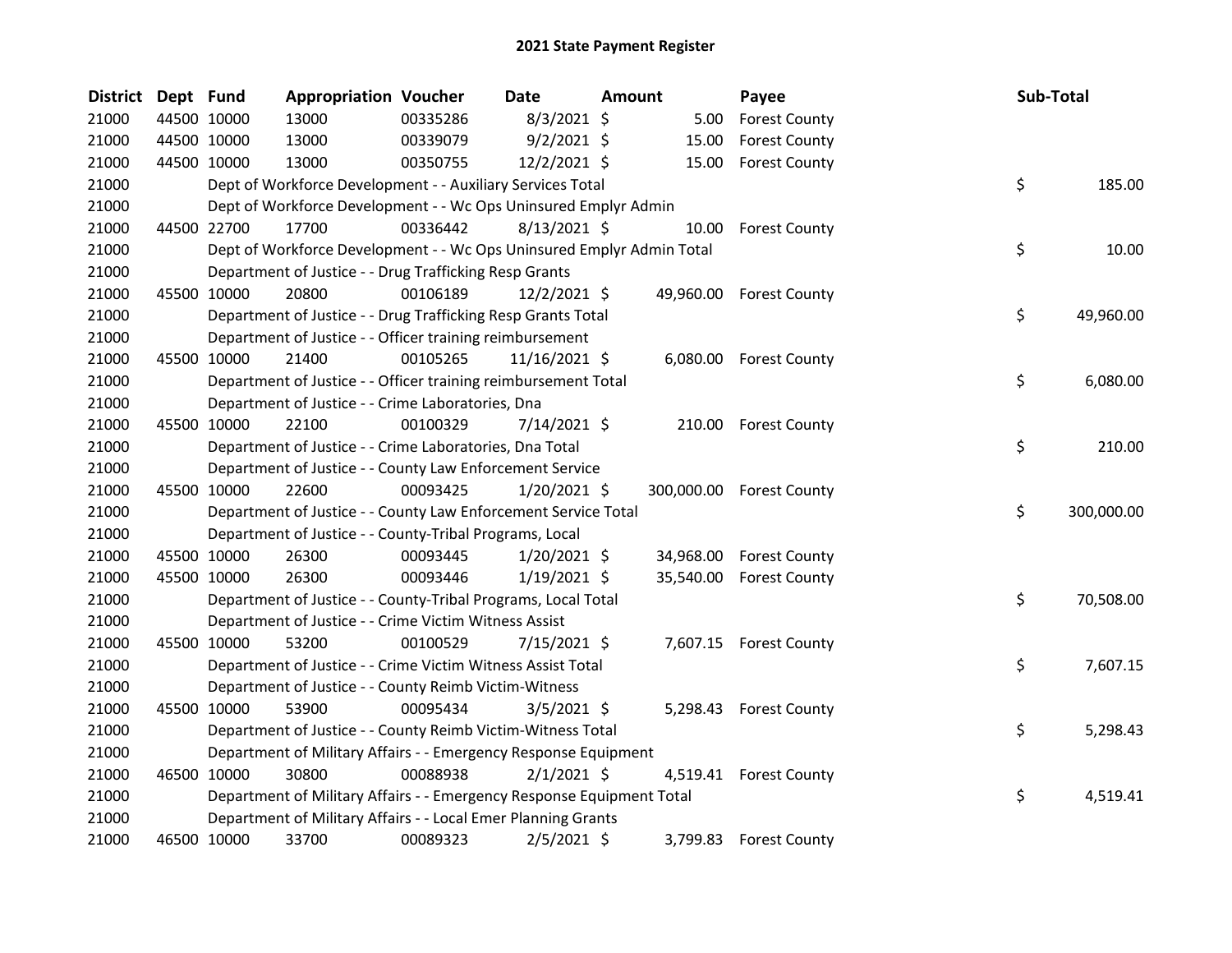| <b>District</b> | Dept Fund |             | <b>Appropriation Voucher</b>                                           |          | <b>Date</b>    | <b>Amount</b> |           | Payee                                                                                             | Sub-Total        |
|-----------------|-----------|-------------|------------------------------------------------------------------------|----------|----------------|---------------|-----------|---------------------------------------------------------------------------------------------------|------------------|
| 21000           |           |             | Department of Military Affairs - - Local Emer Planning Grants Total    |          |                |               |           |                                                                                                   | \$<br>3,799.83   |
| 21000           |           |             | Department of Military Affairs - - Federal Aid, Local Assistance       |          |                |               |           |                                                                                                   |                  |
| 21000           |           | 46500 10000 | 34200                                                                  | 00089207 | $2/4/2021$ \$  |               |           | 31,106.83 Forest County                                                                           |                  |
| 21000           |           | 46500 10000 | 34200                                                                  | 00090514 | $3/1/2021$ \$  |               | 30,000.00 | <b>Forest County</b>                                                                              |                  |
| 21000           |           |             | Department of Military Affairs - - Federal Aid, Local Assistance Total |          |                |               |           |                                                                                                   | \$<br>61,106.83  |
| 21000           |           |             | Department of Veterans Affairs - - County Grants                       |          |                |               |           |                                                                                                   |                  |
| 21000           |           | 48500 58200 | 26700                                                                  | 00091425 | $3/12/2021$ \$ |               |           | 8,500.00 Forest County                                                                            |                  |
| 21000           |           |             | Department of Veterans Affairs - - County Grants Total                 |          |                |               |           |                                                                                                   | \$<br>8,500.00   |
| 21000           |           |             | Department of Administration - - Low-Income Assistance Grants          |          |                |               |           |                                                                                                   |                  |
| 21000           |           | 50500 23500 | 37100                                                                  | 00140943 | $2/17/2021$ \$ |               | 3,941.43  | <b>Forest County</b>                                                                              |                  |
| 21000           |           | 50500 23500 | 37100                                                                  | 00141641 | $3/2/2021$ \$  |               | 2,689.28  | <b>Forest County</b>                                                                              |                  |
| 21000           |           | 50500 23500 | 37100                                                                  | 00143152 | 3/30/2021 \$   |               | 2,238.34  | <b>Forest County</b>                                                                              |                  |
| 21000           |           | 50500 23500 | 37100                                                                  | 00145751 | $5/17/2021$ \$ |               | 3,339.01  | <b>Forest County</b>                                                                              |                  |
| 21000           |           | 50500 23500 | 37100                                                                  | 00147096 | $6/15/2021$ \$ |               | 1,307.15  | <b>Forest County</b>                                                                              |                  |
| 21000           |           | 50500 23500 | 37100                                                                  | 00148949 | 7/16/2021 \$   |               | 6,441.19  | <b>Forest County</b>                                                                              |                  |
| 21000           |           | 50500 23500 | 37100                                                                  | 00152511 | $9/29/2021$ \$ |               | 1,583.73  | <b>Forest County</b>                                                                              |                  |
| 21000           |           |             | Department of Administration - - Low-Income Assistance Grants Total    |          |                |               |           |                                                                                                   | \$<br>21,540.13  |
| 21000           |           |             | Department of Administration - - Land Information Program; Loca        |          |                |               |           |                                                                                                   |                  |
| 21000           |           | 50500 26900 | 17300                                                                  | 00138445 | $1/29/2021$ \$ |               | 1,000.00  | <b>Forest County</b>                                                                              |                  |
| 21000           |           | 50500 26900 | 17300                                                                  | 00149808 | 8/5/2021 \$    |               | 76,272.00 | <b>Forest County</b>                                                                              |                  |
| 21000           |           | 50500 26900 | 17300                                                                  | 00150239 | 8/12/2021 \$   |               | 25,000.00 | <b>Forest County</b>                                                                              |                  |
| 21000           |           |             | Department of Administration - - Land Information Program; Loca Total  |          |                |               |           |                                                                                                   | \$<br>102,272.00 |
| 21000           |           |             |                                                                        |          |                |               |           | Public Defender Board - - Transcript, Discovery and Records Provided to the Public Defender Board |                  |
| 21000           |           | 55000 10000 | 10600                                                                  | 00275540 | $1/26/2021$ \$ |               | 23.80     | <b>Forest County</b>                                                                              |                  |
| 21000           |           | 55000 10000 | 10600                                                                  | 00275541 | $1/26/2021$ \$ |               | 8.80      | <b>Forest County</b>                                                                              |                  |
| 21000           |           | 55000 10000 | 10600                                                                  | 00298112 | $6/30/2021$ \$ |               | 32.40     | <b>Forest County</b>                                                                              |                  |
| 21000           |           | 55000 10000 | 10600                                                                  | 00298113 | $6/30/2021$ \$ |               | 6.00      | <b>Forest County</b>                                                                              |                  |
| 21000           |           | 55000 10000 | 10600                                                                  | 00298114 | $6/30/2021$ \$ |               | 60.00     | <b>Forest County</b>                                                                              |                  |
| 21000           |           | 55000 10000 | 10600                                                                  | 00298115 | $6/30/2021$ \$ |               | 53.30     | <b>Forest County</b>                                                                              |                  |
| 21000           |           | 55000 10000 | 10600                                                                  | 00298116 | 6/30/2021 \$   |               | 30.70     | <b>Forest County</b>                                                                              |                  |
| 21000           |           | 55000 10000 | 10600                                                                  | 00298117 | 6/30/2021 \$   |               | 37.00     | <b>Forest County</b>                                                                              |                  |
| 21000           |           | 55000 10000 | 10600                                                                  | 00298118 | $6/30/2021$ \$ |               | 57.20     | <b>Forest County</b>                                                                              |                  |
| 21000           |           | 55000 10000 | 10600                                                                  | 00298119 | $6/30/2021$ \$ |               | 34.40     | <b>Forest County</b>                                                                              |                  |
| 21000           |           | 55000 10000 | 10600                                                                  | 00298120 | 6/30/2021 \$   |               | 23.50     | <b>Forest County</b>                                                                              |                  |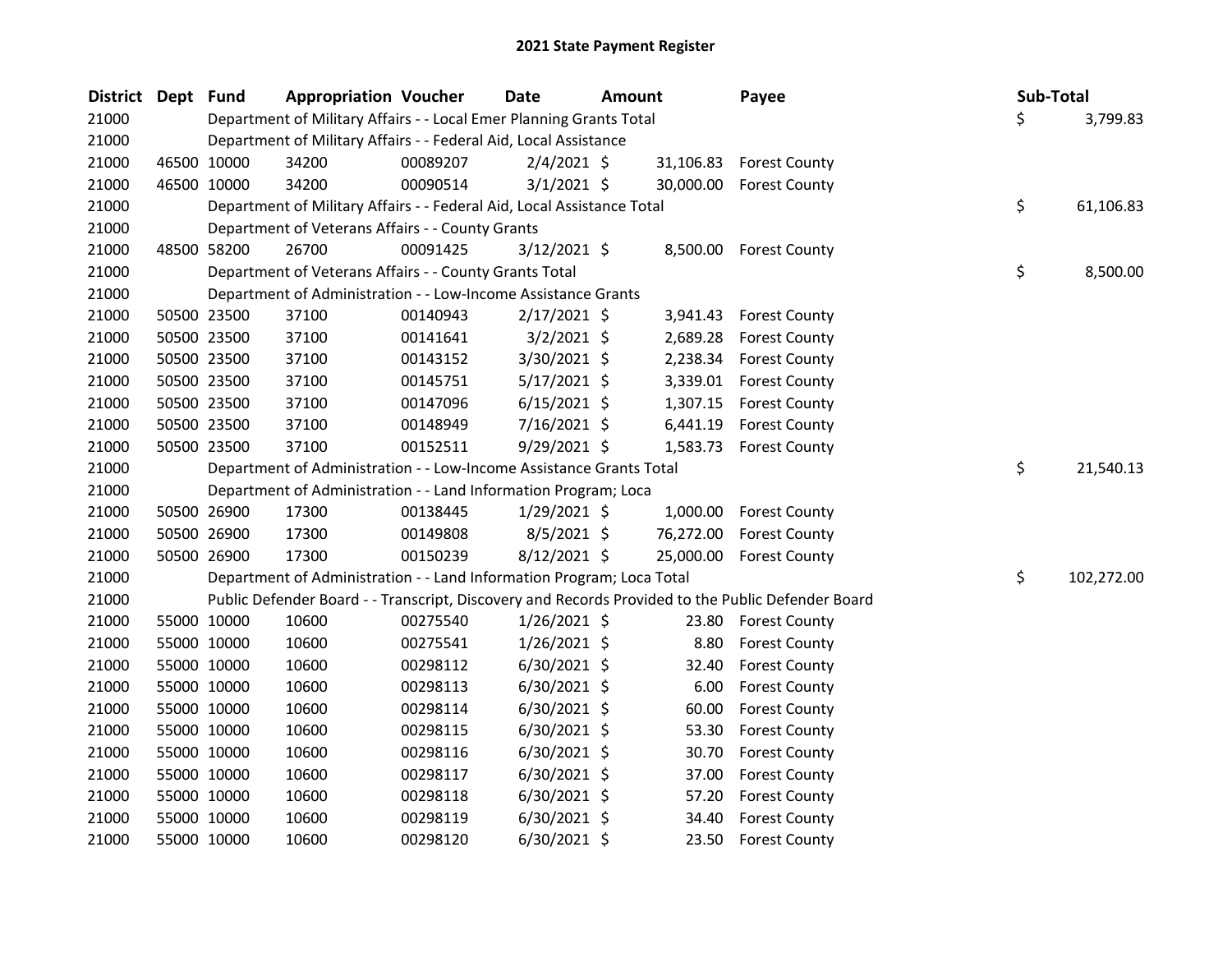| <b>District</b> | Dept Fund |             | <b>Appropriation Voucher</b> |          | <b>Date</b>    | <b>Amount</b> |       | Payee                | Sub-Total |
|-----------------|-----------|-------------|------------------------------|----------|----------------|---------------|-------|----------------------|-----------|
| 21000           |           | 55000 10000 | 10600                        | 00298121 | 6/30/2021 \$   |               | 22.80 | <b>Forest County</b> |           |
| 21000           |           | 55000 10000 | 10600                        | 00298122 | $6/30/2021$ \$ |               | 7.80  | <b>Forest County</b> |           |
| 21000           |           | 55000 10000 | 10600                        | 00298123 | $6/30/2021$ \$ |               | 5.00  | <b>Forest County</b> |           |
| 21000           |           | 55000 10000 | 10600                        | 00298124 | $6/30/2021$ \$ |               | 8.00  | <b>Forest County</b> |           |
| 21000           |           | 55000 10000 | 10600                        | 00298125 | $6/30/2021$ \$ |               | 10.00 | <b>Forest County</b> |           |
| 21000           |           | 55000 10000 | 10600                        | 00298126 | 6/30/2021 \$   |               | 10.30 | <b>Forest County</b> |           |
| 21000           |           | 55000 10000 | 10600                        | 00298127 | $6/30/2021$ \$ |               | 25.00 | <b>Forest County</b> |           |
| 21000           |           | 55000 10000 | 10600                        | 00298128 | $6/30/2021$ \$ |               | 17.00 | <b>Forest County</b> |           |
| 21000           |           | 55000 10000 | 10600                        | 00298129 | $6/30/2021$ \$ |               | 26.30 | <b>Forest County</b> |           |
| 21000           |           | 55000 10000 | 10600                        | 00298130 | 6/30/2021 \$   |               | 6.20  | <b>Forest County</b> |           |
| 21000           |           | 55000 10000 | 10600                        | 00298131 | $6/30/2021$ \$ |               | 2.20  | <b>Forest County</b> |           |
| 21000           |           | 55000 10000 | 10600                        | 00298132 | $6/30/2021$ \$ |               | 39.30 | <b>Forest County</b> |           |
| 21000           |           | 55000 10000 | 10600                        | 00298133 | $6/30/2021$ \$ |               | 2.00  | <b>Forest County</b> |           |
| 21000           |           | 55000 10000 | 10600                        | 00298134 | $6/30/2021$ \$ |               | 24.60 | <b>Forest County</b> |           |
| 21000           |           | 55000 10000 | 10600                        | 00298135 | 6/30/2021 \$   |               | 24.90 | <b>Forest County</b> |           |
| 21000           |           | 55000 10000 | 10600                        | 00298136 | $6/30/2021$ \$ |               | 27.90 | <b>Forest County</b> |           |
| 21000           |           | 55000 10000 | 10600                        | 00298137 | 6/30/2021 \$   |               | 29.50 | <b>Forest County</b> |           |
| 21000           |           | 55000 10000 | 10600                        | 00298138 | $6/30/2021$ \$ |               | 30.50 | <b>Forest County</b> |           |
| 21000           |           | 55000 10000 | 10600                        | 00298139 | 6/30/2021 \$   |               | 30.50 | <b>Forest County</b> |           |
| 21000           |           | 55000 10000 | 10600                        | 00298140 | $6/30/2021$ \$ |               | 24.80 | <b>Forest County</b> |           |
| 21000           |           | 55000 10000 | 10600                        | 00298141 | $6/30/2021$ \$ |               | 10.00 | <b>Forest County</b> |           |
| 21000           |           | 55000 10000 | 10600                        | 00298142 | $6/30/2021$ \$ |               | 12.00 | <b>Forest County</b> |           |
| 21000           |           | 55000 10000 | 10600                        | 00298143 | $6/30/2021$ \$ |               | 5.00  | <b>Forest County</b> |           |
| 21000           |           | 55000 10000 | 10600                        | 00298144 | $6/30/2021$ \$ |               | 26.40 | <b>Forest County</b> |           |
| 21000           |           | 55000 10000 | 10600                        | 00298145 | 6/30/2021 \$   |               | 14.30 | <b>Forest County</b> |           |
| 21000           |           | 55000 10000 | 10600                        | 00298146 | $6/30/2021$ \$ |               | 37.40 | <b>Forest County</b> |           |
| 21000           |           | 55000 10000 | 10600                        | 00298147 | $6/30/2021$ \$ |               | 17.00 | <b>Forest County</b> |           |
| 21000           |           | 55000 10000 | 10600                        | 00298148 | $6/30/2021$ \$ |               | 2.20  | <b>Forest County</b> |           |
| 21000           |           | 55000 10000 | 10600                        | 00298149 | 6/30/2021 \$   |               | 11.20 | <b>Forest County</b> |           |
| 21000           |           | 55000 10000 | 10600                        | 00298150 | $6/30/2021$ \$ |               | 4.30  | <b>Forest County</b> |           |
| 21000           |           | 55000 10000 | 10600                        | 00298151 | $6/30/2021$ \$ |               | 13.20 | <b>Forest County</b> |           |
| 21000           |           | 55000 10000 | 10600                        | 00298152 | $6/30/2021$ \$ |               | 33.10 | <b>Forest County</b> |           |
| 21000           |           | 55000 10000 | 10600                        | 00298153 | $6/30/2021$ \$ |               | 10.00 | <b>Forest County</b> |           |
| 21000           |           | 55000 10000 | 10600                        | 00298154 | 6/30/2021 \$   |               | 2.80  | <b>Forest County</b> |           |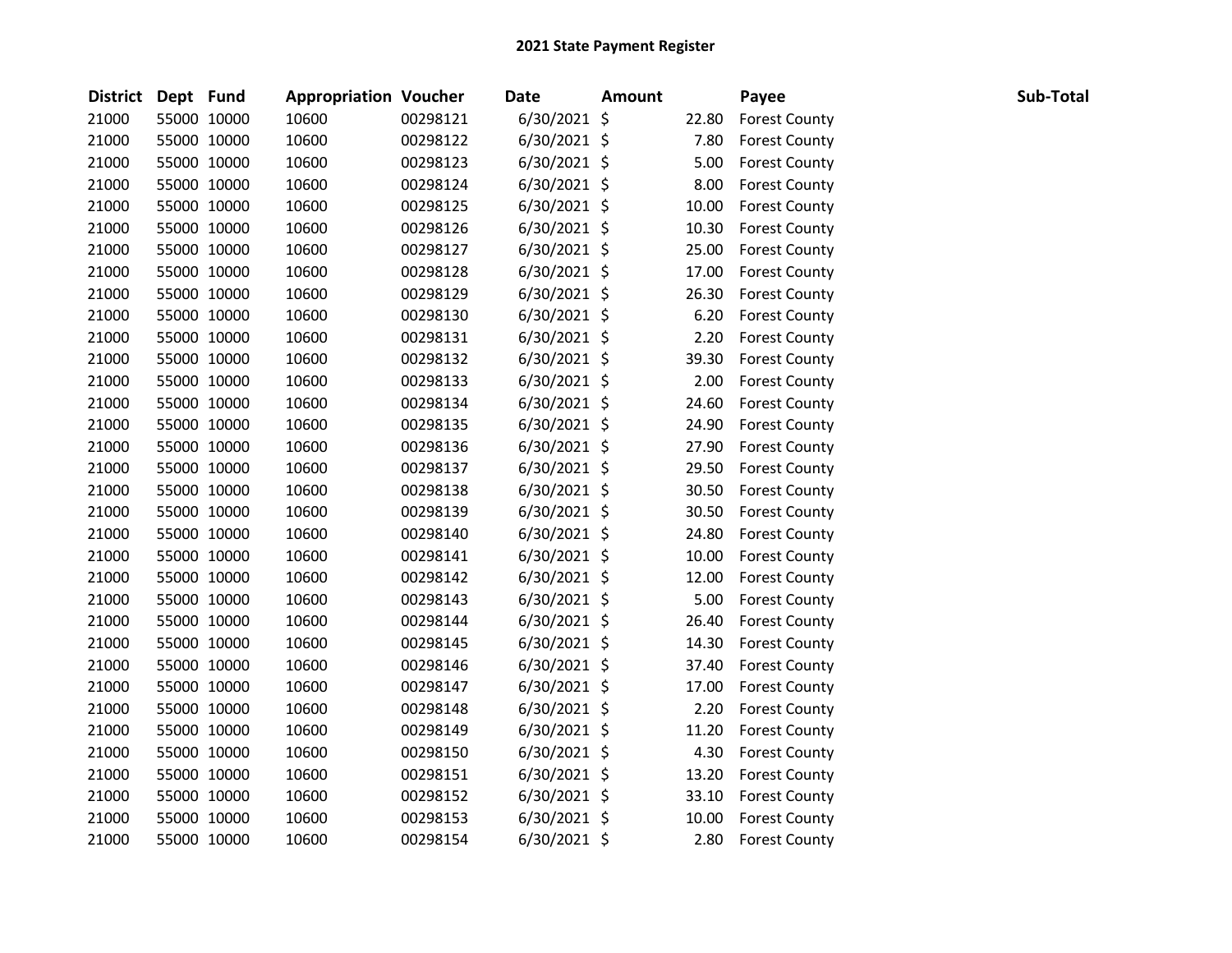| District Dept Fund |             | <b>Appropriation Voucher</b> |          | <b>Date</b>    | <b>Amount</b> |       | Payee                | Sub-Total |
|--------------------|-------------|------------------------------|----------|----------------|---------------|-------|----------------------|-----------|
| 21000              | 55000 10000 | 10600                        | 00298155 | $6/30/2021$ \$ |               | 1.60  | <b>Forest County</b> |           |
| 21000              | 55000 10000 | 10600                        | 00298156 | $6/30/2021$ \$ |               | 16.20 | <b>Forest County</b> |           |
| 21000              | 55000 10000 | 10600                        | 00299480 | $7/1/2021$ \$  |               | 20.90 | <b>Forest County</b> |           |
| 21000              | 55000 10000 | 10600                        | 00299481 | $7/1/2021$ \$  |               | 17.00 | <b>Forest County</b> |           |
| 21000              | 55000 10000 | 10600                        | 00299482 | $7/1/2021$ \$  |               | 18.20 | <b>Forest County</b> |           |
| 21000              | 55000 10000 | 10600                        | 00299483 | $7/1/2021$ \$  |               | 11.20 | <b>Forest County</b> |           |
| 21000              | 55000 10000 | 10600                        | 00299484 | $7/1/2021$ \$  |               | 75.00 | <b>Forest County</b> |           |
| 21000              | 55000 10000 | 10600                        | 00299485 | $7/1/2021$ \$  |               | 10.00 | <b>Forest County</b> |           |
| 21000              | 55000 10000 | 10600                        | 00299486 | $7/1/2021$ \$  |               | 33.00 | <b>Forest County</b> |           |
| 21000              | 55000 10000 | 10600                        | 00299487 | $7/1/2021$ \$  |               | 27.30 | <b>Forest County</b> |           |
| 21000              | 55000 10000 | 10600                        | 00299488 | 7/1/2021 \$    |               | 12.20 | <b>Forest County</b> |           |
| 21000              | 55000 10000 | 10600                        | 00299489 | 7/1/2021 \$    |               | 23.00 | <b>Forest County</b> |           |
| 21000              | 55000 10000 | 10600                        | 00299490 | $7/1/2021$ \$  |               | 5.00  | <b>Forest County</b> |           |
| 21000              | 55000 10000 | 10600                        | 00299491 | $7/1/2021$ \$  |               | 14.60 | <b>Forest County</b> |           |
| 21000              | 55000 10000 | 10600                        | 00299492 | $7/1/2021$ \$  |               | 8.60  | <b>Forest County</b> |           |
| 21000              | 55000 10000 | 10600                        | 00299493 | $7/1/2021$ \$  |               | 32.90 | <b>Forest County</b> |           |
| 21000              | 55000 10000 | 10600                        | 00299494 | 7/1/2021 \$    |               | 21.00 | <b>Forest County</b> |           |
| 21000              | 55000 10000 | 10600                        | 00299495 | 7/1/2021 \$    |               | 73.10 | <b>Forest County</b> |           |
| 21000              | 55000 10000 | 10600                        | 00299496 | $7/1/2021$ \$  |               | 27.30 | <b>Forest County</b> |           |
| 21000              | 55000 10000 | 10600                        | 00299497 | $7/1/2021$ \$  |               | 32.40 | <b>Forest County</b> |           |
| 21000              | 55000 10000 | 10600                        | 00299498 | 7/1/2021 \$    |               | 15.40 | <b>Forest County</b> |           |
| 21000              | 55000 10000 | 10600                        | 00299499 | $7/1/2021$ \$  |               | 12.00 | <b>Forest County</b> |           |
| 21000              | 55000 10000 | 10600                        | 00299500 | $7/1/2021$ \$  |               | 13.40 | <b>Forest County</b> |           |
| 21000              | 55000 10000 | 10600                        | 00299501 | $7/1/2021$ \$  |               | 7.00  | <b>Forest County</b> |           |
| 21000              | 55000 10000 | 10600                        | 00299502 | 7/1/2021 \$    |               | 11.70 | <b>Forest County</b> |           |
| 21000              | 55000 10000 | 10600                        | 00299503 | $7/1/2021$ \$  |               | 3.80  | <b>Forest County</b> |           |
| 21000              | 55000 10000 | 10600                        | 00299504 | $7/1/2021$ \$  |               | 31.20 | <b>Forest County</b> |           |
| 21000              | 55000 10000 | 10600                        | 00299505 | 7/1/2021 \$    |               | 70.80 | <b>Forest County</b> |           |
| 21000              | 55000 10000 | 10600                        | 00299506 | 7/1/2021 \$    |               | 20.50 | <b>Forest County</b> |           |
| 21000              | 55000 10000 | 10600                        | 00299507 | $7/1/2021$ \$  |               | 8.60  | <b>Forest County</b> |           |
| 21000              | 55000 10000 | 10600                        | 00299508 | $7/1/2021$ \$  |               | 33.50 | <b>Forest County</b> |           |
| 21000              | 55000 10000 | 10600                        | 00302366 | 7/27/2021 \$   |               | 18.20 | <b>Forest County</b> |           |
| 21000              | 55000 10000 | 10600                        | 00302367 | 7/27/2021 \$   |               | 21.40 | <b>Forest County</b> |           |
| 21000              | 55000 10000 | 10600                        | 00302368 | 7/27/2021 \$   |               | 21.60 | <b>Forest County</b> |           |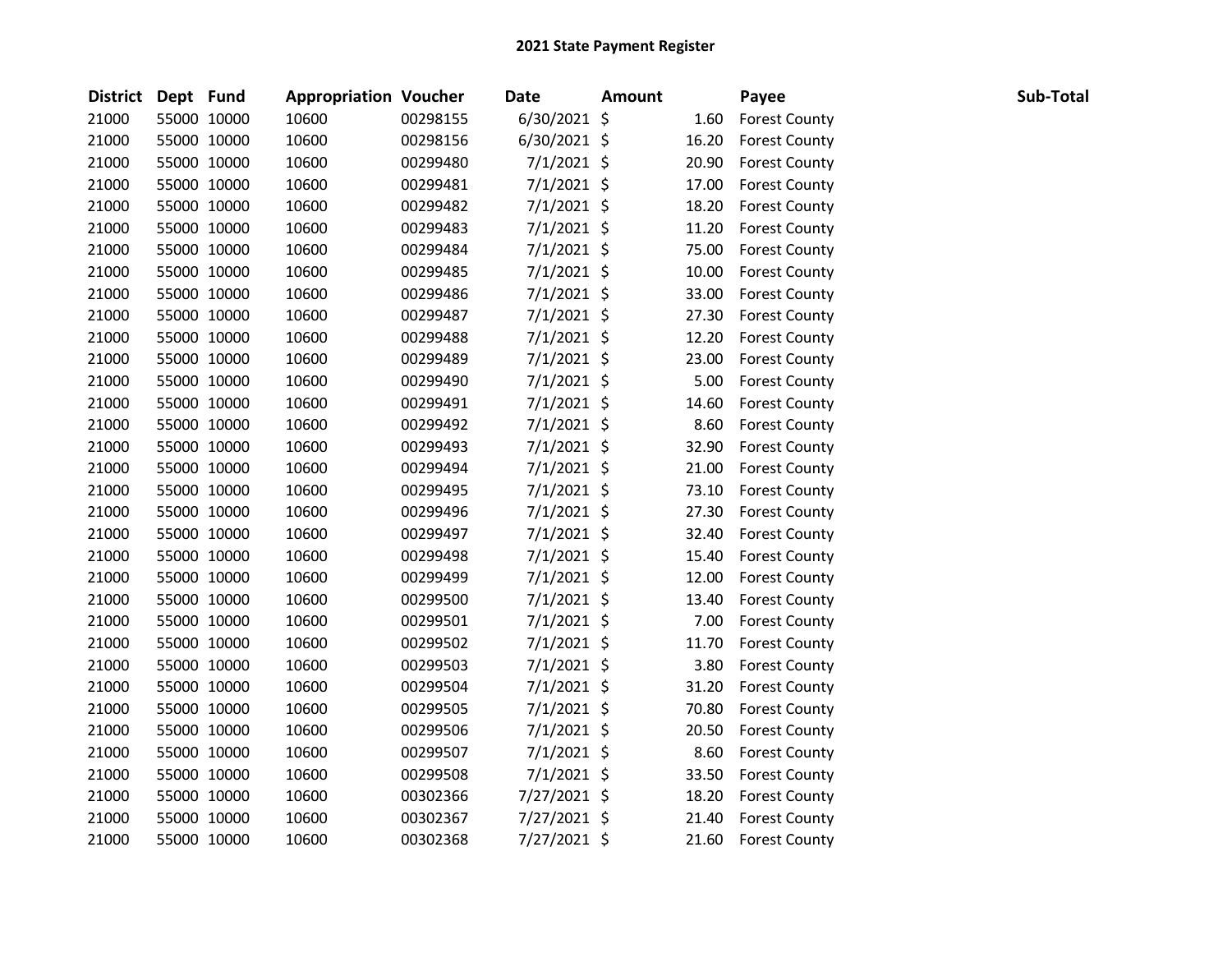| District Dept Fund |             | <b>Appropriation Voucher</b> |          | <b>Date</b>    | <b>Amount</b> |       | Payee                | Sub-Total |
|--------------------|-------------|------------------------------|----------|----------------|---------------|-------|----------------------|-----------|
| 21000              | 55000 10000 | 10600                        | 00302369 | 7/27/2021 \$   |               | 51.90 | <b>Forest County</b> |           |
| 21000              | 55000 10000 | 10600                        | 00302370 | 7/27/2021 \$   |               | 8.40  | <b>Forest County</b> |           |
| 21000              | 55000 10000 | 10600                        | 00302371 | 7/27/2021 \$   |               | 21.80 | <b>Forest County</b> |           |
| 21000              | 55000 10000 | 10600                        | 00302372 | 7/27/2021 \$   |               | 11.80 | <b>Forest County</b> |           |
| 21000              | 55000 10000 | 10600                        | 00302373 | 7/27/2021 \$   |               | 15.20 | <b>Forest County</b> |           |
| 21000              | 55000 10000 | 10600                        | 00302374 | 7/27/2021 \$   |               | 2.20  | <b>Forest County</b> |           |
| 21000              | 55000 10000 | 10600                        | 00302375 | 7/27/2021 \$   |               | 41.50 | <b>Forest County</b> |           |
| 21000              | 55000 10000 | 10600                        | 00302376 | 7/27/2021 \$   |               | 5.00  | <b>Forest County</b> |           |
| 21000              | 55000 10000 | 10600                        | 00302377 | 7/27/2021 \$   |               | 5.00  | <b>Forest County</b> |           |
| 21000              | 55000 10000 | 10600                        | 00302378 | 7/27/2021 \$   |               | 5.00  | <b>Forest County</b> |           |
| 21000              | 55000 10000 | 10600                        | 00302379 | 7/27/2021 \$   |               | 57.40 | <b>Forest County</b> |           |
| 21000              | 55000 10000 | 10600                        | 00302380 | 7/27/2021 \$   |               | 3.80  | <b>Forest County</b> |           |
| 21000              | 55000 10000 | 10600                        | 00302381 | 7/27/2021 \$   |               | 11.20 | <b>Forest County</b> |           |
| 21000              | 55000 10000 | 10600                        | 00302382 | 7/27/2021 \$   |               | 1.60  | <b>Forest County</b> |           |
| 21000              | 55000 10000 | 10600                        | 00302383 | 7/27/2021 \$   |               | 4.20  | <b>Forest County</b> |           |
| 21000              | 55000 10000 | 10600                        | 00302384 | $7/27/2021$ \$ |               | 24.00 | <b>Forest County</b> |           |
| 21000              | 55000 10000 | 10600                        | 00302385 | 7/27/2021 \$   |               | 15.40 | <b>Forest County</b> |           |
| 21000              | 55000 10000 | 10600                        | 00302386 | 7/27/2021 \$   |               | 10.80 | <b>Forest County</b> |           |
| 21000              | 55000 10000 | 10600                        | 00302387 | 7/27/2021 \$   |               | 17.60 | <b>Forest County</b> |           |
| 21000              | 55000 10000 | 10600                        | 00302388 | 7/27/2021 \$   |               | 29.50 | <b>Forest County</b> |           |
| 21000              | 55000 10000 | 10600                        | 00302389 | 7/27/2021 \$   |               | 1.80  | <b>Forest County</b> |           |
| 21000              | 55000 10000 | 10600                        | 00302390 | 7/27/2021 \$   |               | 20.90 | <b>Forest County</b> |           |
| 21000              | 55000 10000 | 10600                        | 00302391 | 7/27/2021 \$   |               | 11.70 | <b>Forest County</b> |           |
| 21000              | 55000 10000 | 10600                        | 00302392 | 7/27/2021 \$   |               | 54.50 | <b>Forest County</b> |           |
| 21000              | 55000 10000 | 10600                        | 00302393 | 7/27/2021 \$   |               | 56.90 | <b>Forest County</b> |           |
| 21000              | 55000 10000 | 10600                        | 00302394 | 7/27/2021 \$   |               | 5.00  | <b>Forest County</b> |           |
| 21000              | 55000 10000 | 10600                        | 00302395 | 7/27/2021 \$   |               | 3.20  | <b>Forest County</b> |           |
| 21000              | 55000 10000 | 10600                        | 00302396 | 7/27/2021 \$   |               | 14.80 | <b>Forest County</b> |           |
| 21000              | 55000 10000 | 10600                        | 00302397 | 7/27/2021 \$   |               | 12.80 | <b>Forest County</b> |           |
| 21000              | 55000 10000 | 10600                        | 00302398 | 7/27/2021 \$   |               | 17.90 | <b>Forest County</b> |           |
| 21000              | 55000 10000 | 10600                        | 00302399 | 7/27/2021 \$   |               | 59.40 | <b>Forest County</b> |           |
| 21000              | 55000 10000 | 10600                        | 00302400 | 7/27/2021 \$   |               | 7.60  | <b>Forest County</b> |           |
| 21000              | 55000 10000 | 10600                        | 00302401 | 7/27/2021 \$   |               | 1.80  | <b>Forest County</b> |           |
| 21000              | 55000 10000 | 10600                        | 00302402 | 7/27/2021 \$   |               | 25.90 | <b>Forest County</b> |           |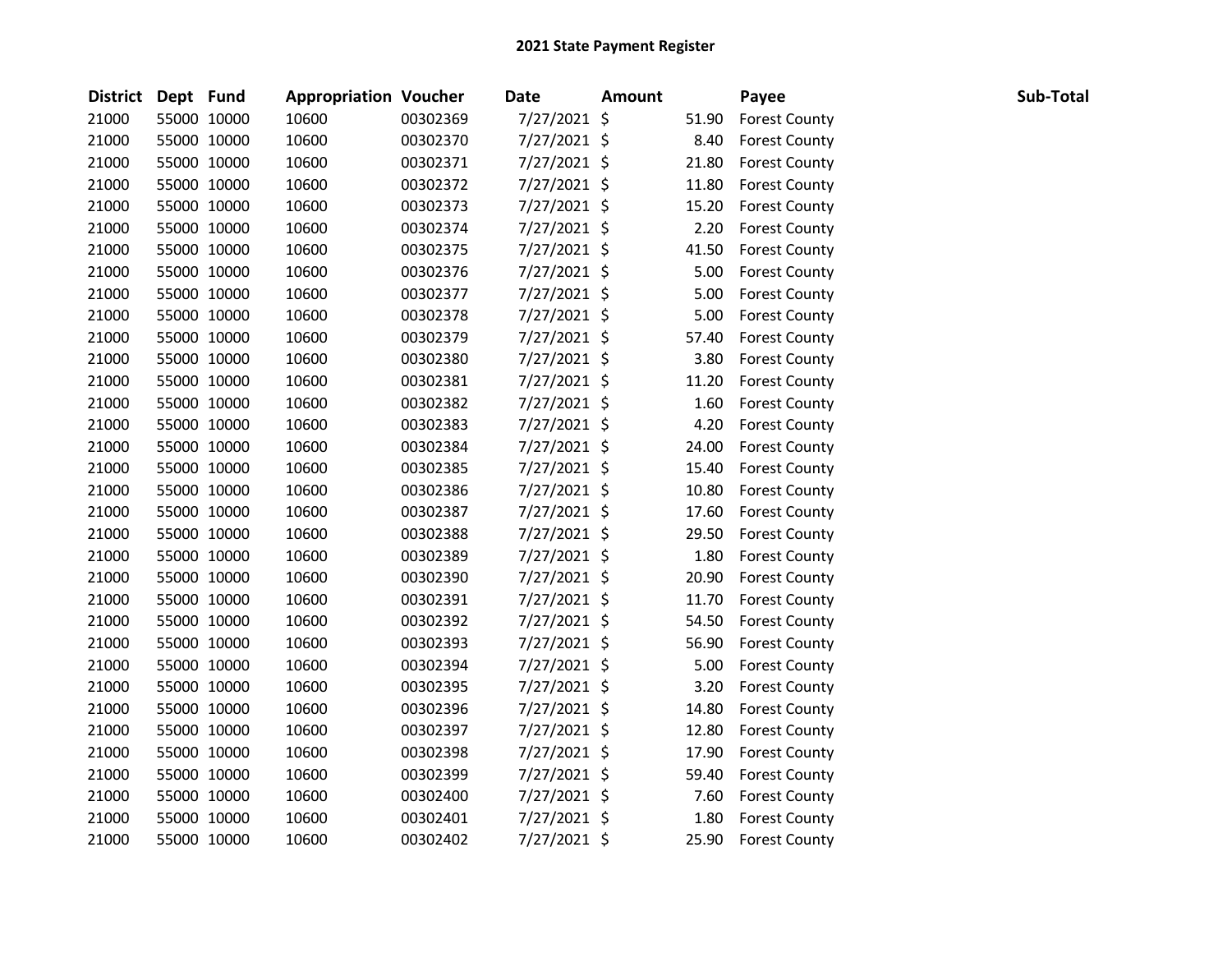| District Dept Fund |             | <b>Appropriation Voucher</b> |          | <b>Date</b>   | <b>Amount</b> |       | Payee                | Sub-Total |
|--------------------|-------------|------------------------------|----------|---------------|---------------|-------|----------------------|-----------|
| 21000              | 55000 10000 | 10600                        | 00302403 | 7/27/2021 \$  |               | 5.00  | <b>Forest County</b> |           |
| 21000              | 55000 10000 | 10600                        | 00302404 | 7/27/2021 \$  |               | 39.99 | <b>Forest County</b> |           |
| 21000              | 55000 10000 | 10600                        | 00302405 | 7/27/2021 \$  |               | 63.00 | <b>Forest County</b> |           |
| 21000              | 55000 10000 | 10600                        | 00302406 | 7/27/2021 \$  |               | 16.10 | <b>Forest County</b> |           |
| 21000              | 55000 10000 | 10600                        | 00302407 | 7/27/2021 \$  |               | 24.30 | <b>Forest County</b> |           |
| 21000              | 55000 10000 | 10600                        | 00302408 | 7/27/2021 \$  |               | 2.40  | <b>Forest County</b> |           |
| 21000              | 55000 10000 | 10600                        | 00310221 | 10/19/2021 \$ |               | 9.60  | <b>Forest County</b> |           |
| 21000              | 55000 10000 | 10600                        | 00310232 | 10/19/2021 \$ |               | 5.20  | <b>Forest County</b> |           |
| 21000              | 55000 10000 | 10600                        | 00310233 | 10/19/2021 \$ |               | 16.00 | <b>Forest County</b> |           |
| 21000              | 55000 10000 | 10600                        | 00310234 | 10/19/2021 \$ |               | 0.40  | <b>Forest County</b> |           |
| 21000              | 55000 10000 | 10600                        | 00310237 | 10/19/2021 \$ |               | 0.40  | <b>Forest County</b> |           |
| 21000              | 55000 10000 | 10600                        | 00310238 | 10/19/2021 \$ |               | 0.40  | <b>Forest County</b> |           |
| 21000              | 55000 10000 | 10600                        | 00310239 | 10/19/2021 \$ |               | 0.40  | <b>Forest County</b> |           |
| 21000              | 55000 10000 | 10600                        | 00310240 | 10/19/2021 \$ |               | 0.40  | <b>Forest County</b> |           |
| 21000              | 55000 10000 | 10600                        | 00310241 | 10/21/2021 \$ |               | 3.80  | <b>Forest County</b> |           |
| 21000              | 55000 10000 | 10600                        | 00310242 | 10/19/2021 \$ |               | 10.00 | <b>Forest County</b> |           |
| 21000              | 55000 10000 | 10600                        | 00310243 | 10/19/2021 \$ |               | 9.70  | <b>Forest County</b> |           |
| 21000              | 55000 10000 | 10600                        | 00310244 | 10/19/2021 \$ |               | 0.40  | <b>Forest County</b> |           |
| 21000              | 55000 10000 | 10600                        | 00310245 | 10/19/2021 \$ |               | 53.10 | <b>Forest County</b> |           |
| 21000              | 55000 10000 | 10600                        | 00310246 | 10/19/2021 \$ |               | 0.40  | <b>Forest County</b> |           |
| 21000              | 55000 10000 | 10600                        | 00310247 | 10/19/2021 \$ |               | 0.40  | <b>Forest County</b> |           |
| 21000              | 55000 10000 | 10600                        | 00310248 | 10/19/2021 \$ |               | 5.00  | <b>Forest County</b> |           |
| 21000              | 55000 10000 | 10600                        | 00310249 | 10/19/2021 \$ |               | 5.00  | <b>Forest County</b> |           |
| 21000              | 55000 10000 | 10600                        | 00310250 | 10/19/2021 \$ |               | 9.00  | <b>Forest County</b> |           |
| 21000              | 55000 10000 | 10600                        | 00310251 | 10/19/2021 \$ |               | 5.90  | <b>Forest County</b> |           |
| 21000              | 55000 10000 | 10600                        | 00310252 | 10/19/2021 \$ |               | 8.70  | <b>Forest County</b> |           |
| 21000              | 55000 10000 | 10600                        | 00310253 | 10/19/2021 \$ |               | 1.80  | <b>Forest County</b> |           |
| 21000              | 55000 10000 | 10600                        | 00310254 | 10/19/2021 \$ |               | 21.70 | <b>Forest County</b> |           |
| 21000              | 55000 10000 | 10600                        | 00310255 | 10/19/2021 \$ |               | 18.70 | <b>Forest County</b> |           |
| 21000              | 55000 10000 | 10600                        | 00310257 | 10/21/2021 \$ |               | 5.00  | <b>Forest County</b> |           |
| 21000              | 55000 10000 | 10600                        | 00310258 | 10/19/2021 \$ |               | 5.00  | <b>Forest County</b> |           |
| 21000              | 55000 10000 | 10600                        | 00310259 | 10/19/2021 \$ |               | 5.00  | <b>Forest County</b> |           |
| 21000              | 55000 10000 | 10600                        | 00310260 | 10/19/2021 \$ |               | 3.60  | <b>Forest County</b> |           |
| 21000              | 55000 10000 | 10600                        | 00310261 | 10/19/2021 \$ |               | 3.60  | <b>Forest County</b> |           |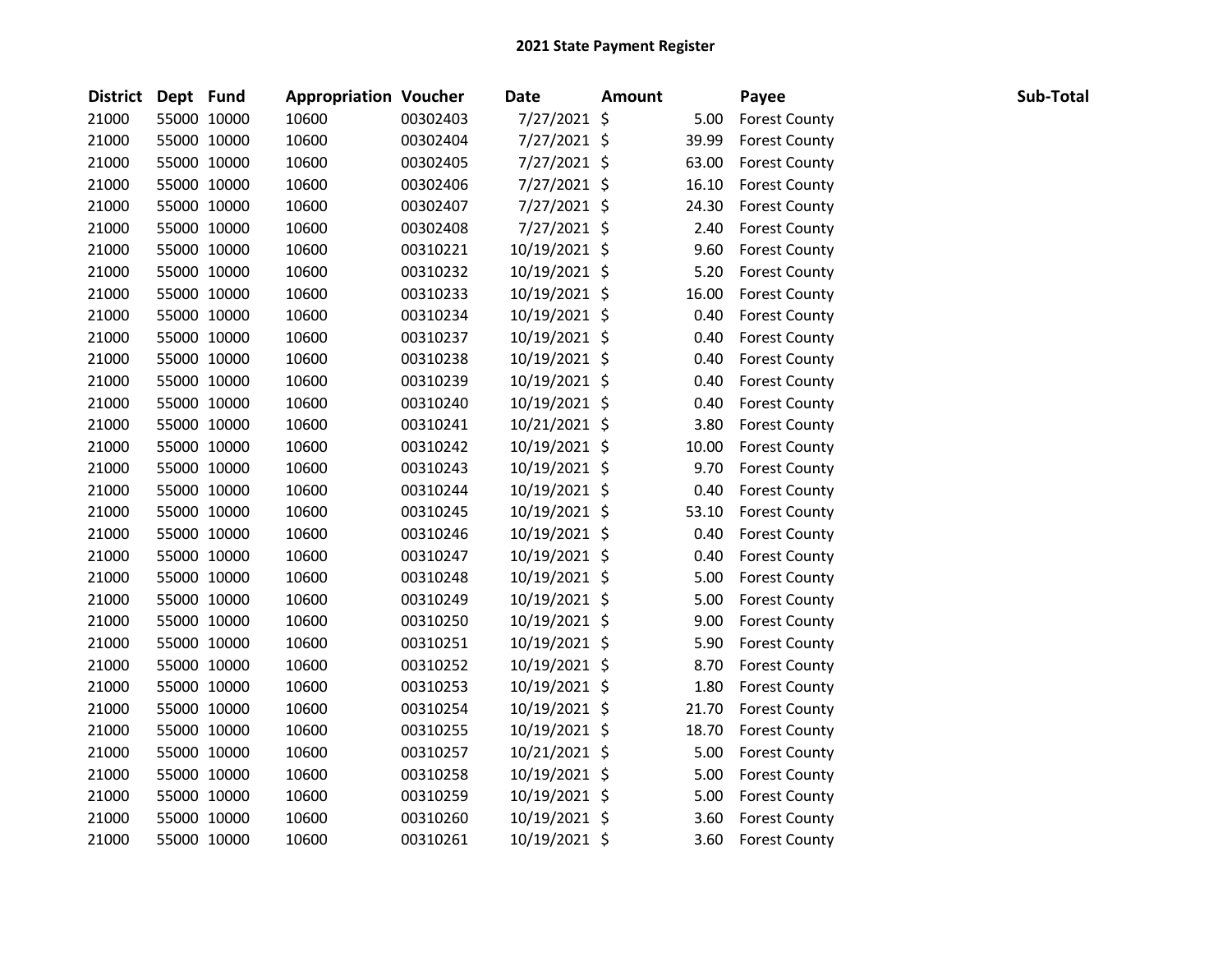| District | Dept Fund |             | <b>Appropriation Voucher</b>                            |          | Date           | Amount |          | Payee                                                                                                   | Sub-Total |          |
|----------|-----------|-------------|---------------------------------------------------------|----------|----------------|--------|----------|---------------------------------------------------------------------------------------------------------|-----------|----------|
| 21000    |           | 55000 10000 | 10600                                                   | 00310262 | 10/19/2021 \$  |        | 5.00     | <b>Forest County</b>                                                                                    |           |          |
| 21000    |           | 55000 10000 | 10600                                                   | 00310263 | 10/19/2021 \$  |        | 10.00    | <b>Forest County</b>                                                                                    |           |          |
| 21000    |           | 55000 10000 | 10600                                                   | 00310264 | 10/19/2021 \$  |        | 5.00     | <b>Forest County</b>                                                                                    |           |          |
| 21000    |           | 55000 10000 | 10600                                                   | 00310265 | 10/19/2021 \$  |        | 2.40     | <b>Forest County</b>                                                                                    |           |          |
| 21000    |           | 55000 10000 | 10600                                                   | 00310266 | 10/19/2021 \$  |        | 14.40    | <b>Forest County</b>                                                                                    |           |          |
| 21000    |           | 55000 10000 | 10600                                                   | 00310267 | 10/19/2021 \$  |        | 2.20     | <b>Forest County</b>                                                                                    |           |          |
| 21000    |           | 55000 10000 | 10600                                                   | 00310268 | 10/19/2021 \$  |        | 3.90     | <b>Forest County</b>                                                                                    |           |          |
| 21000    |           | 55000 10000 | 10600                                                   | 00310269 | 10/19/2021 \$  |        | 5.00     | <b>Forest County</b>                                                                                    |           |          |
| 21000    |           | 55000 10000 | 10600                                                   | 00310270 | 10/19/2021 \$  |        | 5.00     | <b>Forest County</b>                                                                                    |           |          |
| 21000    |           | 55000 10000 | 10600                                                   | 00310271 | 10/19/2021 \$  |        | 10.00    | <b>Forest County</b>                                                                                    |           |          |
| 21000    |           | 55000 10000 | 10600                                                   | 00310272 | 10/19/2021 \$  |        | 19.40    | <b>Forest County</b>                                                                                    |           |          |
| 21000    |           | 55000 10000 | 10600                                                   | 00310273 | 10/19/2021 \$  |        | 2.60     | <b>Forest County</b>                                                                                    |           |          |
| 21000    |           | 55000 10000 | 10600                                                   | 00310274 | 10/19/2021 \$  |        | 4.20     | <b>Forest County</b>                                                                                    |           |          |
| 21000    |           | 55000 10000 | 10600                                                   | 00310275 | 10/19/2021 \$  |        | 7.90     | <b>Forest County</b>                                                                                    |           |          |
| 21000    |           | 55000 10000 | 10600                                                   | 00310276 | 10/19/2021 \$  |        | 5.40     | <b>Forest County</b>                                                                                    |           |          |
| 21000    |           | 55000 10000 | 10600                                                   | 00310277 | 10/19/2021 \$  |        | 12.30    | <b>Forest County</b>                                                                                    |           |          |
| 21000    |           | 55000 10000 | 10600                                                   | 00310278 | 10/19/2021 \$  |        | 9.30     | <b>Forest County</b>                                                                                    |           |          |
| 21000    |           | 55000 10000 | 10600                                                   | 00310280 | 10/21/2021 \$  |        | 8.20     | <b>Forest County</b>                                                                                    |           |          |
| 21000    |           | 55000 10000 | 10600                                                   | 00310281 | 10/21/2021 \$  |        | 32.90    | <b>Forest County</b>                                                                                    |           |          |
| 21000    |           | 55000 10000 | 10600                                                   | 00310282 | 10/21/2021 \$  |        | 13.80    | <b>Forest County</b>                                                                                    |           |          |
| 21000    |           | 55000 10000 | 10600                                                   | 00310283 | 10/21/2021 \$  |        | 10.90    | <b>Forest County</b>                                                                                    |           |          |
| 21000    |           | 55000 10000 | 10600                                                   | 00310284 | 10/21/2021 \$  |        | 40.70    | <b>Forest County</b>                                                                                    |           |          |
| 21000    |           | 55000 10000 | 10600                                                   | 00310285 | 10/21/2021 \$  |        | 10.00    | <b>Forest County</b>                                                                                    |           |          |
| 21000    |           | 55000 10000 | 10600                                                   | 00310286 | 10/21/2021 \$  |        | 19.50    | <b>Forest County</b>                                                                                    |           |          |
| 21000    |           | 55000 10000 | 10600                                                   | 00310287 | 10/21/2021 \$  |        | 33.10    | <b>Forest County</b>                                                                                    |           |          |
| 21000    |           | 55000 10000 | 10600                                                   | 00310288 | 10/21/2021 \$  |        | 3.60     | <b>Forest County</b>                                                                                    |           |          |
| 21000    |           |             |                                                         |          |                |        |          | Public Defender Board - - Transcript, Discovery and Records Provided to the Public Defender Board Total | \$        | 3,003.79 |
| 21000    |           |             | Department of Revenue - - Misc Revenue Holding Clearing |          |                |        |          |                                                                                                         |           |          |
| 21000    |           | 56600 10000 | 99500                                                   | 00192563 | $3/1/2021$ \$  |        | 5,905.63 | <b>Forest County</b>                                                                                    |           |          |
| 21000    |           | 56600 10000 | 99500                                                   | 00192564 | $3/1/2021$ \$  |        | 6,894.30 | <b>Forest County</b>                                                                                    |           |          |
| 21000    |           | 56600 10000 | 99500                                                   | 00194042 | 3/8/2021 \$    |        | 187.29   | <b>Forest County</b>                                                                                    |           |          |
| 21000    |           | 56600 10000 | 99500                                                   | 00194043 | 3/8/2021 \$    |        | 552.74   | <b>Forest County</b>                                                                                    |           |          |
| 21000    |           | 56600 10000 | 99500                                                   | 00194897 | $3/15/2021$ \$ |        | 1,891.80 | <b>Forest County</b>                                                                                    |           |          |
| 21000    |           | 56600 10000 | 99500                                                   | 00194898 | $3/15/2021$ \$ |        |          | 1,567.28 Forest County                                                                                  |           |          |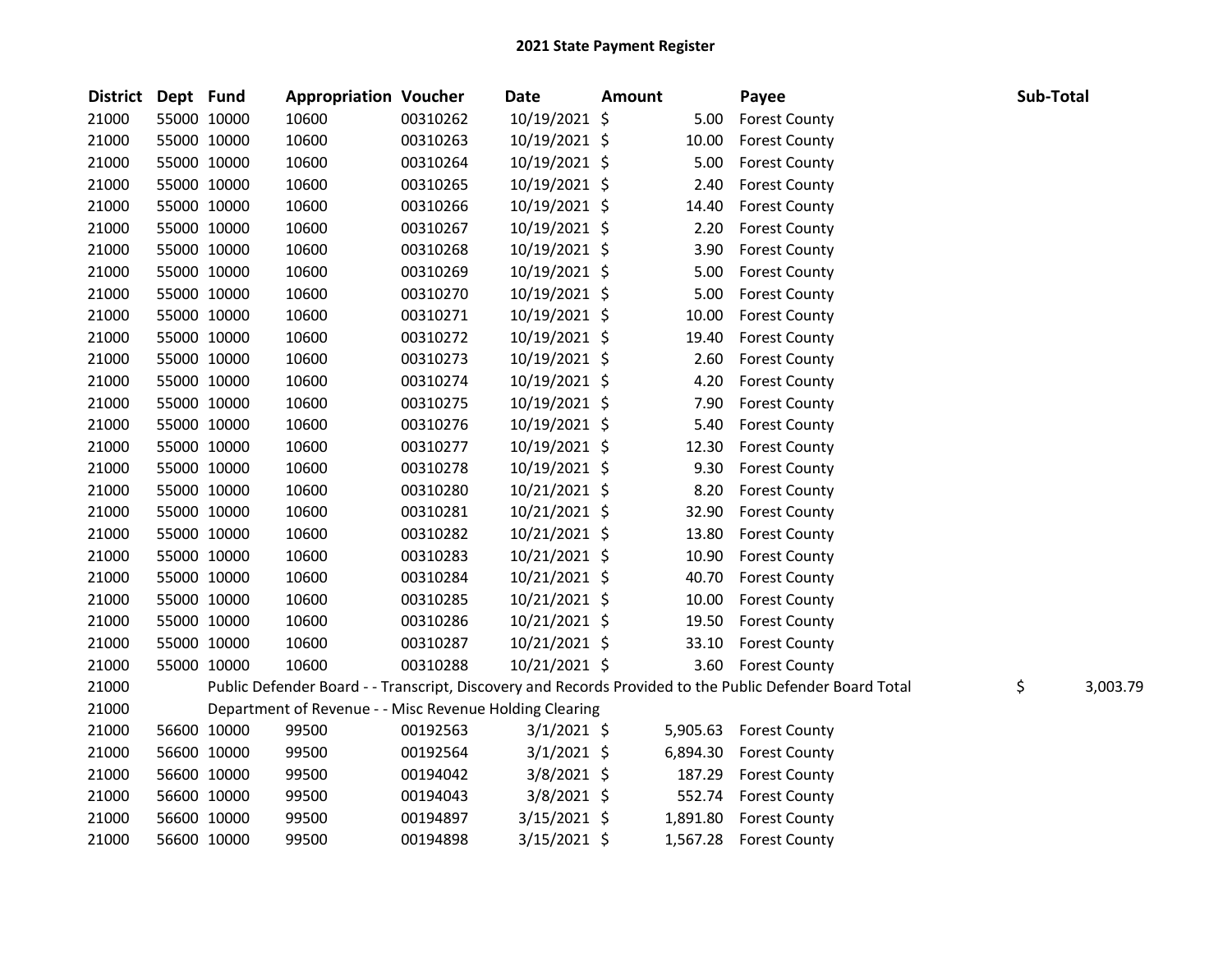| <b>District</b> | Dept Fund |             | <b>Appropriation Voucher</b>                                  |          | <b>Date</b>    | <b>Amount</b> |           | Payee                | Sub-Total |           |
|-----------------|-----------|-------------|---------------------------------------------------------------|----------|----------------|---------------|-----------|----------------------|-----------|-----------|
| 21000           |           | 56600 10000 | 99500                                                         | 00195739 | 3/22/2021 \$   |               | 800.00    | <b>Forest County</b> |           |           |
| 21000           |           | 56600 10000 | 99500                                                         | 00195740 | 3/22/2021 \$   |               | 169.90    | <b>Forest County</b> |           |           |
| 21000           |           | 56600 10000 | 99500                                                         | 00196426 | 3/29/2021 \$   |               | 901.91    | <b>Forest County</b> |           |           |
| 21000           |           | 56600 10000 | 99500                                                         | 00196427 | 3/29/2021 \$   |               | 426.20    | <b>Forest County</b> |           |           |
| 21000           |           | 56600 10000 | 99500                                                         | 00197169 | $4/5/2021$ \$  |               | 709.03    | <b>Forest County</b> |           |           |
| 21000           |           | 56600 10000 | 99500                                                         | 00197170 | $4/5/2021$ \$  |               | 142.48    | <b>Forest County</b> |           |           |
| 21000           |           | 56600 10000 | 99500                                                         | 00198384 | $4/12/2021$ \$ |               | 716.50    | <b>Forest County</b> |           |           |
| 21000           |           | 56600 10000 | 99500                                                         | 00198385 | $4/12/2021$ \$ |               | 1,579.14  | <b>Forest County</b> |           |           |
| 21000           |           | 56600 10000 | 99500                                                         | 00199126 | 4/20/2021 \$   |               | 391.64    | <b>Forest County</b> |           |           |
| 21000           |           | 56600 10000 | 99500                                                         | 00199127 | 4/20/2021 \$   |               | 649.20    | <b>Forest County</b> |           |           |
| 21000           |           | 56600 10000 | 99500                                                         | 00199756 | $4/26/2021$ \$ |               | 509.45    | <b>Forest County</b> |           |           |
| 21000           |           | 56600 10000 | 99500                                                         | 00200380 | $5/3/2021$ \$  |               | 170.00    | <b>Forest County</b> |           |           |
| 21000           |           | 56600 10000 | 99500                                                         | 00200381 | $5/3/2021$ \$  |               | 1,745.00  | <b>Forest County</b> |           |           |
| 21000           |           | 56600 10000 | 99500                                                         | 00201576 | 5/10/2021 \$   |               | 114.47    | <b>Forest County</b> |           |           |
| 21000           |           | 56600 10000 | 99500                                                         | 00202204 | $5/17/2021$ \$ |               | 584.30    | <b>Forest County</b> |           |           |
| 21000           |           | 56600 10000 | 99500                                                         | 00202907 | $5/24/2021$ \$ |               | 286.70    | <b>Forest County</b> |           |           |
| 21000           |           | 56600 10000 | 99500                                                         | 00202908 | $5/24/2021$ \$ |               | 1,152.83  | <b>Forest County</b> |           |           |
| 21000           |           | 56600 10000 | 99500                                                         | 00203629 | $6/1/2021$ \$  |               | 369.30    | <b>Forest County</b> |           |           |
| 21000           |           | 56600 10000 | 99500                                                         | 00205327 | $6/14/2021$ \$ |               | 47.00     | <b>Forest County</b> |           |           |
| 21000           |           | 56600 10000 | 99500                                                         | 00205831 | $6/21/2021$ \$ |               | 21.30     | <b>Forest County</b> |           |           |
| 21000           |           | 56600 10000 | 99500                                                         | 00208054 | $6/28/2021$ \$ |               | 253.62    | <b>Forest County</b> |           |           |
| 21000           |           | 56600 10000 | 99500                                                         | 00208495 | $7/6/2021$ \$  |               | 239.88    | <b>Forest County</b> |           |           |
| 21000           |           | 56600 10000 | 99500                                                         | 00209370 | 7/12/2021 \$   |               | 41.30     | <b>Forest County</b> |           |           |
| 21000           |           | 56600 10000 | 99500                                                         | 00210158 | 7/19/2021 \$   |               | 21.30     | <b>Forest County</b> |           |           |
| 21000           |           | 56600 10000 | 99500                                                         | 00210779 | 7/26/2021 \$   |               | 109.00    | <b>Forest County</b> |           |           |
| 21000           |           | 56600 10000 | 99500                                                         | 00212105 | $8/9/2021$ \$  |               | 120.00    | <b>Forest County</b> |           |           |
| 21000           |           | 56600 10000 | 99500                                                         | 00212623 | $8/16/2021$ \$ |               | 120.60    | <b>Forest County</b> |           |           |
| 21000           |           | 56600 10000 | 99500                                                         | 00217038 | 10/12/2021 \$  |               | 69.00     | <b>Forest County</b> |           |           |
| 21000           |           | 56600 10000 | 99500                                                         | 00218603 | $11/1/2021$ \$ |               | 748.49    | <b>Forest County</b> |           |           |
| 21000           |           | 56600 10000 | 99500                                                         | 00219979 | 11/16/2021 \$  |               | 20.00     | <b>Forest County</b> |           |           |
| 21000           |           | 56600 10000 | 99500                                                         | 00220764 | 11/30/2021 \$  |               | 42.60     | <b>Forest County</b> |           |           |
| 21000           |           |             | Department of Revenue - - Misc Revenue Holding Clearing Total |          |                |               |           |                      | \$        | 30,271.18 |
| 21000           |           |             | Circuit Courts - - Circuit Court Costs                        |          |                |               |           |                      |           |           |
| 21000           |           | 62500 10000 | 10500                                                         | 00002097 | 1/29/2021 \$   |               | 22,743.00 | <b>Forest County</b> |           |           |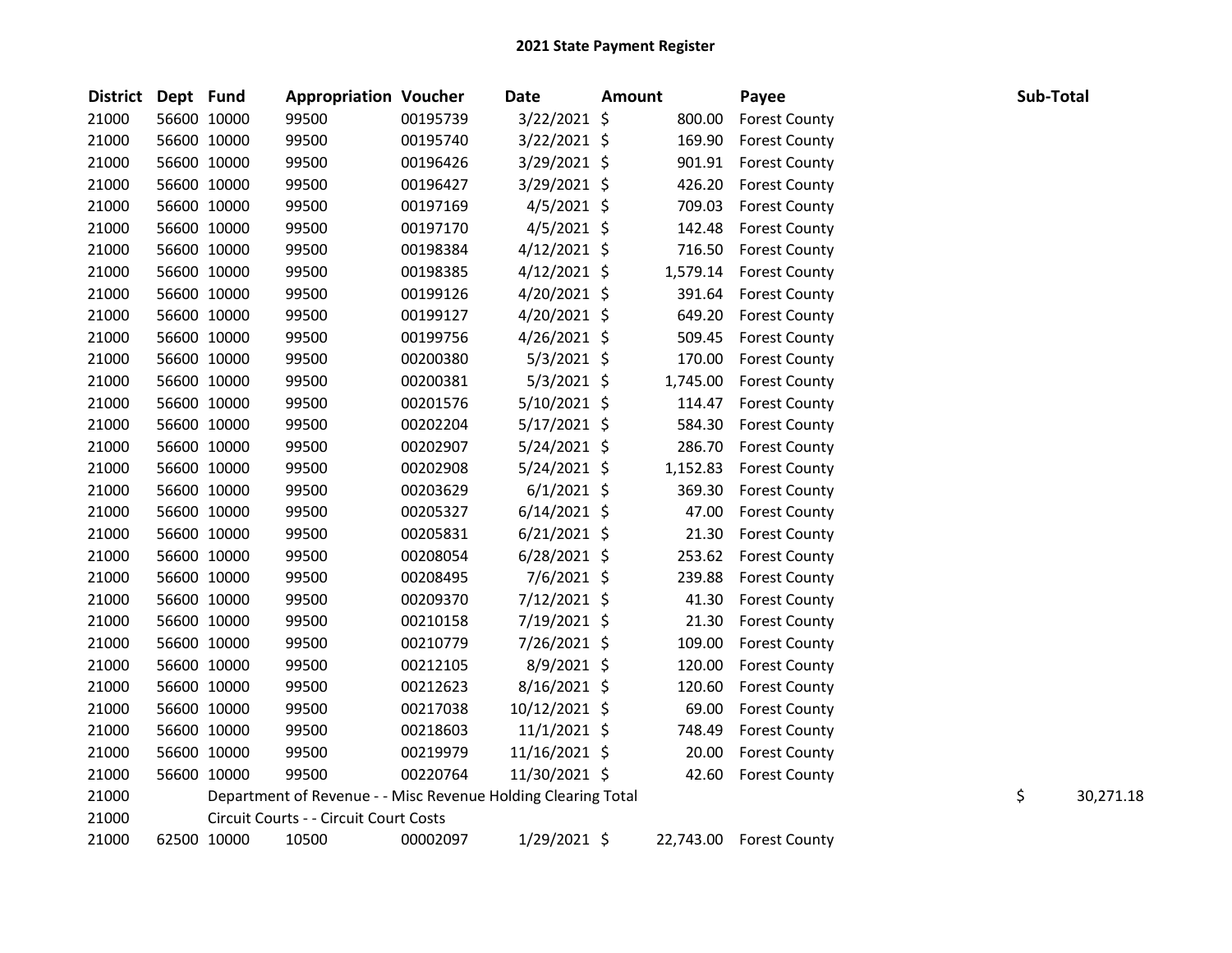| District Dept Fund |             | <b>Appropriation Voucher</b>                                          |          | Date           | <b>Amount</b> | Payee                      |    | Sub-Total    |
|--------------------|-------------|-----------------------------------------------------------------------|----------|----------------|---------------|----------------------------|----|--------------|
| 21000              | 62500 10000 | 10500                                                                 | 00002230 | 7/26/2021 \$   |               | 41,616.00 Forest County    |    |              |
| 21000              |             | Circuit Courts - - Circuit Court Costs Total                          |          |                |               |                            | \$ | 64,359.00    |
| 21000              |             | Shared Revenue and Tax Relief - - County And Municipal Aid            |          |                |               |                            |    |              |
| 21000              | 83500 10000 | 10500                                                                 | 00081289 | 7/26/2021 \$   |               | 18,105.58 Forest County    |    |              |
| 21000              | 83500 10000 | 10500                                                                 | 00088388 | 11/15/2021 \$  |               | 102,598.27 Forest County   |    |              |
| 21000              |             | Shared Revenue and Tax Relief - - County And Municipal Aid Total      |          |                |               |                            | \$ | 120,703.85   |
| 21000              |             | Shared Revenue and Tax Relief - - Exempt Computer Aid                 |          |                |               |                            |    |              |
| 21000              | 83500 10000 | 10900                                                                 | 00083335 | 7/26/2021 \$   |               | 3,434.74 Forest County     |    |              |
| 21000              |             | Shared Revenue and Tax Relief - - Exempt Computer Aid Total           |          |                |               |                            | \$ | 3,434.74     |
| 21000              |             | Shared Revenue and Tax Relief - - Utility Aid                         |          |                |               |                            |    |              |
| 21000              | 83500 10000 | 11000                                                                 | 00081289 | 7/26/2021 \$   |               | 2,315.78 Forest County     |    |              |
| 21000              | 83500 10000 | 11000                                                                 | 00088388 | 11/15/2021 \$  |               | 17,498.97 Forest County    |    |              |
| 21000              |             | Shared Revenue and Tax Relief - - Utility Aid Total                   |          |                |               |                            | \$ | 19,814.75    |
| 21000              |             | Shared Revenue and Tax Relief - - Personal Property Aid               |          |                |               |                            |    |              |
| 21000              | 83500 10000 | 11100                                                                 | 00076521 | $5/3/2021$ \$  |               | 4,952.89 Forest County     |    |              |
| 21000              |             | Shared Revenue and Tax Relief - - Personal Property Aid Total         |          |                |               |                            | \$ | 4,952.89     |
| 21000              |             | Shared Revenue and Tax Relief - - School Lvy Tx/First Dollar Cr       |          |                |               |                            |    |              |
| 21000              | 83500 10000 | 30200                                                                 | 00082659 | 7/26/2021 \$   |               | 2,053,696.82 Forest County |    |              |
| 21000              | 83500 10000 | 30200                                                                 | 00086055 | 7/26/2021 \$   |               | 592,621.16 Forest County   |    |              |
| 21000              |             | Shared Revenue and Tax Relief - - School Lvy Tx/First Dollar Cr Total |          |                |               |                            | \$ | 2,646,317.98 |
| 21000              |             | Shared Revenue and Tax Relief - - County Sales Tax Reptd/Distd        |          |                |               |                            |    |              |
| 21000              | 83500 10000 | 43100                                                                 | 00073879 | $1/29/2021$ \$ |               | 46,670.60 Forest County    |    |              |
| 21000              | 83500 10000 | 43100                                                                 | 00073967 | 2/26/2021 \$   | 58,700.69     | <b>Forest County</b>       |    |              |
| 21000              | 83500 10000 | 43100                                                                 | 00074680 | 3/31/2021 \$   | 42,800.32     | <b>Forest County</b>       |    |              |
| 21000              | 83500 10000 | 43100                                                                 | 00079123 | 4/30/2021 \$   | 51,326.84     | <b>Forest County</b>       |    |              |
| 21000              | 83500 10000 | 43100                                                                 | 00079927 | $5/28/2021$ \$ | 56,260.56     | <b>Forest County</b>       |    |              |
| 21000              | 83500 10000 | 43100                                                                 | 00080658 | $6/30/2021$ \$ | 65,176.54     | <b>Forest County</b>       |    |              |
| 21000              | 83500 10000 | 43100                                                                 | 00086200 | 7/30/2021 \$   | 71,642.50     | <b>Forest County</b>       |    |              |
| 21000              | 83500 10000 | 43100                                                                 | 00086763 | 8/31/2021 \$   | 65,173.15     | <b>Forest County</b>       |    |              |
| 21000              | 83500 10000 | 43100                                                                 | 00087065 | 9/30/2021 \$   | 77,169.19     | <b>Forest County</b>       |    |              |
| 21000              | 83500 10000 | 43100                                                                 | 00087754 | 10/29/2021 \$  | 81,783.78     | <b>Forest County</b>       |    |              |
| 21000              | 83500 10000 | 43100                                                                 | 00089764 | 11/30/2021 \$  | 73,388.81     | <b>Forest County</b>       |    |              |
| 21000              | 83500 10000 | 43100                                                                 | 00089848 | 12/30/2021 \$  | 65,128.87     | <b>Forest County</b>       |    |              |
| 21000              |             | Shared Revenue and Tax Relief - - County Sales Tax Reptd/Distd Total  |          |                |               |                            | \$ | 755,221.85   |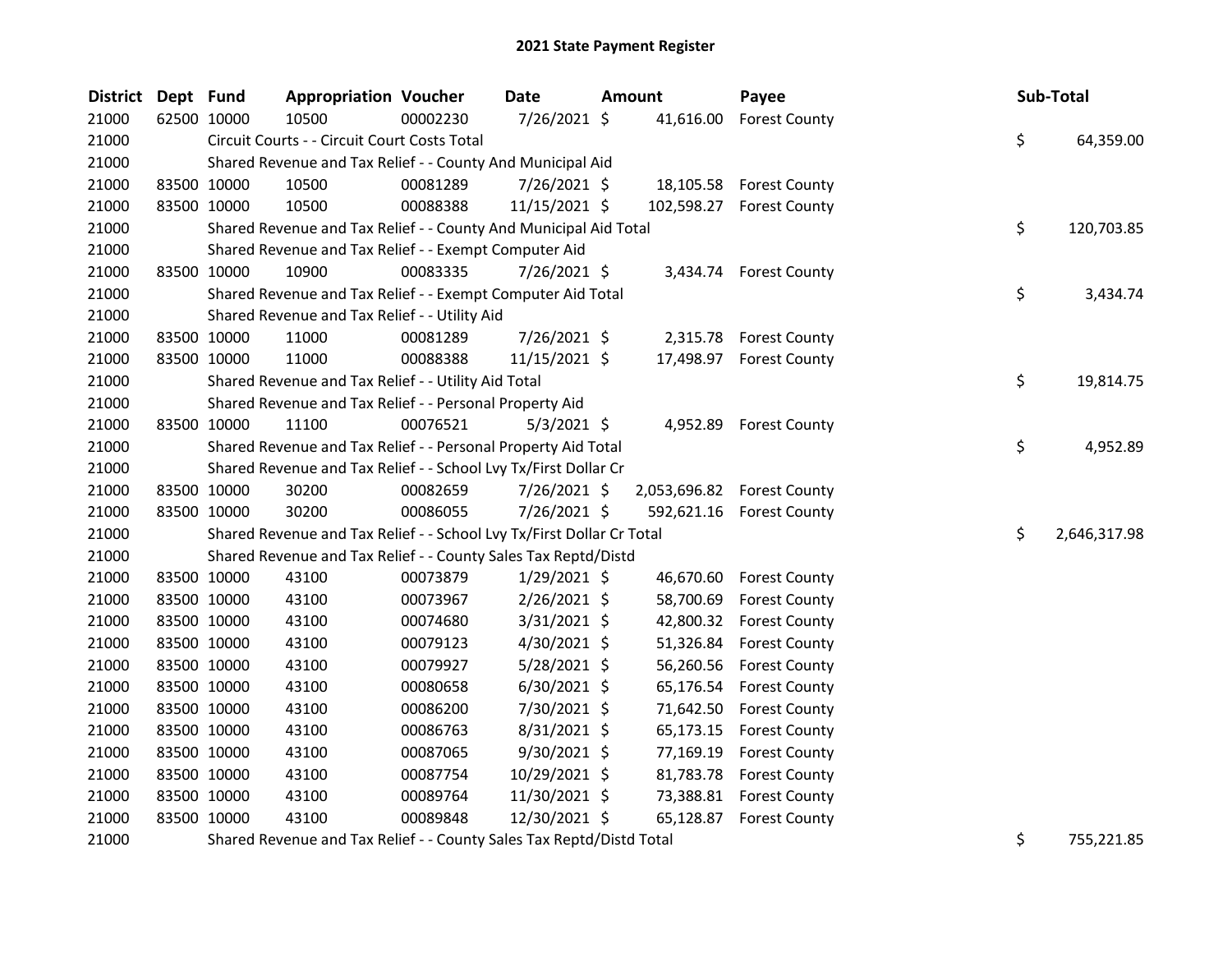| District Dept | Fund        | <b>Appropriation Voucher</b>                                    |          | Date         | Amount |  | <b>Pavee</b>             | Sub-Total    |
|---------------|-------------|-----------------------------------------------------------------|----------|--------------|--------|--|--------------------------|--------------|
| 21000         |             | Shared Revenue and Tax Relief - - Lottery & Gaming Credit       |          |              |        |  |                          |              |
| 21000         | 83500 52100 | 36300                                                           | 00074538 | 3/22/2021 \$ |        |  | 434,071.14 Forest County |              |
| 21000         |             | Shared Revenue and Tax Relief - - Lottery & Gaming Credit Total |          |              |        |  |                          | 434.071.14   |
| 21000 Total   |             |                                                                 |          |              |        |  |                          | 9,361,802.04 |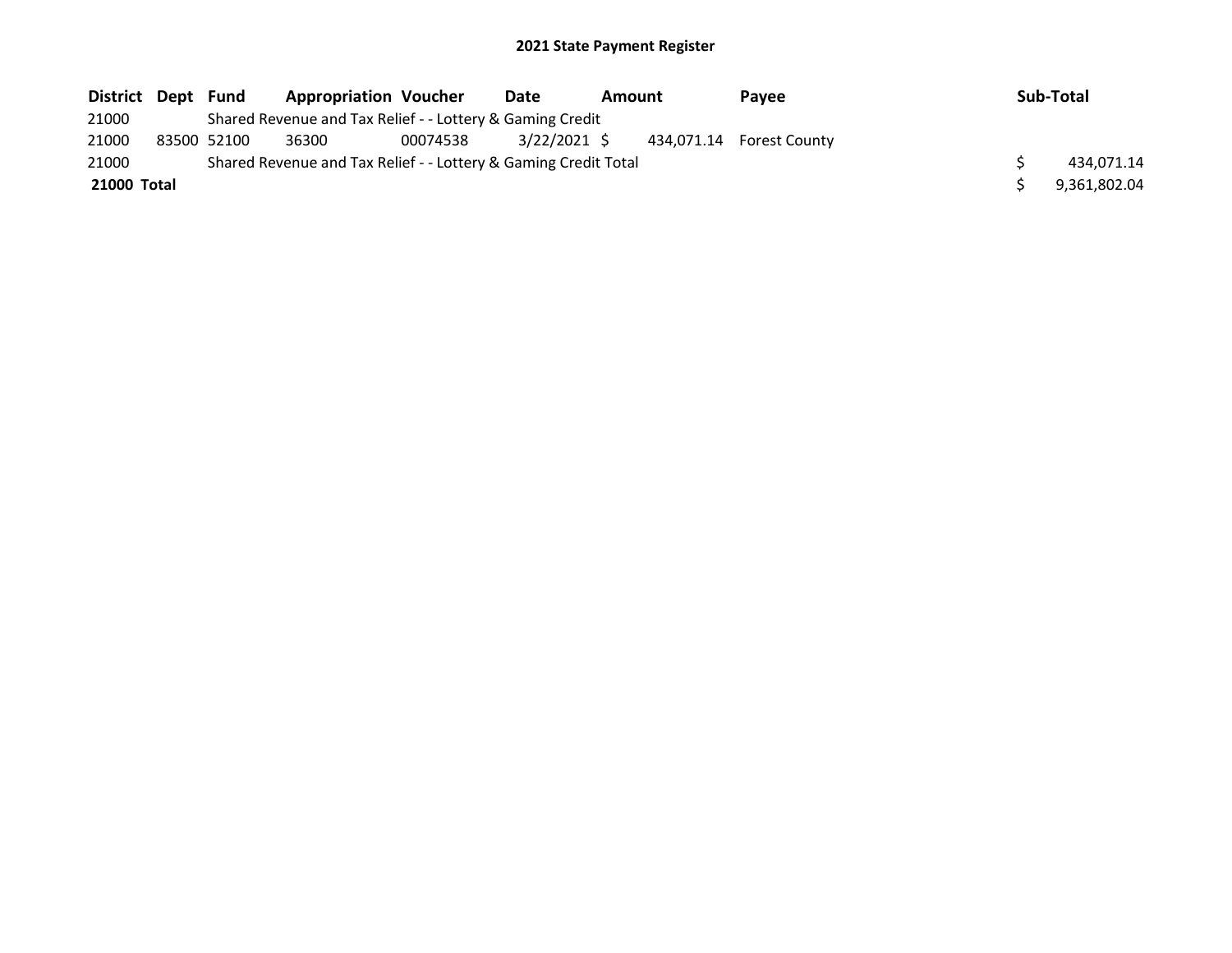| <b>District</b> | Dept Fund |             | <b>Appropriation Voucher</b>                                         |          | Date            | Amount |           | Payee                    | Sub-Total |            |
|-----------------|-----------|-------------|----------------------------------------------------------------------|----------|-----------------|--------|-----------|--------------------------|-----------|------------|
| 21002           |           |             | Dept of Safety & Prof Services - - Fire Dues Distribution            |          |                 |        |           |                          |           |            |
| 21002           |           | 16500 10000 | 22500                                                                | 00040772 | $7/16/2021$ \$  |        |           | 1,503.55 Town Of Alvin   |           |            |
| 21002           |           |             | Dept of Safety & Prof Services - - Fire Dues Distribution Total      |          |                 |        |           |                          | \$        | 1,503.55   |
| 21002           |           |             | Dept of Natural Resources - - Resaids - Cnty Forst, CI & Mfl         |          |                 |        |           |                          |           |            |
| 21002           |           | 37000 21200 | 57100                                                                | 00487719 | $6/14/2021$ \$  |        |           | 513.83 Town Of Alvin     |           |            |
| 21002           |           |             | Dept of Natural Resources - - Resaids - Cnty Forst, Cl & Mfl Total   |          |                 |        |           |                          | \$        | 513.83     |
| 21002           |           |             | Dept of Natural Resources - - Resaids - Pymt In Lieu Tax Fed         |          |                 |        |           |                          |           |            |
| 21002           | 37000     | 21200       | 58400                                                                | 00510802 | $9/28/2021$ \$  |        |           | 145,435.57 Town Of Alvin |           |            |
| 21002           |           |             | Dept of Natural Resources - - Resaids - Pymt In Lieu Tax Fed Total   |          |                 |        |           |                          | \$        | 145,435.57 |
| 21002           |           |             | WI Dept of Transportation - - Trns Aids To Mnc.-Sf                   |          |                 |        |           |                          |           |            |
| 21002           |           | 39500 21100 | 19100                                                                | 00632214 | $1/4/2021$ \$   |        | 47,405.98 | Town Of Alvin            |           |            |
| 21002           |           | 39500 21100 | 19100                                                                | 00667821 | $4/5/2021$ \$   |        | 47,405.98 | Town Of Alvin            |           |            |
| 21002           |           | 39500 21100 | 19100                                                                | 00711309 | $7/6/2021$ \$   |        | 47,405.98 | Town Of Alvin            |           |            |
| 21002           |           | 39500 21100 | 19100                                                                | 00751868 | $10/4/2021$ \$  |        | 47,406.01 | Town Of Alvin            |           |            |
| 21002           |           |             | WI Dept of Transportation - - Trns Aids To Mnc.-Sf Total             |          |                 |        |           |                          | \$        | 189,623.95 |
| 21002           |           |             | WI Dept of Transportation - - Supplemental Transportation Aids       |          |                 |        |           |                          |           |            |
| 21002           |           | 39500 21100 | 19600                                                                | 00633667 | $1/4/2021$ \$   |        | 33.463.05 | Town Of Alvin            |           |            |
| 21002           |           |             | WI Dept of Transportation - - Supplemental Transportation Aids Total |          |                 |        |           |                          | \$        | 33,463.05  |
| 21002           |           |             | Department of Revenue - - Gifts And Grants                           |          |                 |        |           |                          |           |            |
| 21002           |           | 56600 10000 | 12100                                                                | 00206654 | $6/25/2021$ \$  |        |           | 8,007.14 Town Of Alvin   |           |            |
| 21002           |           |             | Department of Revenue - - Gifts And Grants Total                     |          |                 |        |           |                          | \$        | 8,007.14   |
| 21002           |           |             | Shared Revenue and Tax Relief - - County And Municipal Aid           |          |                 |        |           |                          |           |            |
| 21002           |           | 83500 10000 | 10500                                                                | 00081274 | $7/26/2021$ \$  |        | 365.56    | Town Of Alvin            |           |            |
| 21002           |           | 83500 10000 | 10500                                                                | 00088373 | $11/15/2021$ \$ |        |           | 2,071.52 Town Of Alvin   |           |            |
| 21002           |           |             | Shared Revenue and Tax Relief - - County And Municipal Aid Total     |          |                 |        |           |                          | \$        | 2,437.08   |
| 21002 Total     |           |             |                                                                      |          |                 |        |           |                          | $\zeta$   | 380,984.17 |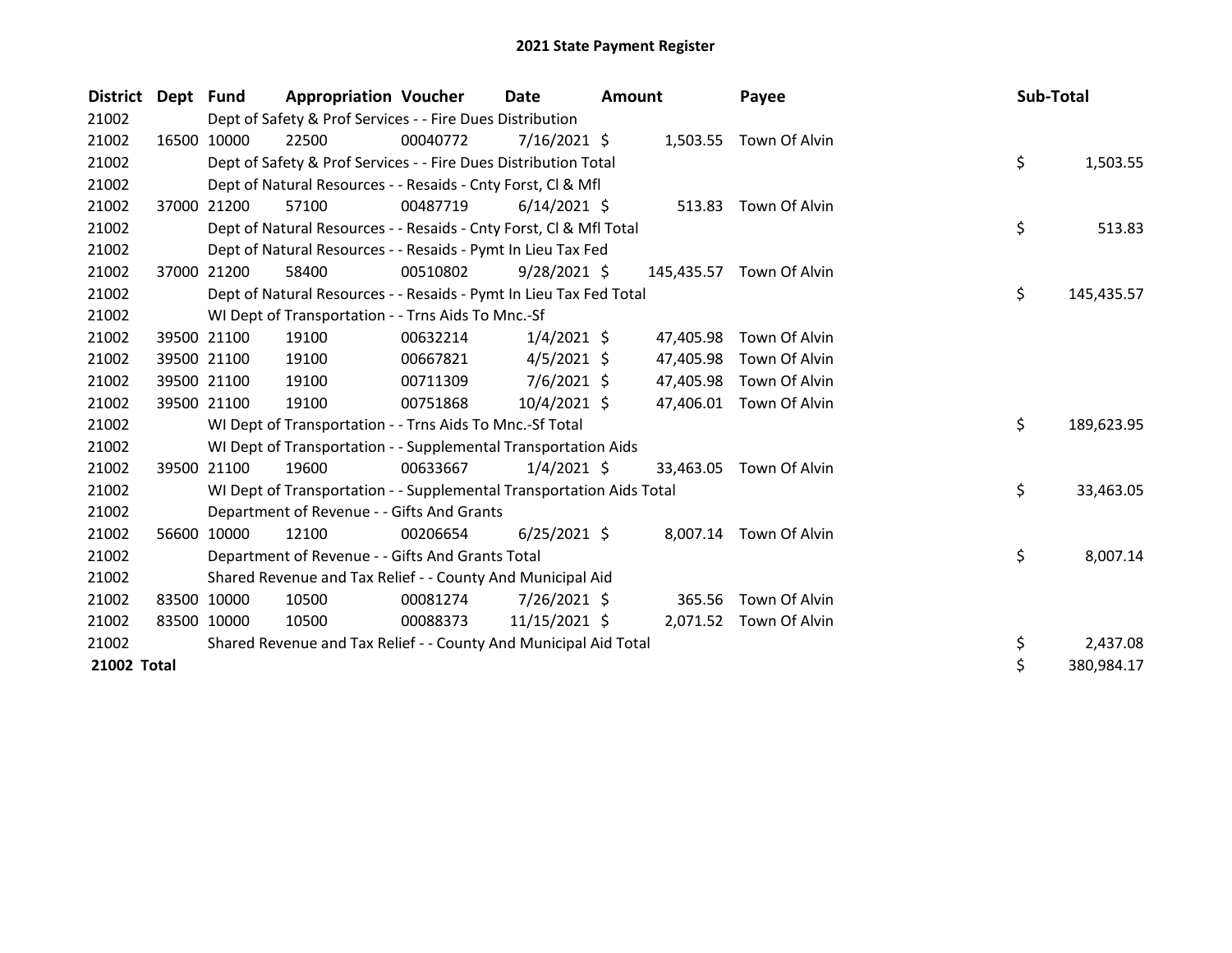| <b>District</b> | Dept Fund |             | <b>Appropriation Voucher</b>                                       |          | Date           | <b>Amount</b> |           | Payee                     | Sub-Total |            |
|-----------------|-----------|-------------|--------------------------------------------------------------------|----------|----------------|---------------|-----------|---------------------------|-----------|------------|
| 21004           |           |             | Dept of Safety & Prof Services - - Fire Dues Distribution          |          |                |               |           |                           |           |            |
| 21004           |           | 16500 10000 | 22500                                                              | 00040773 | 7/16/2021 \$   |               |           | 1,611.70 Town Of Argonne  |           |            |
| 21004           |           |             | Dept of Safety & Prof Services - - Fire Dues Distribution Total    |          |                |               |           |                           | \$        | 1,611.70   |
| 21004           |           |             | Dept of Natural Resources - - Aids In Lieu Of Taxes - Gener        |          |                |               |           |                           |           |            |
| 21004           |           | 37000 10000 | 50300                                                              | 00456943 | $1/15/2021$ \$ |               |           | 930.25 Town Of Argonne    |           |            |
| 21004           |           |             | Dept of Natural Resources - - Aids In Lieu Of Taxes - Gener Total  |          |                |               |           |                           | \$        | 930.25     |
| 21004           |           |             | Dept of Natural Resources - - Resaids - Cnty Forst, CI & Mfl       |          |                |               |           |                           |           |            |
| 21004           |           | 37000 21200 | 57100                                                              | 00487720 | $6/14/2021$ \$ |               |           | 988.85 Town Of Argonne    |           |            |
| 21004           |           |             | Dept of Natural Resources - - Resaids - Cnty Forst, CI & Mfl Total |          |                |               |           |                           | \$        | 988.85     |
| 21004           |           |             | Dept of Natural Resources - - Resaids - Pymt In Lieu Tax Fed       |          |                |               |           |                           |           |            |
| 21004           |           | 37000 21200 | 58400                                                              | 00510803 | $9/28/2021$ \$ |               |           | 96,698.97 Town Of Argonne |           |            |
| 21004           |           |             | Dept of Natural Resources - - Resaids - Pymt In Lieu Tax Fed Total |          |                |               |           |                           | \$        | 96,698.97  |
| 21004           |           |             | WI Dept of Transportation - - Trns Aids To Mnc.-Sf                 |          |                |               |           |                           |           |            |
| 21004           |           | 39500 21100 | 19100                                                              | 00632215 | $1/4/2021$ \$  |               | 33,342.75 | Town Of Argonne           |           |            |
| 21004           |           | 39500 21100 | 19100                                                              | 00667822 | $4/5/2021$ \$  |               | 33,342.75 | Town Of Argonne           |           |            |
| 21004           |           | 39500 21100 | 19100                                                              | 00711310 | $7/6/2021$ \$  |               | 33,342.75 | Town Of Argonne           |           |            |
| 21004           |           | 39500 21100 | 19100                                                              | 00751869 | 10/4/2021 \$   |               | 33,342.75 | Town Of Argonne           |           |            |
| 21004           |           |             | WI Dept of Transportation - - Trns Aids To Mnc.-Sf Total           |          |                |               |           |                           | \$        | 133,371.00 |
| 21004           |           |             | Department of Revenue - - Gifts And Grants                         |          |                |               |           |                           |           |            |
| 21004           |           | 56600 10000 | 12100                                                              | 00206655 | $6/25/2021$ \$ |               |           | 26,481.14 Town Of Argonne |           |            |
| 21004           |           |             | Department of Revenue - - Gifts And Grants Total                   |          |                |               |           |                           | \$        | 26,481.14  |
| 21004           |           |             | Shared Revenue and Tax Relief - - County And Municipal Aid         |          |                |               |           |                           |           |            |
| 21004           |           | 83500 10000 | 10500                                                              | 00081275 | 7/26/2021 \$   |               |           | 4,790.22 Town Of Argonne  |           |            |
| 21004           |           | 83500 10000 | 10500                                                              | 00088374 | 11/15/2021 \$  |               | 27,144.61 | Town Of Argonne           |           |            |
| 21004           |           |             | Shared Revenue and Tax Relief - - County And Municipal Aid Total   |          |                |               |           |                           | \$        | 31,934.83  |
| 21004           |           |             | Shared Revenue and Tax Relief - - Personal Property Aid            |          |                |               |           |                           |           |            |
| 21004           |           | 83500 10000 | 11100                                                              | 00077084 | $5/3/2021$ \$  |               | 30.46     | Town Of Argonne           |           |            |
| 21004           |           |             | Shared Revenue and Tax Relief - - Personal Property Aid Total      |          |                |               |           |                           | \$        | 30.46      |
| 21004 Total     |           |             |                                                                    |          |                |               |           |                           | \$        | 292,047.20 |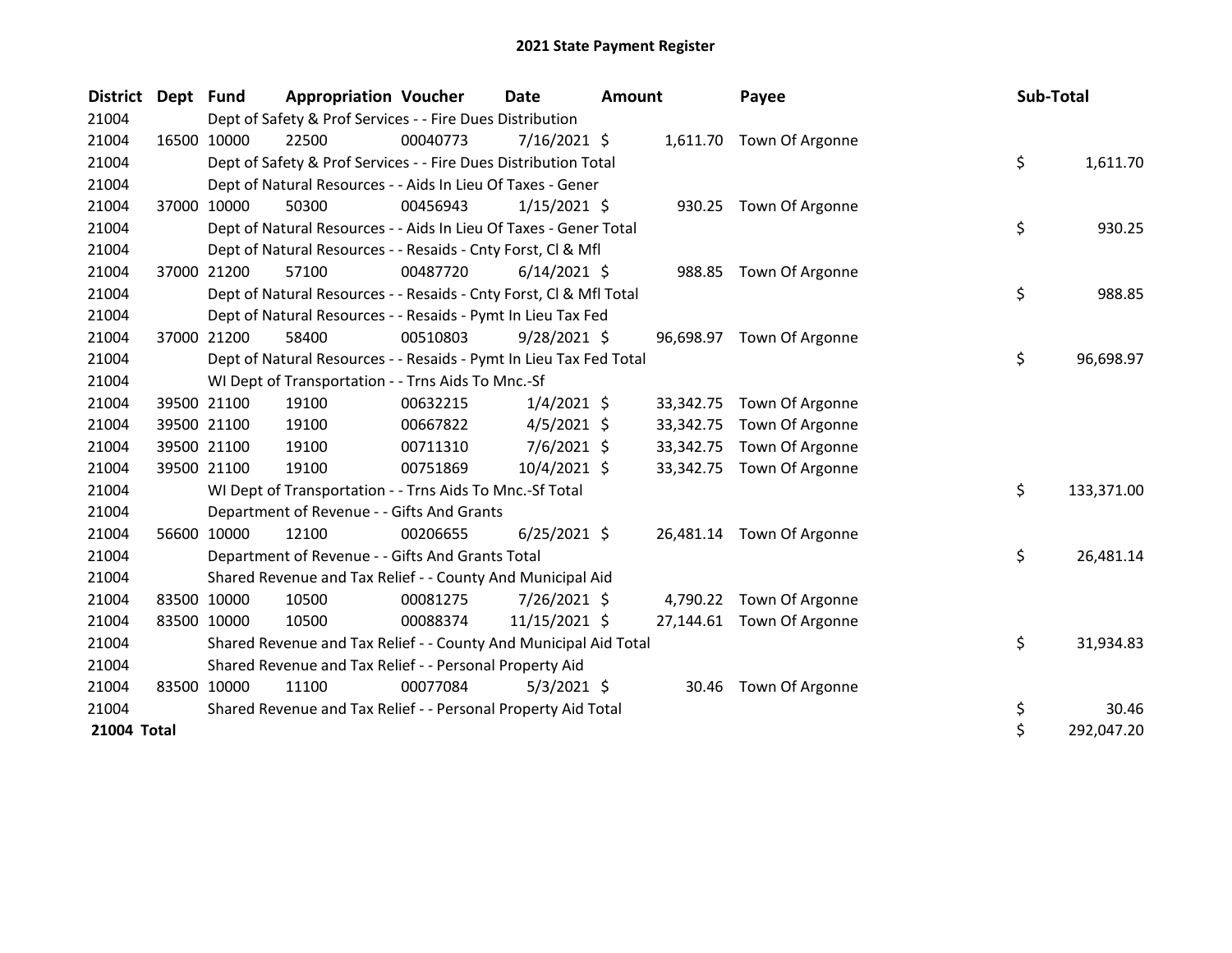| District Dept Fund |             | <b>Appropriation Voucher</b>                                         |          | Date           | <b>Amount</b> |           | Payee                             | Sub-Total        |
|--------------------|-------------|----------------------------------------------------------------------|----------|----------------|---------------|-----------|-----------------------------------|------------------|
| 21006              |             | Dept of Safety & Prof Services - - Fire Dues Distribution            |          |                |               |           |                                   |                  |
| 21006              | 16500 10000 | 22500                                                                | 00040774 | $7/16/2021$ \$ |               |           | 1,468.28 Town Of Armstrong Creek  |                  |
| 21006              |             | Dept of Safety & Prof Services - - Fire Dues Distribution Total      |          |                |               |           |                                   | \$<br>1,468.28   |
| 21006              |             | Dept of Natural Resources - - Seg Earned                             |          |                |               |           |                                   |                  |
| 21006              | 37000 21200 | 100SE                                                                | 00473968 | $4/15/2021$ \$ |               |           | 178.86 Town Of Armstrong Creek    |                  |
| 21006              |             | Dept of Natural Resources - - Seg Earned Total                       |          |                |               |           |                                   | \$<br>178.86     |
| 21006              |             | Dept of Natural Resources - - Resaids - Cnty Forst, Cl & Mfl         |          |                |               |           |                                   |                  |
| 21006              | 37000 21200 | 57100                                                                | 00487721 | $6/14/2021$ \$ |               |           | 1,551.70 Town Of Armstrong Creek  |                  |
| 21006              |             | Dept of Natural Resources - - Resaids - Cnty Forst, Cl & Mfl Total   |          |                |               |           |                                   | \$<br>1,551.70   |
| 21006              |             | Dept of Natural Resources - - Resaids - Pymt In Lieu Tax Fed         |          |                |               |           |                                   |                  |
| 21006              | 37000 21200 | 58400                                                                | 00510804 | 9/28/2021 \$   |               |           | 23,340.17 Town Of Armstrong Creek |                  |
| 21006              |             | Dept of Natural Resources - - Resaids - Pymt In Lieu Tax Fed Total   |          |                |               |           |                                   | \$<br>23,340.17  |
| 21006              |             | WI Dept of Transportation - - Trns Aids To Mnc.-Sf                   |          |                |               |           |                                   |                  |
| 21006              | 39500 21100 | 19100                                                                | 00632216 | $1/4/2021$ \$  |               | 35,154.15 | Town Of Armstrong Creek           |                  |
| 21006              | 39500 21100 | 19100                                                                | 00667823 | $4/5/2021$ \$  |               | 35,154.15 | Town Of Armstrong Creek           |                  |
| 21006              | 39500 21100 | 19100                                                                | 00711311 | $7/6/2021$ \$  |               | 35,154.15 | Town Of Armstrong Creek           |                  |
| 21006              | 39500 21100 | 19100                                                                | 00751870 | 10/4/2021 \$   |               |           | 35,154.18 Town Of Armstrong Creek |                  |
| 21006              |             | WI Dept of Transportation - - Trns Aids To Mnc.-Sf Total             |          |                |               |           |                                   | \$<br>140,616.63 |
| 21006              |             | WI Dept of Transportation - - Supplemental Transportation Aids       |          |                |               |           |                                   |                  |
| 21006              | 39500 21100 | 19600                                                                | 00633668 | $1/4/2021$ \$  |               |           | 24,814.70 Town Of Armstrong Creek |                  |
| 21006              |             | WI Dept of Transportation - - Supplemental Transportation Aids Total |          |                |               |           |                                   | \$<br>24,814.70  |
| 21006              |             | Department of Revenue - - Gifts And Grants                           |          |                |               |           |                                   |                  |
| 21006              | 56600 10000 | 12100                                                                | 00206656 | $6/25/2021$ \$ |               |           | 20,672.04 Town Of Armstrong Creek |                  |
| 21006              |             | Department of Revenue - - Gifts And Grants Total                     |          |                |               |           |                                   | \$<br>20,672.04  |
| 21006              |             | Shared Revenue and Tax Relief - - County And Municipal Aid           |          |                |               |           |                                   |                  |
| 21006              | 83500 10000 | 10500                                                                | 00081276 | 7/26/2021 \$   |               |           | 3,110.33 Town Of Armstrong Creek  |                  |
| 21006              | 83500 10000 | 10500                                                                | 00088375 | 11/15/2021 \$  |               |           | 17,625.22 Town Of Armstrong Creek |                  |
| 21006              |             | Shared Revenue and Tax Relief - - County And Municipal Aid Total     |          |                |               |           |                                   | \$<br>20,735.55  |
| 21006              |             | Shared Revenue and Tax Relief - - Exempt Computer Aid                |          |                |               |           |                                   |                  |
| 21006              | 83500 10000 | 10900                                                                | 00083908 | 7/26/2021 \$   |               |           | 20.78 Town Of Armstrong Creek     |                  |
| 21006              |             | Shared Revenue and Tax Relief - - Exempt Computer Aid Total          |          |                |               |           |                                   | \$<br>20.78      |
| 21006              |             | Shared Revenue and Tax Relief - - Personal Property Aid              |          |                |               |           |                                   |                  |
| 21006              | 83500 10000 | 11100                                                                | 00077085 | $5/3/2021$ \$  |               | 59.19     | Town Of Armstrong Creek           |                  |
| 21006              |             | Shared Revenue and Tax Relief - - Personal Property Aid Total        |          |                |               |           |                                   | \$<br>59.19      |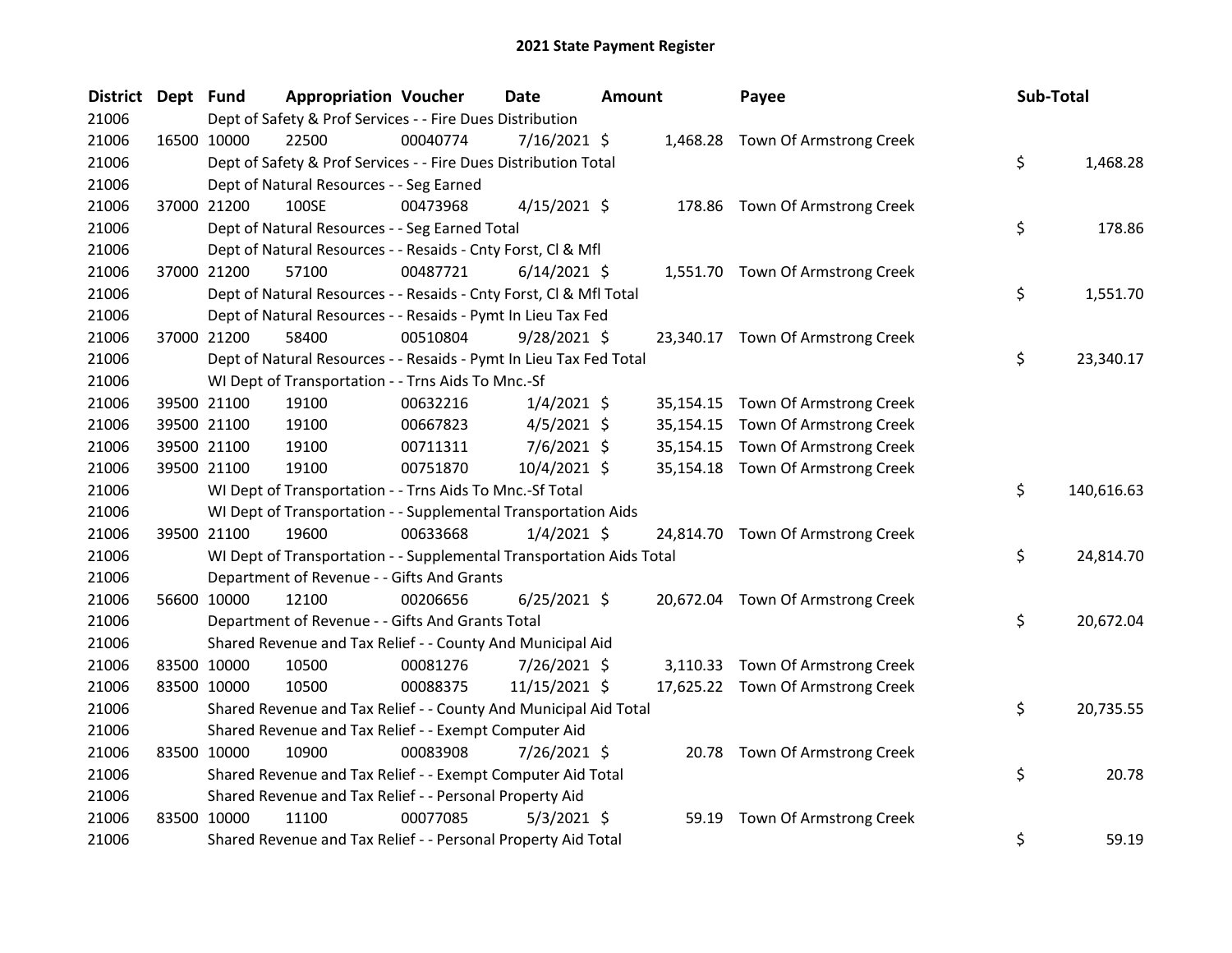| District Dept Fund | <b>Appropriation Voucher</b> | <b>Date</b> | Amount | Payee | Sub-Total  |
|--------------------|------------------------------|-------------|--------|-------|------------|
| 21006 Total        |                              |             |        |       | 233,457.90 |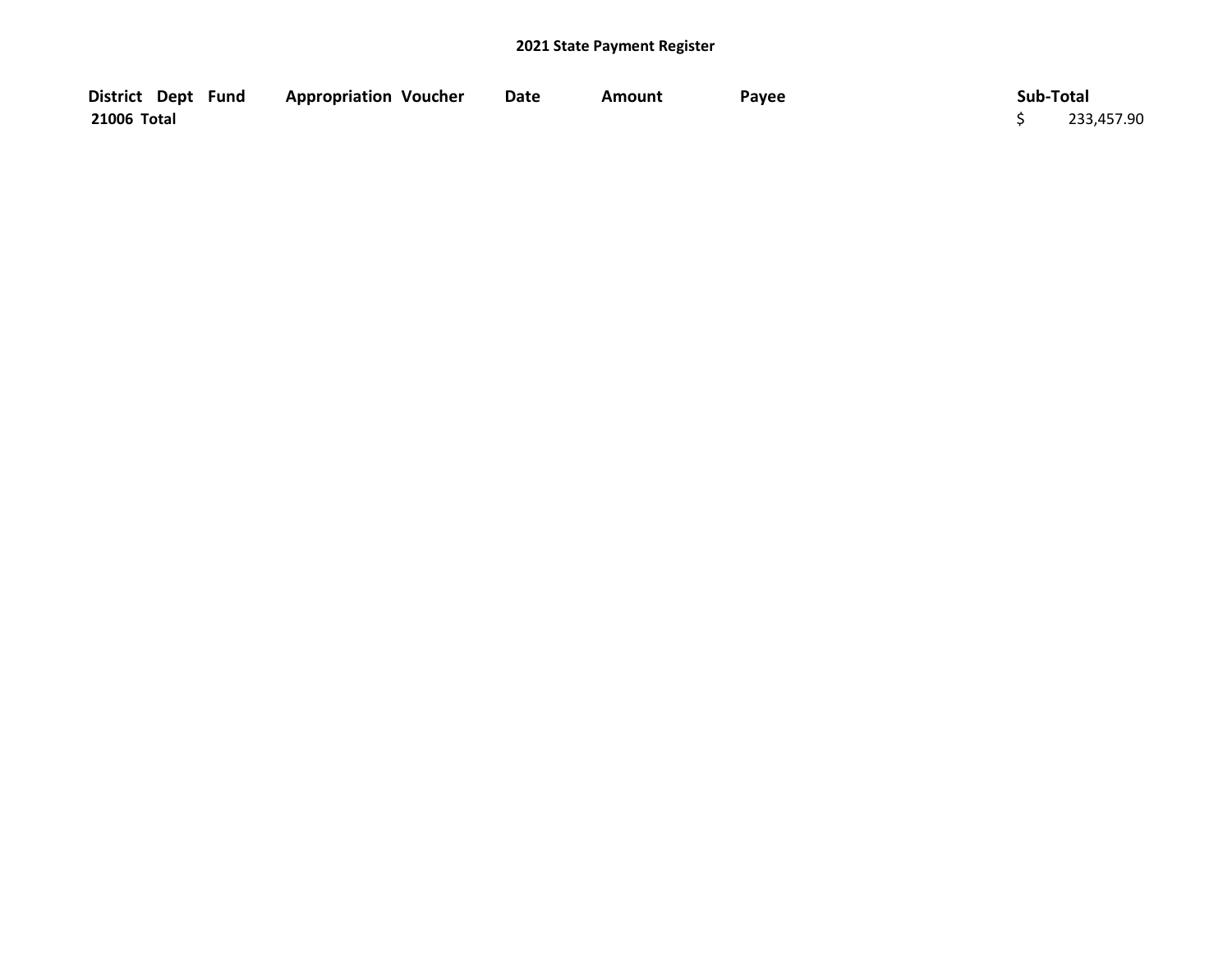| District Dept Fund |             | <b>Appropriation Voucher</b>                                       |          | Date           | <b>Amount</b> |           | Payee                       | <b>Sub-Total</b> |            |
|--------------------|-------------|--------------------------------------------------------------------|----------|----------------|---------------|-----------|-----------------------------|------------------|------------|
| 21008              |             | Dept of Safety & Prof Services - - Fire Dues Distribution          |          |                |               |           |                             |                  |            |
| 21008              | 16500 10000 | 22500                                                              | 00040775 | 7/16/2021 \$   |               | 612.18    | Town Of Blackwell           |                  |            |
| 21008              |             | Dept of Safety & Prof Services - - Fire Dues Distribution Total    |          |                |               |           |                             | \$               | 612.18     |
| 21008              |             | Dept of Natural Resources - - Aids In Lieu Of Taxes - Gener        |          |                |               |           |                             |                  |            |
| 21008              | 37000 10000 | 50300                                                              | 00456935 | $1/15/2021$ \$ |               |           | 433.79 Town Of Blackwell    |                  |            |
| 21008              |             | Dept of Natural Resources - - Aids In Lieu Of Taxes - Gener Total  |          |                |               |           |                             | \$               | 433.79     |
| 21008              |             | Dept of Natural Resources - - Resaids - Cnty Forst, CI & Mfl       |          |                |               |           |                             |                  |            |
| 21008              | 37000 21200 | 57100                                                              | 00487722 | $6/14/2021$ \$ |               |           | 1,258.57 Town Of Blackwell  |                  |            |
| 21008              |             | Dept of Natural Resources - - Resaids - Cnty Forst, CI & Mfl Total |          |                |               |           |                             | \$               | 1,258.57   |
| 21008              |             | Dept of Natural Resources - - Resaids - Pymt In Lieu Tax Fed       |          |                |               |           |                             |                  |            |
| 21008              | 37000 21200 | 58400                                                              | 00510805 | $9/28/2021$ \$ |               |           | 81,267.43 Town Of Blackwell |                  |            |
| 21008              |             | Dept of Natural Resources - - Resaids - Pymt In Lieu Tax Fed Total |          |                |               |           |                             | \$               | 81,267.43  |
| 21008              |             | WI Dept of Transportation - - Trns Aids To Mnc.-Sf                 |          |                |               |           |                             |                  |            |
| 21008              | 39500 21100 | 19100                                                              | 00632217 | $1/4/2021$ \$  |               | 33,684.39 | Town Of Blackwell           |                  |            |
| 21008              | 39500 21100 | 19100                                                              | 00667824 | $4/5/2021$ \$  |               | 33,684.39 | Town Of Blackwell           |                  |            |
| 21008              | 39500 21100 | 19100                                                              | 00711312 | $7/6/2021$ \$  |               | 33,684.39 | Town Of Blackwell           |                  |            |
| 21008              | 39500 21100 | 19100                                                              | 00751871 | $10/4/2021$ \$ |               | 33,684.39 | Town Of Blackwell           |                  |            |
| 21008              |             | WI Dept of Transportation - - Trns Aids To Mnc.-Sf Total           |          |                |               |           |                             | \$               | 134,737.56 |
| 21008              |             | Department of Revenue - - Gifts And Grants                         |          |                |               |           |                             |                  |            |
| 21008              | 56600 10000 | 12100                                                              | 00206657 | $6/25/2021$ \$ |               | 16,694.63 | Town Of Blackwell           |                  |            |
| 21008              |             | Department of Revenue - - Gifts And Grants Total                   |          |                |               |           |                             | \$               | 16,694.63  |
| 21008              |             | Shared Revenue and Tax Relief - - County And Municipal Aid         |          |                |               |           |                             |                  |            |
| 21008              | 83500 10000 | 10500                                                              | 00081277 | 7/26/2021 \$   |               | 5,090.81  | Town Of Blackwell           |                  |            |
| 21008              | 83500 10000 | 10500                                                              | 00088376 | 11/15/2021 \$  |               |           | 28,847.92 Town Of Blackwell |                  |            |
| 21008              |             | Shared Revenue and Tax Relief - - County And Municipal Aid Total   |          |                |               |           |                             | \$               | 33,938.73  |
| 21008              |             | Shared Revenue and Tax Relief - - Personal Property Aid            |          |                |               |           |                             |                  |            |
| 21008              | 83500 10000 | 11100                                                              | 00077086 | $5/3/2021$ \$  |               |           | 0.63 Town Of Blackwell      |                  |            |
| 21008              |             | Shared Revenue and Tax Relief - - Personal Property Aid Total      |          |                |               |           |                             | \$               | 0.63       |
| 21008 Total        |             |                                                                    |          |                |               |           |                             | \$               | 268,943.52 |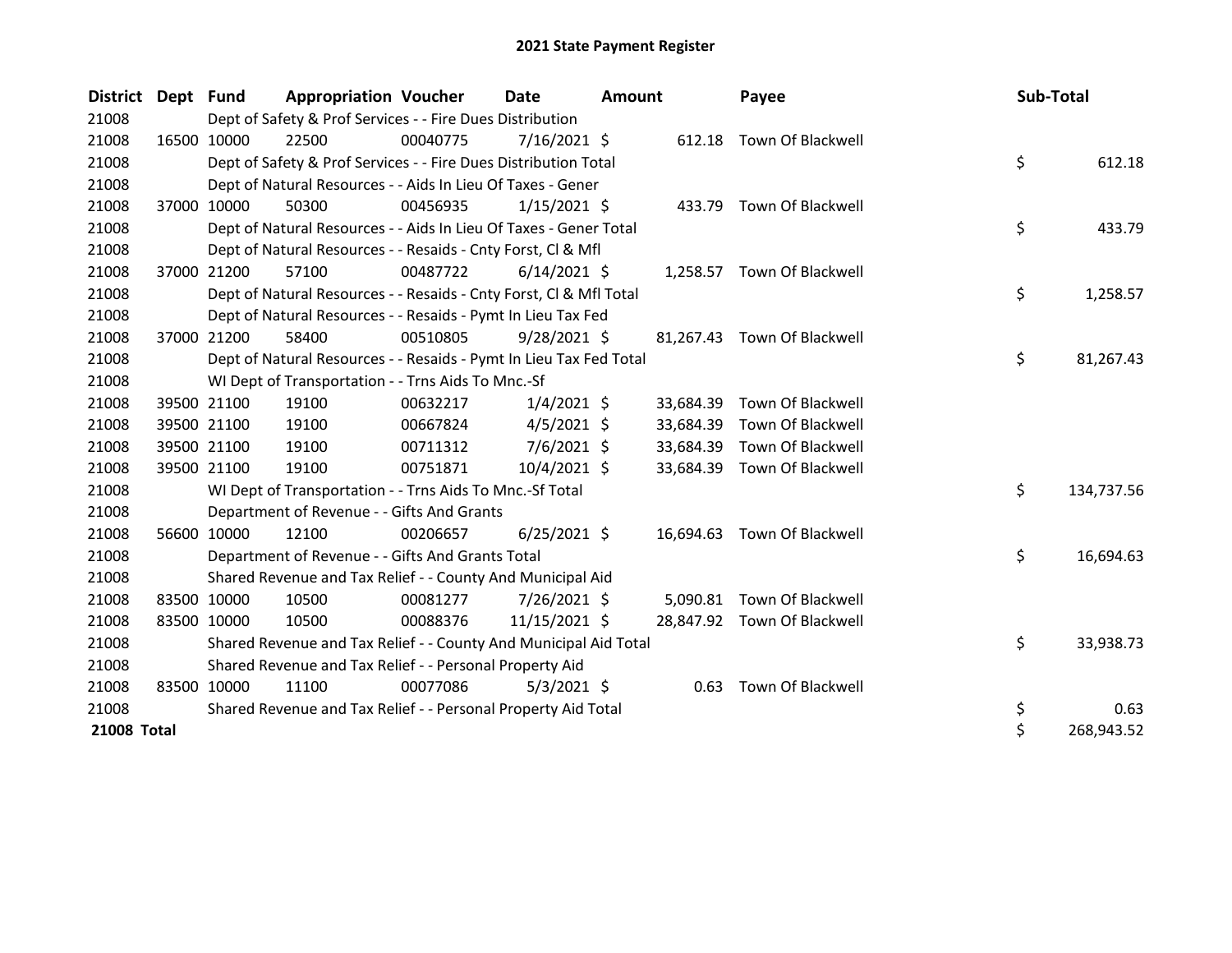| District Dept Fund |             |             | <b>Appropriation Voucher</b>                                         |          | <b>Date</b>    | Amount |          | Payee                     | Sub-Total |           |
|--------------------|-------------|-------------|----------------------------------------------------------------------|----------|----------------|--------|----------|---------------------------|-----------|-----------|
| 21010              |             |             | Dept of Safety & Prof Services - - Fire Dues Distribution            |          |                |        |          |                           |           |           |
| 21010              |             | 16500 10000 | 22500                                                                | 00040776 | $7/16/2021$ \$ |        |          | 411.79 Town Of Caswell    |           |           |
| 21010              |             |             | Dept of Safety & Prof Services - - Fire Dues Distribution Total      |          |                |        |          |                           | \$        | 411.79    |
| 21010              |             |             | Dept of Natural Resources - - Aids In Lieu Of Taxes - Gener          |          |                |        |          |                           |           |           |
| 21010              |             | 37000 10000 | 50300                                                                | 00456957 | $1/14/2021$ \$ |        |          | 561.39 Town Of Caswell    |           |           |
| 21010              |             |             | Dept of Natural Resources - - Aids In Lieu Of Taxes - Gener Total    |          |                |        |          |                           | \$        | 561.39    |
| 21010              |             |             | Dept of Natural Resources - - Resaids - Cnty Forst, CI & Mfl         |          |                |        |          |                           |           |           |
| 21010              | 37000 21200 |             | 57100                                                                | 00487723 | $6/14/2021$ \$ |        |          | 3,713.83 Town Of Caswell  |           |           |
| 21010              |             |             | Dept of Natural Resources - - Resaids - Cnty Forst, Cl & Mfl Total   |          |                |        |          |                           | \$        | 3,713.83  |
| 21010              |             |             | Dept of Natural Resources - - Resaids - Pymt In Lieu Tax Fed         |          |                |        |          |                           |           |           |
| 21010              | 37000 21200 |             | 58400                                                                | 00510806 | $9/28/2021$ \$ |        |          | 22,885.08 Town Of Caswell |           |           |
| 21010              |             |             | Dept of Natural Resources - - Resaids - Pymt In Lieu Tax Fed Total   |          |                |        |          |                           | \$        | 22,885.08 |
| 21010              |             |             | WI Dept of Transportation - - Trns Aids To Mnc.-Sf                   |          |                |        |          |                           |           |           |
| 21010              |             | 39500 21100 | 19100                                                                | 00632218 | $1/4/2021$ \$  |        |          | 5,647.61 Town Of Caswell  |           |           |
| 21010              |             | 39500 21100 | 19100                                                                | 00667825 | $4/5/2021$ \$  |        | 5,647.61 | Town Of Caswell           |           |           |
| 21010              |             | 39500 21100 | 19100                                                                | 00711313 | $7/6/2021$ \$  |        |          | 5,647.61 Town Of Caswell  |           |           |
| 21010              |             | 39500 21100 | 19100                                                                | 00751872 | 10/4/2021 \$   |        |          | 5,647.62 Town Of Caswell  |           |           |
| 21010              |             |             | WI Dept of Transportation - - Trns Aids To Mnc.-Sf Total             |          |                |        |          |                           | \$        | 22,590.45 |
| 21010              |             |             | WI Dept of Transportation - - Supplemental Transportation Aids       |          |                |        |          |                           |           |           |
| 21010              |             | 39500 21100 | 19600                                                                | 00633669 | $1/4/2021$ \$  |        |          | 3,986.55 Town Of Caswell  |           |           |
| 21010              |             |             | WI Dept of Transportation - - Supplemental Transportation Aids Total |          |                |        |          |                           | \$        | 3,986.55  |
| 21010              |             |             | Commissioners of Public Lands - - General Program Operations         |          |                |        |          |                           |           |           |
| 21010              | 50700 10000 |             | 10100                                                                | 00003502 | $1/29/2021$ \$ |        |          | 328.84 Town Of Caswell    |           |           |
| 21010              |             |             | Commissioners of Public Lands - - General Program Operations Total   |          |                |        |          |                           | \$        | 328.84    |
| 21010              |             |             | Department of Revenue - - Gifts And Grants                           |          |                |        |          |                           |           |           |
| 21010              | 56600 10000 |             | 12100                                                                | 00206658 | $6/25/2021$ \$ |        | 4,553.08 | Town Of Caswell           |           |           |
| 21010              |             |             | Department of Revenue - - Gifts And Grants Total                     |          |                |        |          |                           | \$        | 4,553.08  |
| 21010              |             |             | Shared Revenue and Tax Relief - - County And Municipal Aid           |          |                |        |          |                           |           |           |
| 21010              | 83500 10000 |             | 10500                                                                | 00081278 | 7/26/2021 \$   |        |          | 2,835.50 Town Of Caswell  |           |           |
| 21010              | 83500 10000 |             | 10500                                                                | 00088377 | 11/15/2021 \$  |        |          | 16,067.84 Town Of Caswell |           |           |
| 21010              |             |             | Shared Revenue and Tax Relief - - County And Municipal Aid Total     |          |                |        |          |                           | \$        | 18,903.34 |
| 21010 Total        |             |             |                                                                      |          |                |        |          |                           | \$        | 77,934.35 |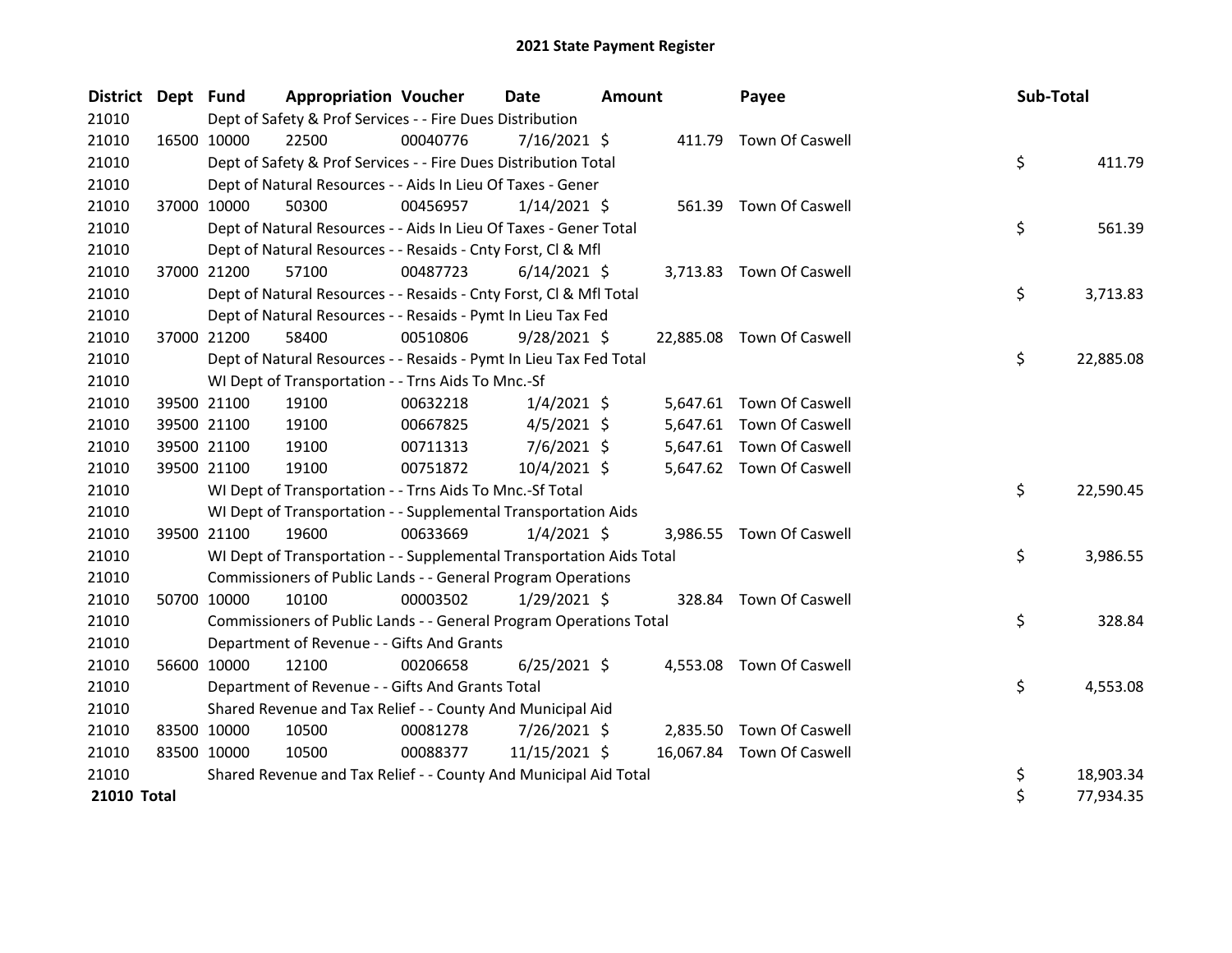| District Dept Fund |             | <b>Appropriation Voucher</b>                                       |          | <b>Date</b>    | <b>Amount</b> |           | Payee                     | Sub-Total |           |
|--------------------|-------------|--------------------------------------------------------------------|----------|----------------|---------------|-----------|---------------------------|-----------|-----------|
| 21012              |             | Dept of Safety & Prof Services - - Fire Dues Distribution          |          |                |               |           |                           |           |           |
| 21012              | 16500 10000 | 22500                                                              | 00040778 | $7/16/2021$ \$ |               |           | 2,200.89 Town of Crandon  |           |           |
| 21012              |             | Dept of Safety & Prof Services - - Fire Dues Distribution Total    |          |                |               |           |                           | \$        | 2,200.89  |
| 21012              |             | Dept of Natural Resources - - Aids In Lieu Of Taxes - Gener        |          |                |               |           |                           |           |           |
| 21012              | 37000 10000 | 50300                                                              | 00456944 | $1/15/2021$ \$ |               | 5,602.99  | Town of Crandon           |           |           |
| 21012              | 37000 10000 | 50300                                                              | 00475587 | $4/21/2021$ \$ |               | 64.00     | Town of Crandon           |           |           |
| 21012              |             | Dept of Natural Resources - - Aids In Lieu Of Taxes - Gener Total  |          |                |               |           |                           | \$        | 5,666.99  |
| 21012              |             | Dept of Natural Resources - - Seg Earned                           |          |                |               |           |                           |           |           |
| 21012              | 37000 21200 | 100SE                                                              | 00497486 | $7/15/2021$ \$ |               | 8,949.19  | Town of Crandon           |           |           |
| 21012              |             | Dept of Natural Resources - - Seg Earned Total                     |          |                |               |           |                           | \$        | 8,949.19  |
| 21012              |             | Dept of Natural Resources - - Resaids - Cnty Forst, Cl & Mfl       |          |                |               |           |                           |           |           |
| 21012              | 37000 21200 | 57100                                                              | 00487724 | $6/14/2021$ \$ |               |           | 1,492.46 Town of Crandon  |           |           |
| 21012              |             | Dept of Natural Resources - - Resaids - Cnty Forst, Cl & Mfl Total |          |                |               |           |                           | \$        | 1,492.46  |
| 21012              |             | Dept of Natural Resources - - Aids In Lieu Of Taxes - Sum S        |          |                |               |           |                           |           |           |
| 21012              | 37000 21200 | 57900                                                              | 00475588 | $4/21/2021$ \$ |               |           | 1,868.58 Town of Crandon  |           |           |
| 21012              |             | Dept of Natural Resources - - Aids In Lieu Of Taxes - Sum S Total  |          |                |               |           |                           | \$        | 1,868.58  |
| 21012              |             | WI Dept of Transportation - - Trns Aids To Mnc.-Sf                 |          |                |               |           |                           |           |           |
| 21012              | 39500 21100 | 19100                                                              | 00632219 | $1/4/2021$ \$  |               |           | 20,636.37 Town of Crandon |           |           |
| 21012              | 39500 21100 | 19100                                                              | 00667826 | $4/5/2021$ \$  |               |           | 20,636.37 Town of Crandon |           |           |
| 21012              | 39500 21100 | 19100                                                              | 00711314 | $7/6/2021$ \$  |               | 20,636.37 | Town of Crandon           |           |           |
| 21012              | 39500 21100 | 19100                                                              | 00751873 | 10/4/2021 \$   |               |           | 20,636.37 Town of Crandon |           |           |
| 21012              |             | WI Dept of Transportation - - Trns Aids To Mnc.-Sf Total           |          |                |               |           |                           | \$        | 82,545.48 |
| 21012              |             | WI Dept of Transportation - - Loc Rd Imp Prg St Fd                 |          |                |               |           |                           |           |           |
| 21012              | 39500 21100 | 27800                                                              | 00646818 | $1/29/2021$ \$ |               |           | 23,970.57 Town of Crandon |           |           |
| 21012              |             | WI Dept of Transportation - - Loc Rd Imp Prg St Fd Total           |          |                |               |           |                           | \$        | 23,970.57 |
| 21012              |             | Department of Revenue - - Gifts And Grants                         |          |                |               |           |                           |           |           |
| 21012              | 56600 10000 | 12100                                                              | 00206659 | $6/25/2021$ \$ |               |           | 33,703.27 Town of Crandon |           |           |
| 21012              |             | Department of Revenue - - Gifts And Grants Total                   |          |                |               |           |                           | \$        | 33,703.27 |
| 21012              |             | Shared Revenue and Tax Relief - - County And Municipal Aid         |          |                |               |           |                           |           |           |
| 21012              | 83500 10000 | 10500                                                              | 00081279 | 7/26/2021 \$   |               | 4,908.69  | Town of Crandon           |           |           |
| 21012              | 83500 10000 | 10500                                                              | 00088378 | 11/15/2021 \$  |               | 27,815.88 | Town of Crandon           |           |           |
| 21012              |             | Shared Revenue and Tax Relief - - County And Municipal Aid Total   |          |                |               |           |                           | \$        | 32,724.57 |
| 21012              |             | Shared Revenue and Tax Relief - - Exempt Computer Aid              |          |                |               |           |                           |           |           |
| 21012              | 83500 10000 | 10900                                                              | 00083909 | 7/26/2021 \$   |               |           | 301.38 Town of Crandon    |           |           |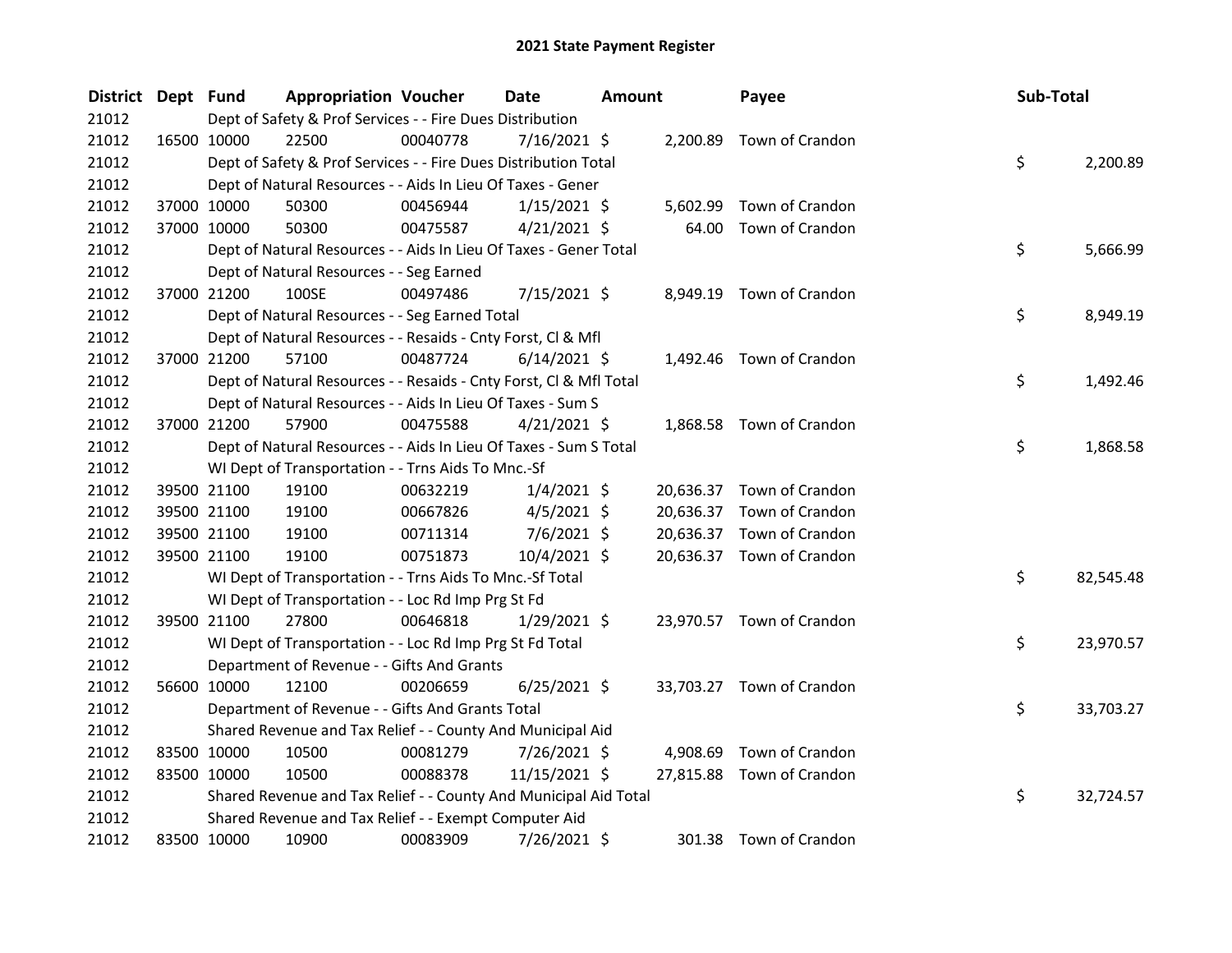| District Dept | Fund        | <b>Appropriation Voucher</b>                                  |          | Date          | Amount |       | Payee           | Sub-Total |            |
|---------------|-------------|---------------------------------------------------------------|----------|---------------|--------|-------|-----------------|-----------|------------|
| 21012         |             | Shared Revenue and Tax Relief - - Exempt Computer Aid Total   |          |               |        |       |                 |           | 301.38     |
| 21012         |             | Shared Revenue and Tax Relief - - Personal Property Aid       |          |               |        |       |                 |           |            |
| 21012         | 83500 10000 | 11100                                                         | 00077087 | $5/3/2021$ \$ |        | 21.24 | Town of Crandon |           |            |
| 21012         |             | Shared Revenue and Tax Relief - - Personal Property Aid Total |          |               |        |       |                 |           | 21.24      |
| 21012 Total   |             |                                                               |          |               |        |       |                 |           | 193.444.62 |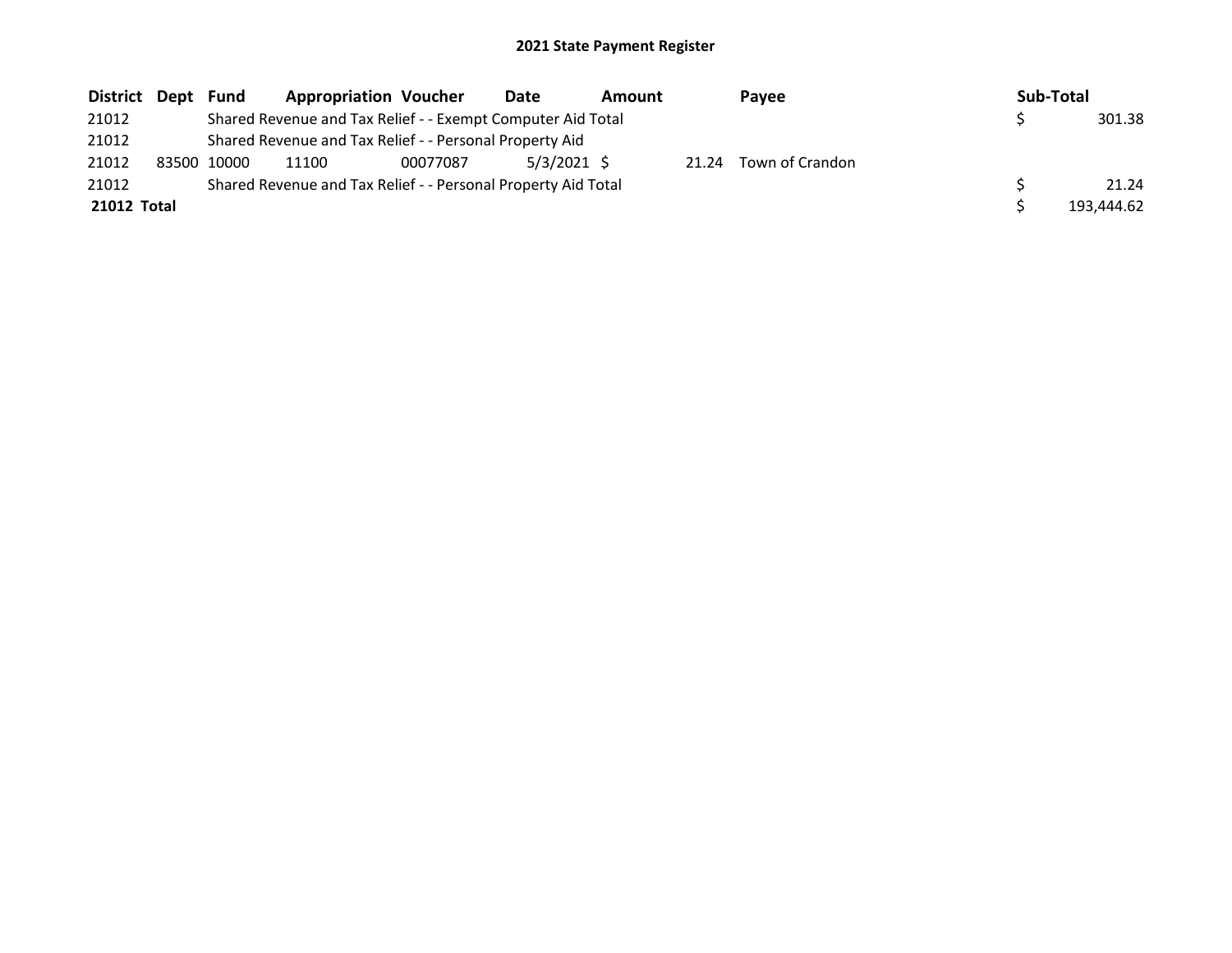| <b>District</b> | Dept Fund   |             | <b>Appropriation Voucher</b>                                       |          | <b>Date</b>    | <b>Amount</b> |           | Payee                     |    | Sub-Total  |  |
|-----------------|-------------|-------------|--------------------------------------------------------------------|----------|----------------|---------------|-----------|---------------------------|----|------------|--|
| 21014           |             |             | Dept of Safety & Prof Services - - Fire Dues Distribution          |          |                |               |           |                           |    |            |  |
| 21014           |             | 16500 10000 | 22500                                                              | 00040779 | $7/16/2021$ \$ |               |           | 2,527.78 Town Of Freedom  |    |            |  |
| 21014           |             |             | Dept of Safety & Prof Services - - Fire Dues Distribution Total    |          |                |               |           |                           | \$ | 2,527.78   |  |
| 21014           |             |             | Dept of Natural Resources - - Seg Earned                           |          |                |               |           |                           |    |            |  |
| 21014           |             | 37000 21200 | 100SE                                                              | 00473969 | $4/15/2021$ \$ |               |           | 425.26 Town Of Freedom    |    |            |  |
| 21014           |             |             | Dept of Natural Resources - - Seg Earned Total                     |          |                |               |           |                           | \$ | 425.26     |  |
| 21014           |             |             | Dept of Natural Resources - - Resaids - Cnty Forst, Cl & Mfl       |          |                |               |           |                           |    |            |  |
| 21014           |             | 37000 21200 | 57100                                                              | 00487725 | $6/14/2021$ \$ |               |           | 109.81 Town Of Freedom    |    |            |  |
| 21014           |             |             | Dept of Natural Resources - - Resaids - Cnty Forst, Cl & Mfl Total |          |                |               |           |                           | \$ | 109.81     |  |
| 21014           |             |             | Dept of Natural Resources - - Resaids - Pymt In Lieu Tax Fed       |          |                |               |           |                           |    |            |  |
| 21014           |             | 37000 21200 | 58400                                                              | 00510807 | $9/28/2021$ \$ |               |           | 35,702.61 Town Of Freedom |    |            |  |
| 21014           |             |             | Dept of Natural Resources - - Resaids - Pymt In Lieu Tax Fed Total |          |                |               |           |                           | \$ | 35,702.61  |  |
| 21014           |             |             | WI Dept of Transportation - - Trns Aids To Mnc.-Sf                 |          |                |               |           |                           |    |            |  |
| 21014           |             | 39500 21100 | 19100                                                              | 00632220 | $1/4/2021$ \$  |               |           | 26,115.75 Town Of Freedom |    |            |  |
| 21014           |             | 39500 21100 | 19100                                                              | 00667827 | $4/5/2021$ \$  |               | 26,115.75 | Town Of Freedom           |    |            |  |
| 21014           |             | 39500 21100 | 19100                                                              | 00711315 | $7/6/2021$ \$  |               |           | 26,115.75 Town Of Freedom |    |            |  |
| 21014           |             | 39500 21100 | 19100                                                              | 00751874 | 10/4/2021 \$   |               |           | 26,115.75 Town Of Freedom |    |            |  |
| 21014           |             |             | WI Dept of Transportation - - Trns Aids To Mnc.-Sf Total           |          |                |               |           |                           | \$ | 104,463.00 |  |
| 21014           |             |             | Department of Revenue - - Gifts And Grants                         |          |                |               |           |                           |    |            |  |
| 21014           |             | 56600 10000 | 12100                                                              | 00206660 | $6/25/2021$ \$ |               |           | 17,270.31 Town Of Freedom |    |            |  |
| 21014           |             |             | Department of Revenue - - Gifts And Grants Total                   |          |                |               |           |                           | \$ | 17,270.31  |  |
| 21014           |             |             | Shared Revenue and Tax Relief - - County And Municipal Aid         |          |                |               |           |                           |    |            |  |
| 21014           | 83500 10000 |             | 10500                                                              | 00081280 | 7/26/2021 \$   |               |           | 646.97 Town Of Freedom    |    |            |  |
| 21014           |             | 83500 10000 | 10500                                                              | 00088379 | 11/15/2021 \$  |               |           | 3,666.15 Town Of Freedom  |    |            |  |
| 21014           |             |             | Shared Revenue and Tax Relief - - County And Municipal Aid Total   |          |                |               |           |                           | \$ | 4,313.12   |  |
| 21014           |             |             | Shared Revenue and Tax Relief - - Exempt Computer Aid              |          |                |               |           |                           |    |            |  |
| 21014           | 83500 10000 |             | 10900                                                              | 00083910 | 7/26/2021 \$   |               |           | 2.08 Town Of Freedom      |    |            |  |
| 21014           |             |             | Shared Revenue and Tax Relief - - Exempt Computer Aid Total        |          |                |               |           |                           | \$ | 2.08       |  |
| 21014           |             |             | Shared Revenue and Tax Relief - - Personal Property Aid            |          |                |               |           |                           |    |            |  |
| 21014           | 83500 10000 |             | 11100                                                              | 00077088 | $5/3/2021$ \$  |               |           | 56.05 Town Of Freedom     |    |            |  |
| 21014           |             |             | Shared Revenue and Tax Relief - - Personal Property Aid Total      |          |                |               |           |                           | \$ | 56.05      |  |
| 21014 Total     |             |             |                                                                    |          |                |               |           |                           | \$ | 164,870.02 |  |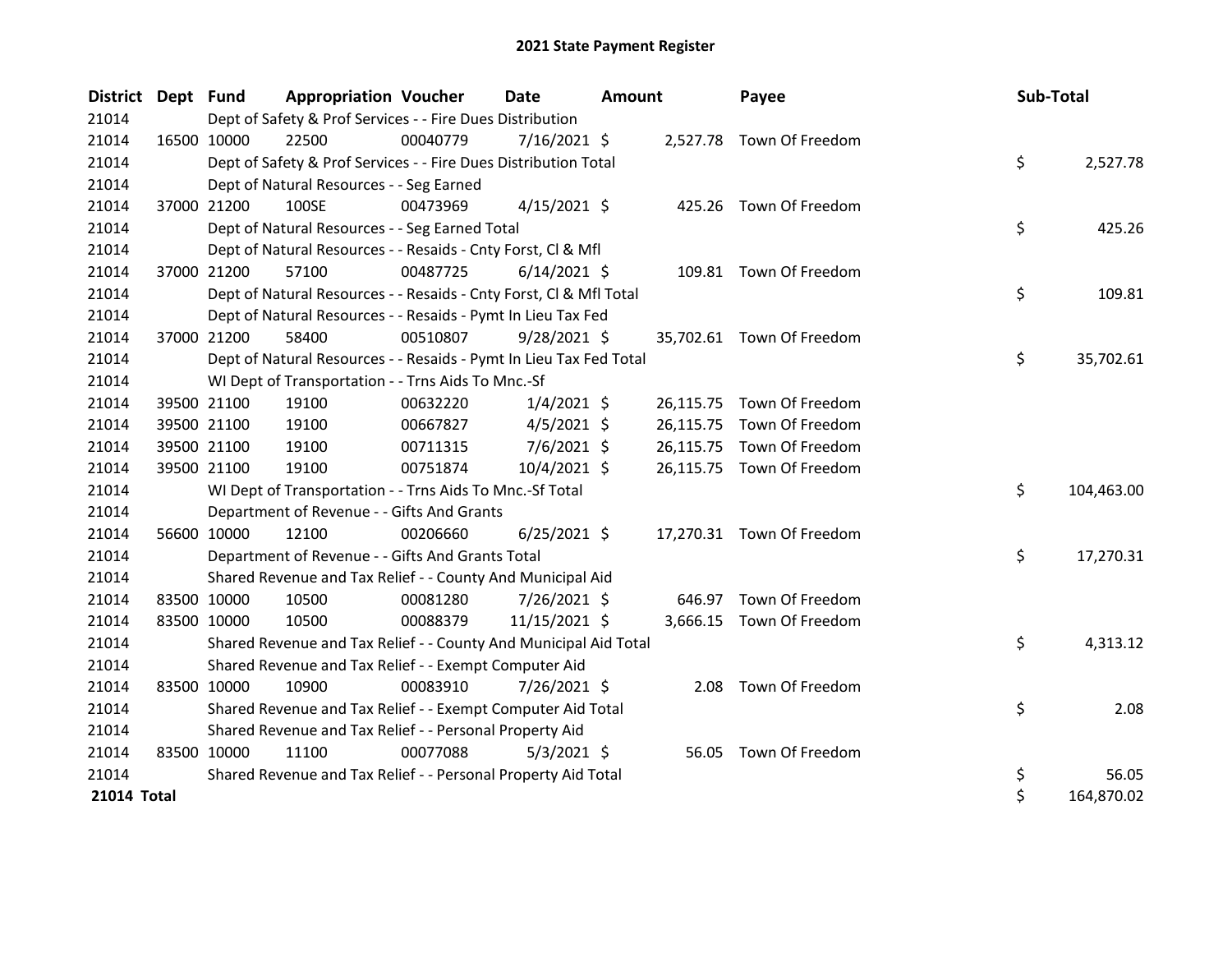| District Dept Fund |             | <b>Appropriation Voucher</b>                                       |          | <b>Date</b>    | <b>Amount</b> |           | Payee                    | Sub-Total |            |
|--------------------|-------------|--------------------------------------------------------------------|----------|----------------|---------------|-----------|--------------------------|-----------|------------|
| 21016              |             | Dept of Safety & Prof Services - - Fire Dues Distribution          |          |                |               |           |                          |           |            |
| 21016              | 16500 10000 | 22500                                                              | 00040780 | $7/16/2021$ \$ |               |           | 3,925.42 Town of Hiles   |           |            |
| 21016              |             | Dept of Safety & Prof Services - - Fire Dues Distribution Total    |          |                |               |           |                          | \$        | 3,925.42   |
| 21016              |             | Dept of Natural Resources - - Aids In Lieu Of Taxes - Gener        |          |                |               |           |                          |           |            |
| 21016              | 37000 10000 | 50300                                                              | 00476789 | $4/21/2021$ \$ |               |           | 49.71 Town of Hiles      |           |            |
| 21016              |             | Dept of Natural Resources - - Aids In Lieu Of Taxes - Gener Total  |          |                |               |           |                          | \$        | 49.71      |
| 21016              |             | Dept of Natural Resources - - Resaids - Cnty Forst, Cl & Mfl       |          |                |               |           |                          |           |            |
| 21016              | 37000 21200 | 57100                                                              | 00487726 | $6/14/2021$ \$ |               |           | 513.12 Town of Hiles     |           |            |
| 21016              |             | Dept of Natural Resources - - Resaids - Cnty Forst, CI & Mfl Total |          |                |               |           |                          | \$        | 513.12     |
| 21016              |             | Dept of Natural Resources - - Aids In Lieu Of Taxes - Sum S        |          |                |               |           |                          |           |            |
| 21016              | 37000 21200 | 57900                                                              | 00476790 | $4/21/2021$ \$ |               |           | 5.02 Town of Hiles       |           |            |
| 21016              |             | Dept of Natural Resources - - Aids In Lieu Of Taxes - Sum S Total  |          |                |               |           |                          | \$        | 5.02       |
| 21016              |             | Dept of Natural Resources - - Resaids - Pymt In Lieu Tax Fed       |          |                |               |           |                          |           |            |
| 21016              | 37000 21200 | 58400                                                              | 00510808 | $9/28/2021$ \$ |               |           | 162,018.72 Town of Hiles |           |            |
| 21016              |             | Dept of Natural Resources - - Resaids - Pymt In Lieu Tax Fed Total |          |                |               |           |                          | \$        | 162,018.72 |
| 21016              |             | WI Dept of Transportation - - Trns Aids To Mnc.-Sf                 |          |                |               |           |                          |           |            |
| 21016              | 39500 21100 | 19100                                                              | 00632221 | $1/4/2021$ \$  |               |           | 66,521.25 Town of Hiles  |           |            |
| 21016              | 39500 21100 | 19100                                                              | 00667828 | $4/5/2021$ \$  |               | 66,521.25 | Town of Hiles            |           |            |
| 21016              | 39500 21100 | 19100                                                              | 00711316 | 7/6/2021 \$    |               |           | 66,521.25 Town of Hiles  |           |            |
| 21016              | 39500 21100 | 19100                                                              | 00751875 | 10/4/2021 \$   |               |           | 66,521.25 Town of Hiles  |           |            |
| 21016              |             | WI Dept of Transportation - - Trns Aids To Mnc.-Sf Total           |          |                |               |           |                          | \$        | 266,085.00 |
| 21016              |             | Department of Revenue - - Gifts And Grants                         |          |                |               |           |                          |           |            |
| 21016              | 56600 10000 | 12100                                                              | 00206661 | $6/25/2021$ \$ |               |           | 16,118.96 Town of Hiles  |           |            |
| 21016              |             | Department of Revenue - - Gifts And Grants Total                   |          |                |               |           |                          | \$        | 16,118.96  |
| 21016              |             | Shared Revenue and Tax Relief - - County And Municipal Aid         |          |                |               |           |                          |           |            |
| 21016              | 83500 10000 | 10500                                                              | 00081281 | 7/26/2021 \$   |               | 1,344.96  | Town of Hiles            |           |            |
| 21016              | 83500 10000 | 10500                                                              | 00088380 | 11/15/2021 \$  |               |           | 7,621.47 Town of Hiles   |           |            |
| 21016              |             | Shared Revenue and Tax Relief - - County And Municipal Aid Total   |          |                |               |           |                          | \$        | 8,966.43   |
| 21016              |             | Shared Revenue and Tax Relief - - Exempt Computer Aid              |          |                |               |           |                          |           |            |
| 21016              | 83500 10000 | 10900                                                              | 00083911 | 7/26/2021 \$   |               |           | 1.03 Town of Hiles       |           |            |
| 21016              |             | Shared Revenue and Tax Relief - - Exempt Computer Aid Total        |          |                |               |           |                          | \$        | 1.03       |
| 21016              |             | Shared Revenue and Tax Relief - - Personal Property Aid            |          |                |               |           |                          |           |            |
| 21016              | 83500 10000 | 11100                                                              | 00077089 | $5/3/2021$ \$  |               | 27.27     | Town of Hiles            |           |            |
| 21016              |             | Shared Revenue and Tax Relief - - Personal Property Aid Total      |          |                |               |           |                          | \$        | 27.27      |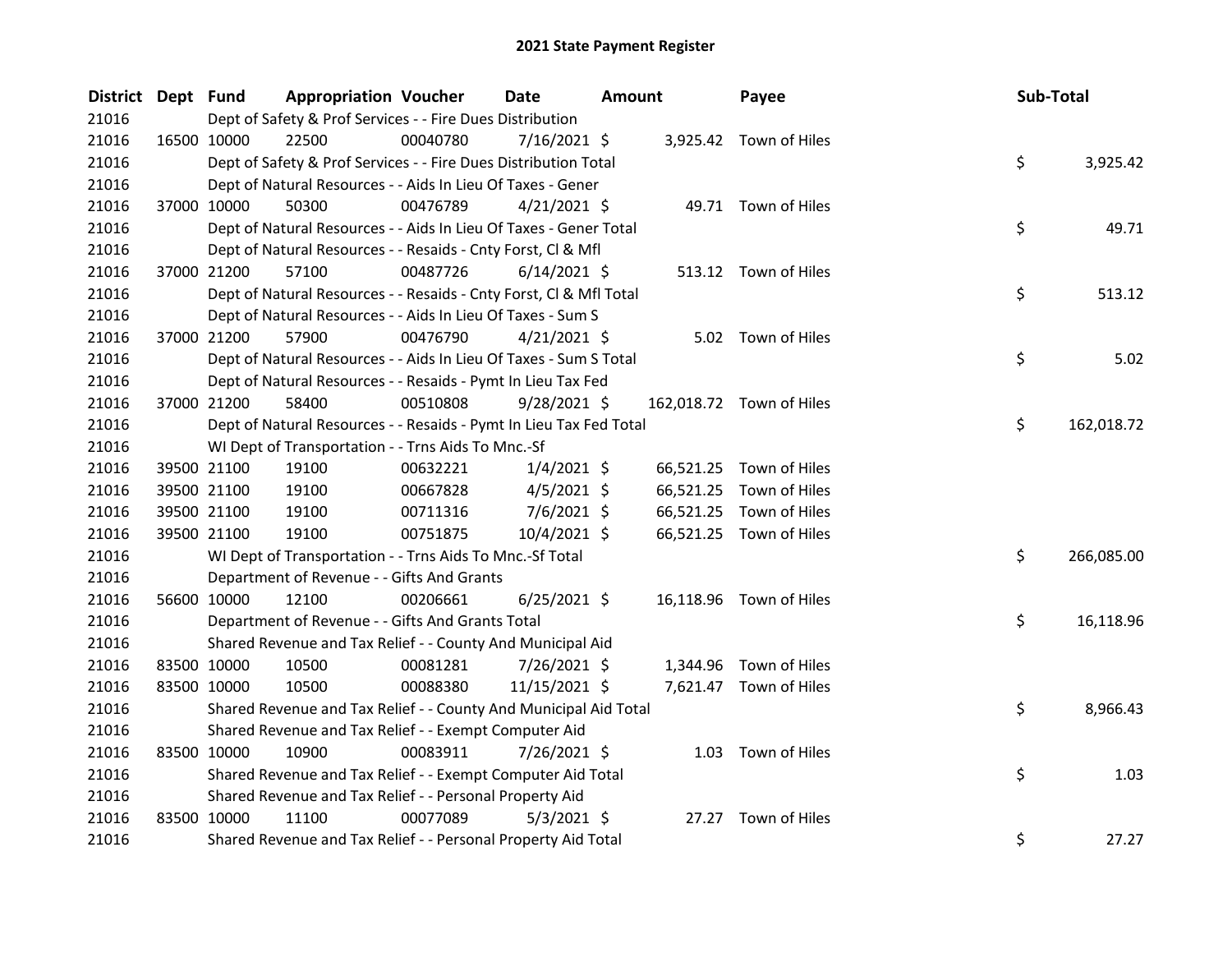| District Dept Fund | <b>Appropriation Voucher</b> | <b>Date</b> | Amount | Payee | Sub-Total |            |
|--------------------|------------------------------|-------------|--------|-------|-----------|------------|
| 21016 Total        |                              |             |        |       |           | 457,710.68 |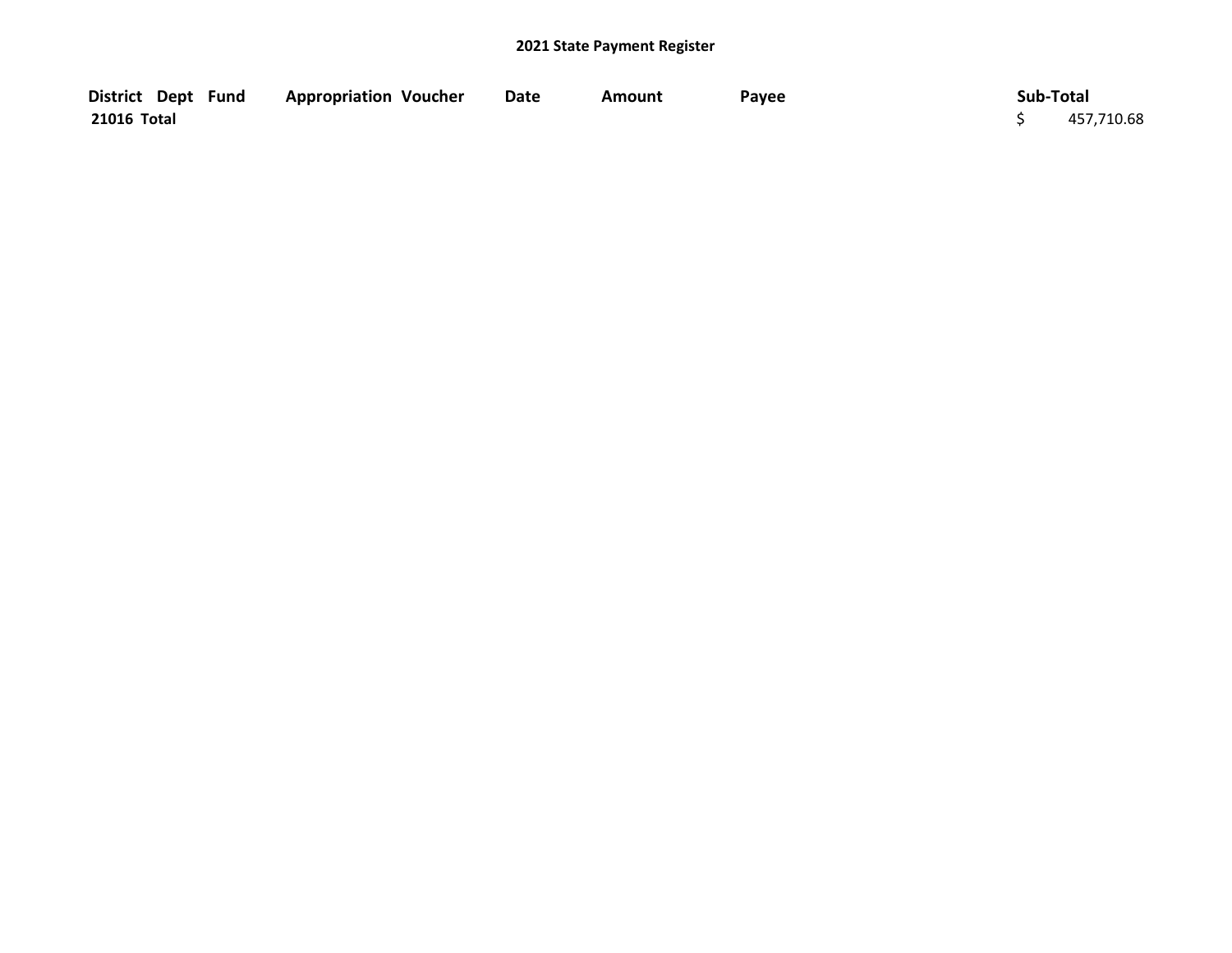| District Dept Fund |             |                                                                    | <b>Appropriation Voucher</b> | <b>Date</b>    | <b>Amount</b> | Payee                   | Sub-Total        |
|--------------------|-------------|--------------------------------------------------------------------|------------------------------|----------------|---------------|-------------------------|------------------|
| 21018              |             | Dept of Safety & Prof Services - - Fire Dues Distribution          |                              |                |               |                         |                  |
| 21018              |             | 16500 10000<br>22500                                               | 00040781                     | $7/16/2021$ \$ |               | 3,814.11 Town Of Laona  |                  |
| 21018              |             | Dept of Safety & Prof Services - - Fire Dues Distribution Total    |                              |                |               |                         | \$<br>3,814.11   |
| 21018              |             | Dept of Natural Resources - - Aids In Lieu Of Taxes - Gener        |                              |                |               |                         |                  |
| 21018              |             | 37000 10000<br>50300                                               | 00456989                     | $1/15/2021$ \$ |               | 2,163.62 Town Of Laona  |                  |
| 21018              |             | Dept of Natural Resources - - Aids In Lieu Of Taxes - Gener Total  |                              |                |               |                         | \$<br>2,163.62   |
| 21018              |             | Dept of Natural Resources - - Resaids - Cnty Forst, Cl & Mfl       |                              |                |               |                         |                  |
| 21018              |             | 37000 21200<br>57100                                               | 00487727                     | $6/14/2021$ \$ |               | 5,759.94 Town Of Laona  |                  |
| 21018              |             | Dept of Natural Resources - - Resaids - Cnty Forst, Cl & Mfl Total |                              |                |               |                         | \$<br>5,759.94   |
| 21018              |             | Dept of Natural Resources - - Aids In Lieu Of Taxes - Sum S        |                              |                |               |                         |                  |
| 21018              |             | 37000 21200<br>57900                                               | 00476293                     | $4/21/2021$ \$ |               | 12.32 Town Of Laona     |                  |
| 21018              |             | Dept of Natural Resources - - Aids In Lieu Of Taxes - Sum S Total  |                              |                |               |                         | \$<br>12.32      |
| 21018              |             | Dept of Natural Resources - - Resaids - Pymt In Lieu Tax Fed       |                              |                |               |                         |                  |
| 21018              | 37000 21200 | 58400                                                              | 00510809                     | $9/28/2021$ \$ |               | 70,922.39 Town Of Laona |                  |
| 21018              |             | Dept of Natural Resources - - Resaids - Pymt In Lieu Tax Fed Total |                              |                |               |                         | \$<br>70,922.39  |
| 21018              |             | WI Dept of Transportation - - Trns Aids To Mnc.-Sf                 |                              |                |               |                         |                  |
| 21018              |             | 39500 21100<br>19100                                               | 00632222                     | $1/4/2021$ \$  |               | 42,527.61 Town Of Laona |                  |
| 21018              |             | 39500 21100<br>19100                                               | 00667829                     | $4/5/2021$ \$  |               | 42,527.61 Town Of Laona |                  |
| 21018              |             | 39500 21100<br>19100                                               | 00711317                     | $7/6/2021$ \$  |               | 42,527.61 Town Of Laona |                  |
| 21018              |             | 39500 21100<br>19100                                               | 00751876                     | 10/4/2021 \$   |               | 42,527.61 Town Of Laona |                  |
| 21018              |             | WI Dept of Transportation - - Trns Aids To Mnc.-Sf Total           |                              |                |               |                         | \$<br>170,110.44 |
| 21018              |             | Commissioners of Public Lands - - General Program Operations       |                              |                |               |                         |                  |
| 21018              |             | 50700 10000<br>10100                                               | 00003503                     | $1/29/2021$ \$ |               | 1,198.93 Town Of Laona  |                  |
| 21018              |             | Commissioners of Public Lands - - General Program Operations Total |                              |                |               |                         | \$<br>1,198.93   |
| 21018              |             | Department of Revenue - - Gifts And Grants                         |                              |                |               |                         |                  |
| 21018              |             | 56600 10000<br>12100                                               | 00206662                     | $6/25/2021$ \$ |               | 62,487.13 Town Of Laona |                  |
| 21018              |             | Department of Revenue - - Gifts And Grants Total                   |                              |                |               |                         | \$<br>62,487.13  |
| 21018              |             | Shared Revenue and Tax Relief - - County And Municipal Aid         |                              |                |               |                         |                  |
| 21018              |             | 83500 10000<br>10500                                               | 00081282                     | 7/26/2021 \$   | 13,850.76     | Town Of Laona           |                  |
| 21018              |             | 83500 10000<br>10500                                               | 00088381                     | 11/15/2021 \$  |               | 78,487.64 Town Of Laona |                  |
| 21018              |             | Shared Revenue and Tax Relief - - County And Municipal Aid Total   |                              |                |               |                         | \$<br>92,338.40  |
| 21018              |             | Shared Revenue and Tax Relief - - Exempt Computer Aid              |                              |                |               |                         |                  |
| 21018              |             | 83500 10000<br>10900                                               | 00083912                     | 7/26/2021 \$   | 798.15        | Town Of Laona           |                  |
| 21018              |             | Shared Revenue and Tax Relief - - Exempt Computer Aid Total        |                              |                |               |                         | \$<br>798.15     |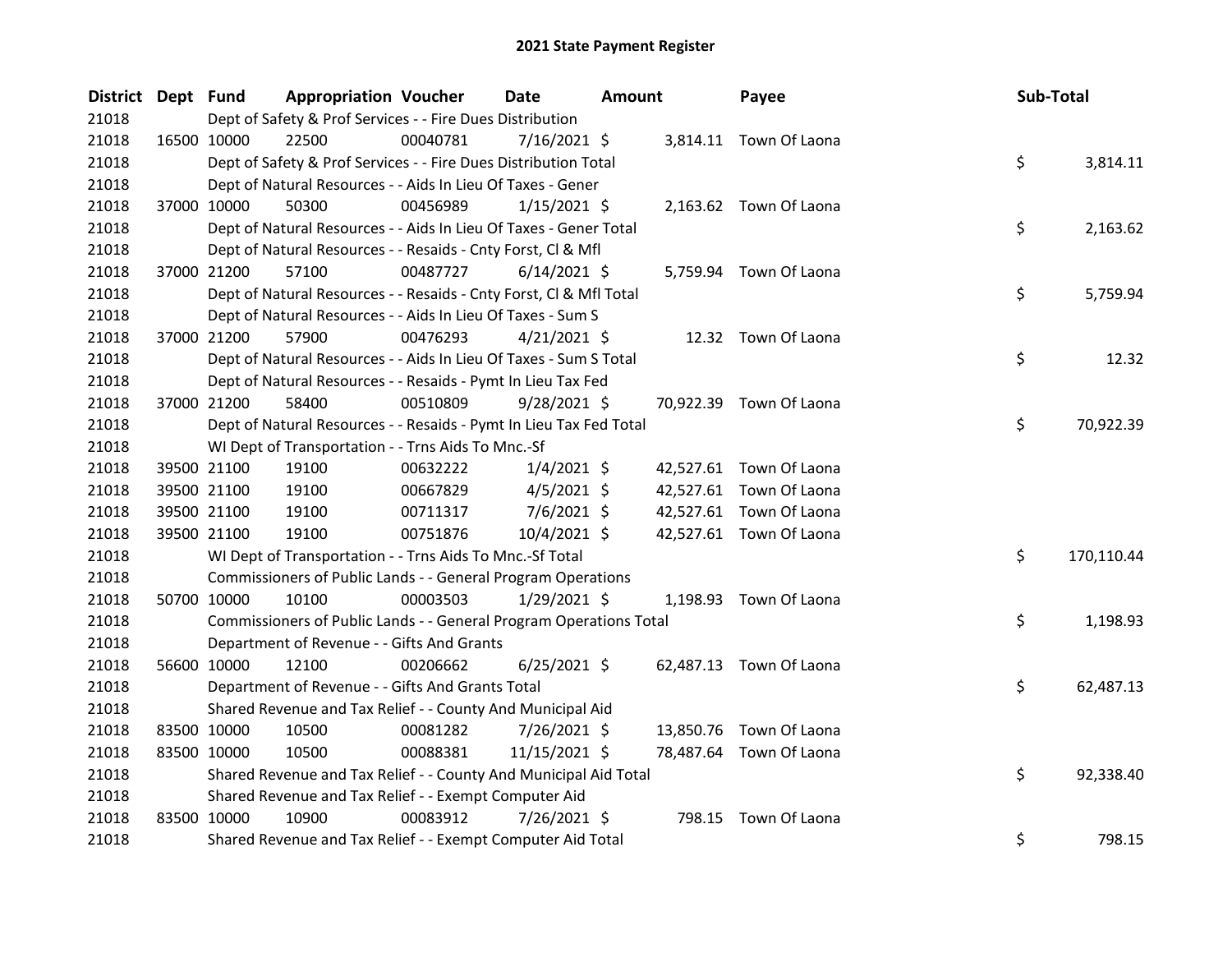| District Dept Fund |       |             | <b>Appropriation Voucher</b>                                  |          | Date            | <b>Amount</b> |          | Payee         | Sub-Total  |
|--------------------|-------|-------------|---------------------------------------------------------------|----------|-----------------|---------------|----------|---------------|------------|
| 21018              |       |             | Shared Revenue and Tax Relief - - Utility Aid                 |          |                 |               |          |               |            |
| 21018              |       | 83500 10000 | 11000                                                         | 00081282 | $7/26/2021$ \$  |               | 413.16   | Town Of Laona |            |
| 21018              |       | 83500 10000 | 11000                                                         | 00088381 | $11/15/2021$ \$ |               | 2.502.27 | Town Of Laona |            |
| 21018              |       |             | Shared Revenue and Tax Relief - - Utility Aid Total           |          |                 |               |          |               | 2,915.43   |
| 21018              |       |             | Shared Revenue and Tax Relief - - Personal Property Aid       |          |                 |               |          |               |            |
| 21018              | 83500 | 10000       | 11100                                                         | 00077090 | $5/3/2021$ \$   |               | 884.70   | Town Of Laona |            |
| 21018              |       |             | Shared Revenue and Tax Relief - - Personal Property Aid Total |          |                 |               |          |               | 884.70     |
| 21018 Total        |       |             |                                                               |          |                 |               |          |               | 413,405.56 |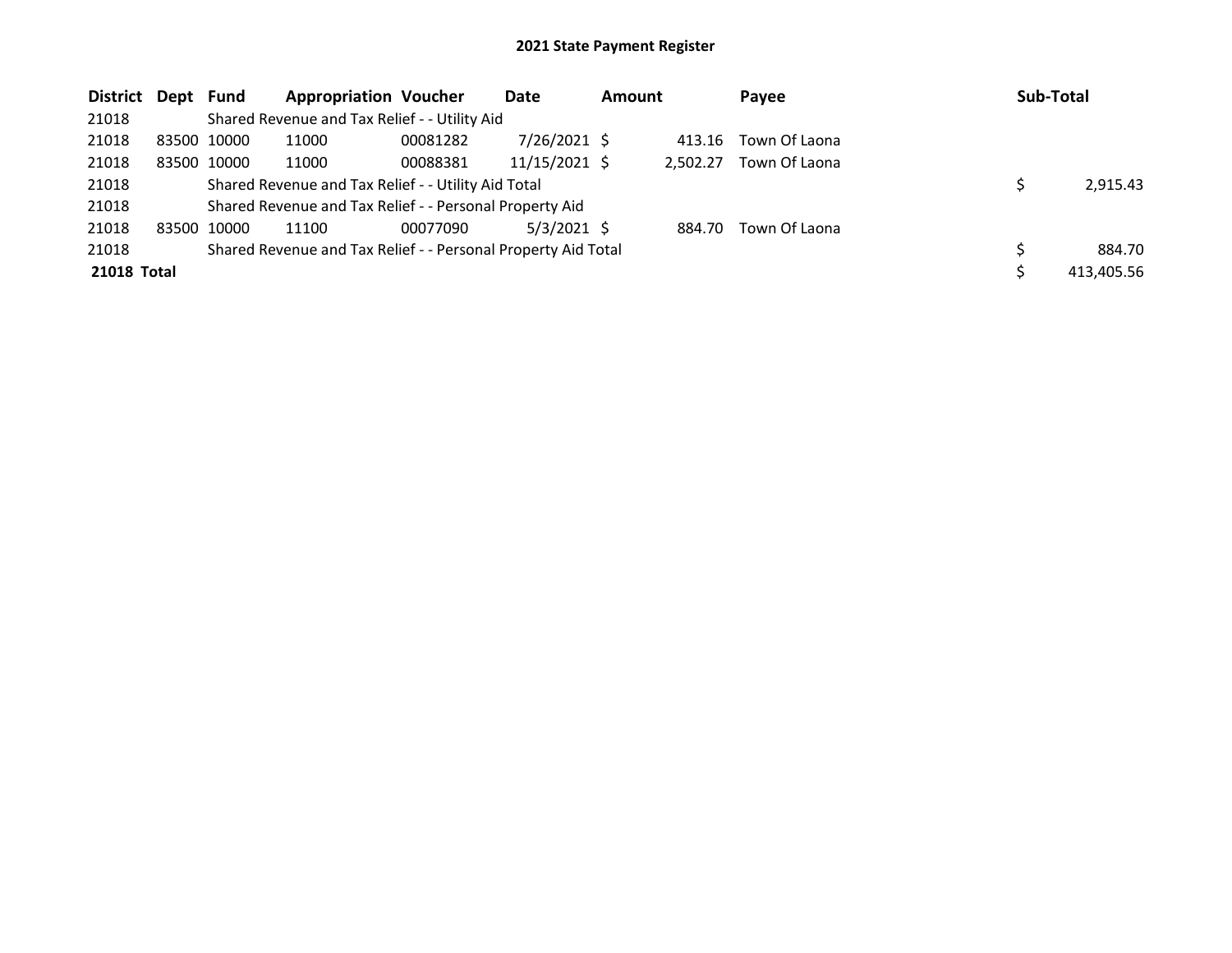| <b>District</b> | Dept Fund   |                                          | <b>Appropriation Voucher</b> |                                                                    | <b>Date</b>    | Amount |           | Payee                      | Sub-Total |            |
|-----------------|-------------|------------------------------------------|------------------------------|--------------------------------------------------------------------|----------------|--------|-----------|----------------------------|-----------|------------|
| 21020           |             |                                          |                              | Dept of Safety & Prof Services - - Fire Dues Distribution          |                |        |           |                            |           |            |
| 21020           |             | 16500 10000                              | 22500                        | 00040782                                                           | 7/16/2021 \$   |        |           | 5,124.04 Lincoln, Town of  |           |            |
| 21020           |             |                                          |                              | Dept of Safety & Prof Services - - Fire Dues Distribution Total    |                |        |           |                            | \$        | 5,124.04   |
| 21020           |             |                                          |                              | Dept of Natural Resources - - Aids In Lieu Of Taxes - Gener        |                |        |           |                            |           |            |
| 21020           |             | 37000 10000                              | 50300                        | 00457008                                                           | $1/15/2021$ \$ |        |           | 2,827.94 Lincoln, Town of  |           |            |
| 21020           |             | 37000 10000                              | 50300                        | 00476832                                                           | $4/21/2021$ \$ |        |           | 52.44 Lincoln, Town of     |           |            |
| 21020           |             |                                          |                              | Dept of Natural Resources - - Aids In Lieu Of Taxes - Gener Total  |                |        |           |                            | \$        | 2,880.38   |
| 21020           |             | Dept of Natural Resources - - Seg Earned |                              |                                                                    |                |        |           |                            |           |            |
| 21020           |             | 37000 21200                              | 100SE                        | 00456010                                                           | $1/12/2021$ \$ |        |           | 163.93 Lincoln, Town of    |           |            |
| 21020           |             |                                          |                              | Dept of Natural Resources - - Seg Earned Total                     |                |        |           |                            | \$        | 163.93     |
| 21020           |             |                                          |                              | Dept of Natural Resources - - Resaids - Cnty Forst, Cl & Mfl       |                |        |           |                            |           |            |
| 21020           |             | 37000 21200                              | 57100                        | 00487728                                                           | $6/14/2021$ \$ |        |           | 5,187.00 Lincoln, Town of  |           |            |
| 21020           |             |                                          |                              | Dept of Natural Resources - - Resaids - Cnty Forst, Cl & Mfl Total |                |        |           |                            | \$        | 5,187.00   |
| 21020           |             |                                          |                              | Dept of Natural Resources - - Aids In Lieu Of Taxes - Sum S        |                |        |           |                            |           |            |
| 21020           |             | 37000 21200                              | 57900                        | 00476830                                                           | $4/21/2021$ \$ |        | 1.80      | Lincoln, Town of           |           |            |
| 21020           |             | 37000 21200                              | 57900                        | 00476831                                                           | $4/21/2021$ \$ |        | 563.20    | Lincoln, Town of           |           |            |
| 21020           |             |                                          |                              | Dept of Natural Resources - - Aids In Lieu Of Taxes - Sum S Total  |                |        |           |                            | \$        | 565.00     |
| 21020           |             |                                          |                              | WI Dept of Transportation - - Trns Aids To Mnc.-Sf                 |                |        |           |                            |           |            |
| 21020           |             | 39500 21100                              | 19100                        | 00632223                                                           | $1/4/2021$ \$  |        |           | 51,903.00 Lincoln, Town of |           |            |
| 21020           |             | 39500 21100                              | 19100                        | 00667830                                                           | $4/5/2021$ \$  |        | 51,903.00 | Lincoln, Town of           |           |            |
| 21020           |             | 39500 21100                              | 19100                        | 00711318                                                           | 7/6/2021 \$    |        | 51,903.00 | Lincoln, Town of           |           |            |
| 21020           |             | 39500 21100                              | 19100                        | 00751877                                                           | 10/4/2021 \$   |        | 51,903.00 | Lincoln, Town of           |           |            |
| 21020           |             |                                          |                              | WI Dept of Transportation - - Trns Aids To Mnc.-Sf Total           |                |        |           |                            | \$        | 207,612.00 |
| 21020           |             |                                          |                              | Department of Revenue - - Gifts And Grants                         |                |        |           |                            |           |            |
| 21020           |             | 56600 10000                              | 12100                        | 00206663                                                           | $6/25/2021$ \$ |        |           | 47,781.20 Lincoln, Town of |           |            |
| 21020           |             |                                          |                              | Department of Revenue - - Gifts And Grants Total                   |                |        |           |                            | \$        | 47,781.20  |
| 21020           |             |                                          |                              | Shared Revenue and Tax Relief - - County And Municipal Aid         |                |        |           |                            |           |            |
| 21020           | 83500 10000 |                                          | 10500                        | 00081283                                                           | 7/26/2021 \$   |        |           | 2,610.35 Lincoln, Town of  |           |            |
| 21020           |             | 83500 10000                              | 10500                        | 00088382                                                           | 11/15/2021 \$  |        |           | 14,791.98 Lincoln, Town of |           |            |
| 21020           |             |                                          |                              | Shared Revenue and Tax Relief - - County And Municipal Aid Total   |                |        |           |                            | \$        | 17,402.33  |
| 21020           |             |                                          |                              | Shared Revenue and Tax Relief - - Exempt Computer Aid              |                |        |           |                            |           |            |
| 21020           |             | 83500 10000                              | 10900                        | 00083913                                                           | 7/26/2021 \$   |        |           | 11.43 Lincoln, Town of     |           |            |
| 21020           |             |                                          |                              | Shared Revenue and Tax Relief - - Exempt Computer Aid Total        |                |        |           |                            | \$        | 11.43      |
| 21020           |             |                                          |                              | Shared Revenue and Tax Relief - - Utility Aid                      |                |        |           |                            |           |            |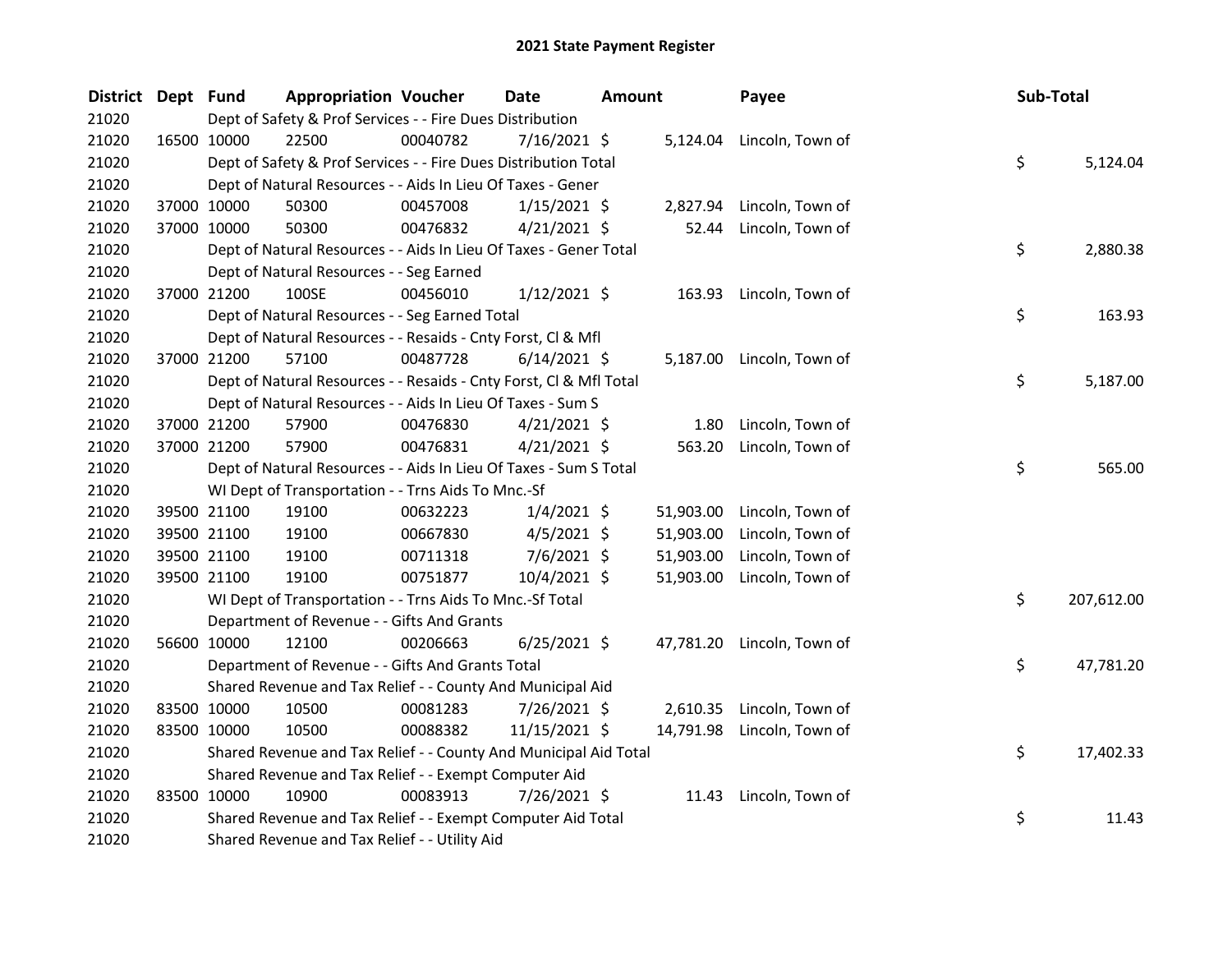| District Dept Fund |             | <b>Appropriation Voucher</b>                                  |          | Date          | <b>Amount</b> |        | Pavee            | <b>Sub-Total</b> |
|--------------------|-------------|---------------------------------------------------------------|----------|---------------|---------------|--------|------------------|------------------|
| 21020              | 83500 10000 | 11000                                                         | 00081283 | 7/26/2021 \$  |               | 138.13 | Lincoln, Town of |                  |
| 21020              | 83500 10000 | 11000                                                         | 00088382 | 11/15/2021 \$ |               | 797.01 | Lincoln, Town of |                  |
| 21020              |             | Shared Revenue and Tax Relief - - Utility Aid Total           |          |               |               |        |                  | 935.14           |
| 21020              |             | Shared Revenue and Tax Relief - - Personal Property Aid       |          |               |               |        |                  |                  |
| 21020              | 83500 10000 | 11100                                                         | 00077091 | $5/3/2021$ \$ |               | 94.62  | Lincoln, Town of |                  |
| 21020              |             | Shared Revenue and Tax Relief - - Personal Property Aid Total |          |               |               |        |                  | 94.62            |
| 21020 Total        |             |                                                               |          |               |               |        |                  | 287,757.07       |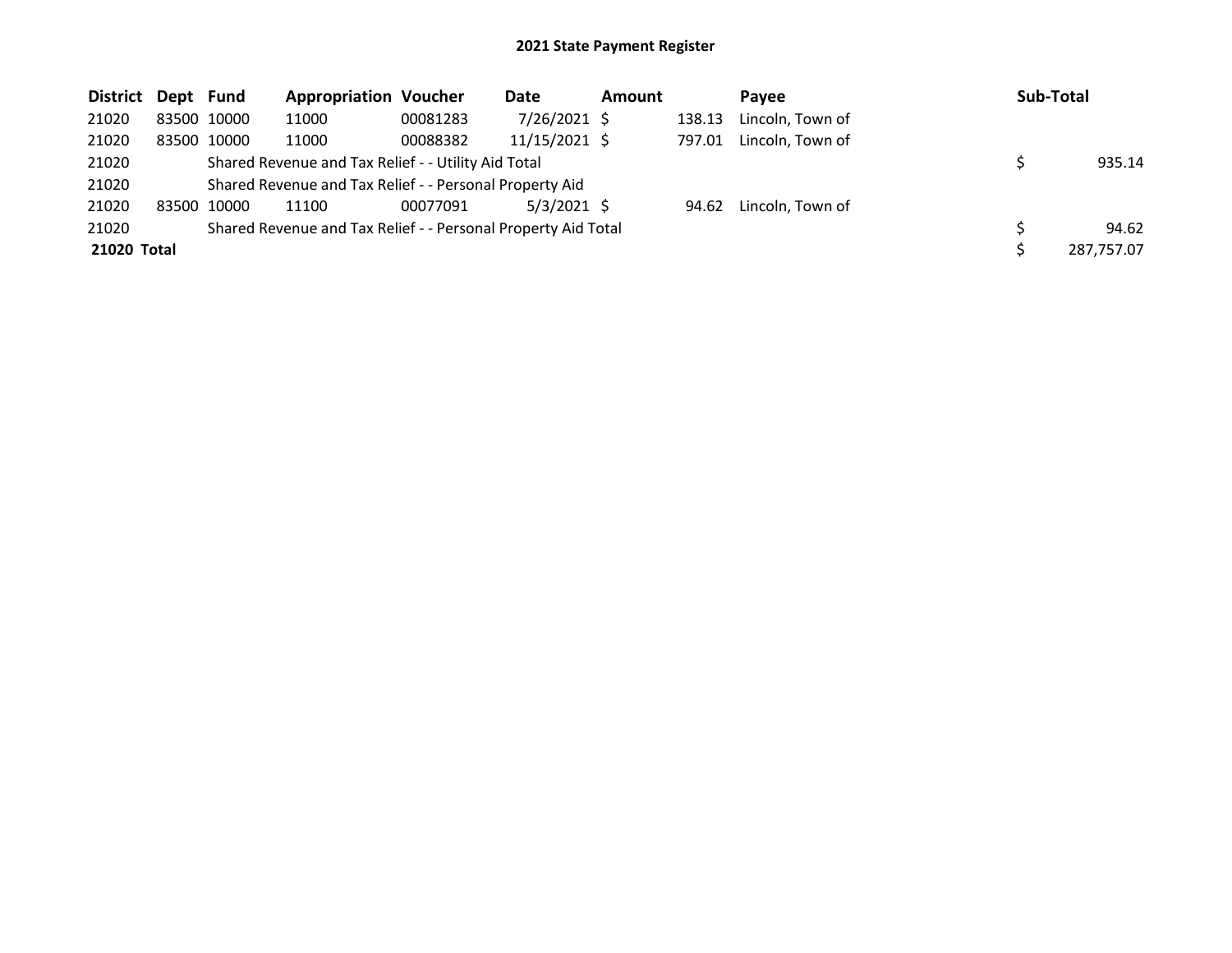| <b>District</b> | Dept Fund   |             | <b>Appropriation Voucher</b>                                       |          | <b>Date</b>    | <b>Amount</b> |           | Payee                       | Sub-Total |            |
|-----------------|-------------|-------------|--------------------------------------------------------------------|----------|----------------|---------------|-----------|-----------------------------|-----------|------------|
| 21022           |             |             | Dept of Safety & Prof Services - - Fire Dues Distribution          |          |                |               |           |                             |           |            |
| 21022           | 16500 10000 |             | 22500                                                              | 00040783 | $7/16/2021$ \$ |               |           | 6,182.59 Town Of Nashville  |           |            |
| 21022           |             |             | Dept of Safety & Prof Services - - Fire Dues Distribution Total    |          |                |               |           |                             | \$        | 6,182.59   |
| 21022           |             |             | Dept of Natural Resources - - Aids In Lieu Of Taxes - Gener        |          |                |               |           |                             |           |            |
| 21022           | 37000 10000 |             | 50300                                                              | 00456934 | $1/15/2021$ \$ |               | 969.23    | <b>Town Of Nashville</b>    |           |            |
| 21022           | 37000 10000 |             | 50300                                                              | 00475205 | $4/21/2021$ \$ |               | 81.04     | Town Of Nashville           |           |            |
| 21022           |             |             | Dept of Natural Resources - - Aids In Lieu Of Taxes - Gener Total  |          |                |               |           |                             | \$        | 1,050.27   |
| 21022           |             |             | Dept of Natural Resources - - Resaids - Cnty Forst, Cl & Mfl       |          |                |               |           |                             |           |            |
| 21022           |             | 37000 21200 | 57100                                                              | 00487729 | $6/14/2021$ \$ |               |           | 4,452.96 Town Of Nashville  |           |            |
| 21022           |             |             | Dept of Natural Resources - - Resaids - Cnty Forst, Cl & Mfl Total |          |                |               |           |                             | \$        | 4,452.96   |
| 21022           |             |             | Dept of Natural Resources - - Aids In Lieu Of Taxes - Sum S        |          |                |               |           |                             |           |            |
| 21022           | 37000 21200 |             | 57900                                                              | 00475202 | $4/21/2021$ \$ |               | 2.60      | Town Of Nashville           |           |            |
| 21022           | 37000 21200 |             | 57900                                                              | 00475203 | $4/21/2021$ \$ |               | 24.22     | Town Of Nashville           |           |            |
| 21022           | 37000 21200 |             | 57900                                                              | 00475204 | $4/21/2021$ \$ |               |           | 233.68 Town Of Nashville    |           |            |
| 21022           |             |             | Dept of Natural Resources - - Aids In Lieu Of Taxes - Sum S Total  |          |                |               |           |                             | \$        | 260.50     |
| 21022           |             |             | WI Dept of Transportation - - Trns Aids To Mnc.-Sf                 |          |                |               |           |                             |           |            |
| 21022           | 39500 21100 |             | 19100                                                              | 00632224 | $1/4/2021$ \$  |               |           | 45,562.95 Town Of Nashville |           |            |
| 21022           | 39500 21100 |             | 19100                                                              | 00667831 | $4/5/2021$ \$  |               |           | 45,562.95 Town Of Nashville |           |            |
| 21022           | 39500 21100 |             | 19100                                                              | 00711319 | $7/6/2021$ \$  |               |           | 45,562.95 Town Of Nashville |           |            |
| 21022           | 39500 21100 |             | 19100                                                              | 00751878 | $10/4/2021$ \$ |               |           | 45,562.95 Town Of Nashville |           |            |
| 21022           |             |             | WI Dept of Transportation - - Trns Aids To Mnc.-Sf Total           |          |                |               |           |                             | \$        | 182,251.80 |
| 21022           |             |             | Commissioners of Public Lands - - General Program Operations       |          |                |               |           |                             |           |            |
| 21022           |             | 50700 10000 | 10100                                                              | 00003504 | 1/29/2021 \$   |               |           | 310.05 Town Of Nashville    |           |            |
| 21022           |             |             | Commissioners of Public Lands - - General Program Operations Total |          |                |               |           |                             | \$        | 310.05     |
| 21022           |             |             | Elections Commission - - General Program Ops, GPR                  |          |                |               |           |                             |           |            |
| 21022           | 51000 10000 |             | 10100                                                              | 00005138 | $1/8/2021$ \$  |               |           | 95.15 Town Of Nashville     |           |            |
| 21022           |             |             | Elections Commission - - General Program Ops, GPR Total            |          |                |               |           |                             | \$        | 95.15      |
| 21022           |             |             | Department of Revenue - - Gifts And Grants                         |          |                |               |           |                             |           |            |
| 21022           | 56600 10000 |             | 12100                                                              | 00206664 | $6/25/2021$ \$ |               |           | 53,851.97 Town Of Nashville |           |            |
| 21022           |             |             | Department of Revenue - - Gifts And Grants Total                   |          |                |               |           |                             | \$        | 53,851.97  |
| 21022           |             |             | Shared Revenue and Tax Relief - - County And Municipal Aid         |          |                |               |           |                             |           |            |
| 21022           | 83500 10000 |             | 10500                                                              | 00081284 | 7/26/2021 \$   |               | 3,196.70  | Town Of Nashville           |           |            |
| 21022           | 83500 10000 |             | 10500                                                              | 00088383 | 11/15/2021 \$  |               | 18,114.63 | Town Of Nashville           |           |            |
| 21022           |             |             | Shared Revenue and Tax Relief - - County And Municipal Aid Total   |          |                |               |           |                             | \$        | 21,311.33  |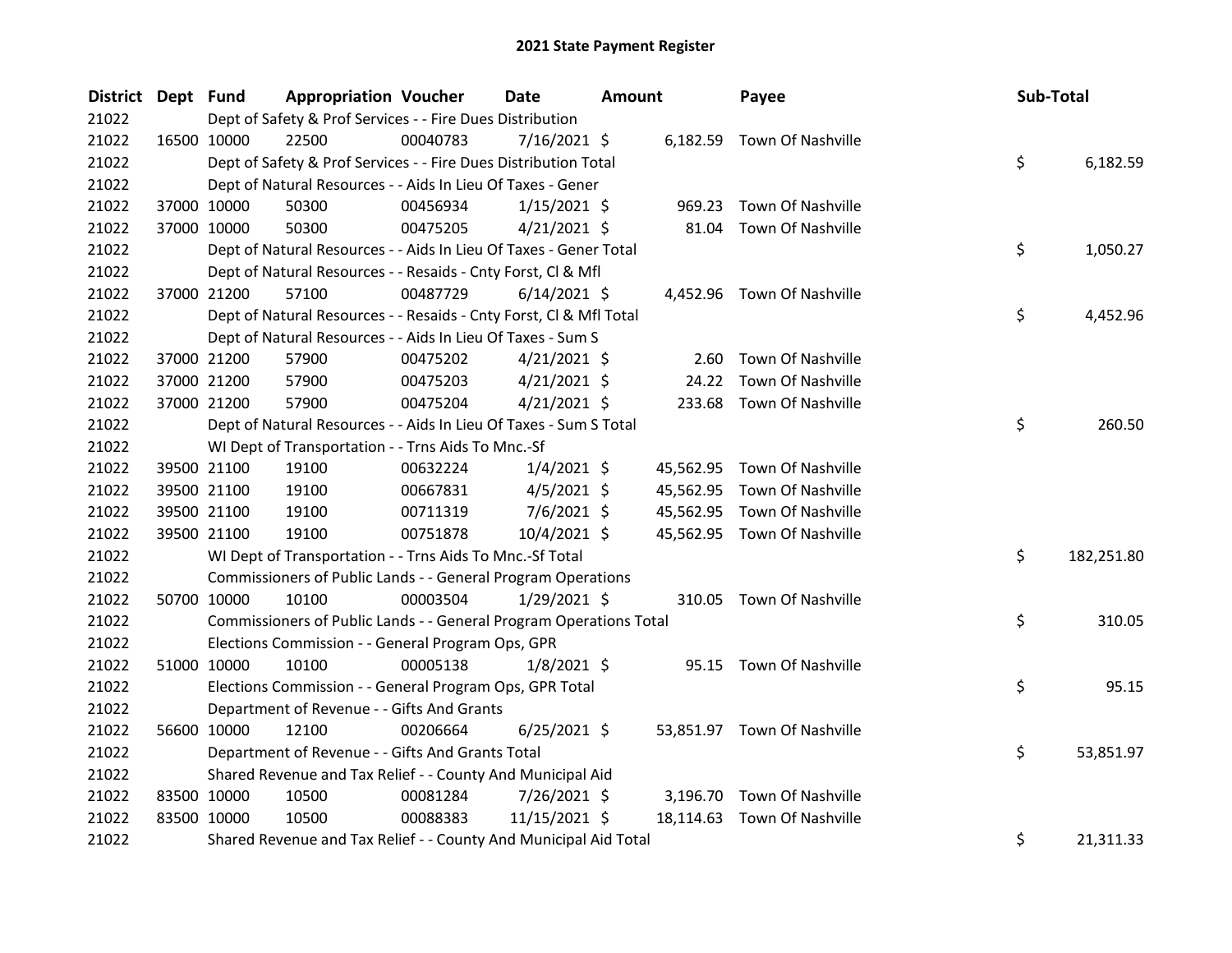| <b>District</b> | Dept Fund |       | <b>Appropriation Voucher</b>                                  |          | Date           | <b>Amount</b> |       | Payee             | Sub-Total |            |
|-----------------|-----------|-------|---------------------------------------------------------------|----------|----------------|---------------|-------|-------------------|-----------|------------|
| 21022           |           |       | Shared Revenue and Tax Relief - - Exempt Computer Aid         |          |                |               |       |                   |           |            |
| 21022           | 83500     | 10000 | 10900                                                         | 00083914 | $7/26/2021$ \$ |               | 5.19  | Town Of Nashville |           |            |
| 21022           |           |       | Shared Revenue and Tax Relief - - Exempt Computer Aid Total   |          |                |               |       |                   |           | 5.19       |
| 21022           |           |       | Shared Revenue and Tax Relief - - Personal Property Aid       |          |                |               |       |                   |           |            |
| 21022           | 83500     | 10000 | 11100                                                         | 00077092 | $5/3/2021$ \$  |               | 36.34 | Town Of Nashville |           |            |
| 21022           |           |       | Shared Revenue and Tax Relief - - Personal Property Aid Total |          |                |               |       |                   |           | 36.34      |
| 21022 Total     |           |       |                                                               |          |                |               |       |                   |           | 269,808.15 |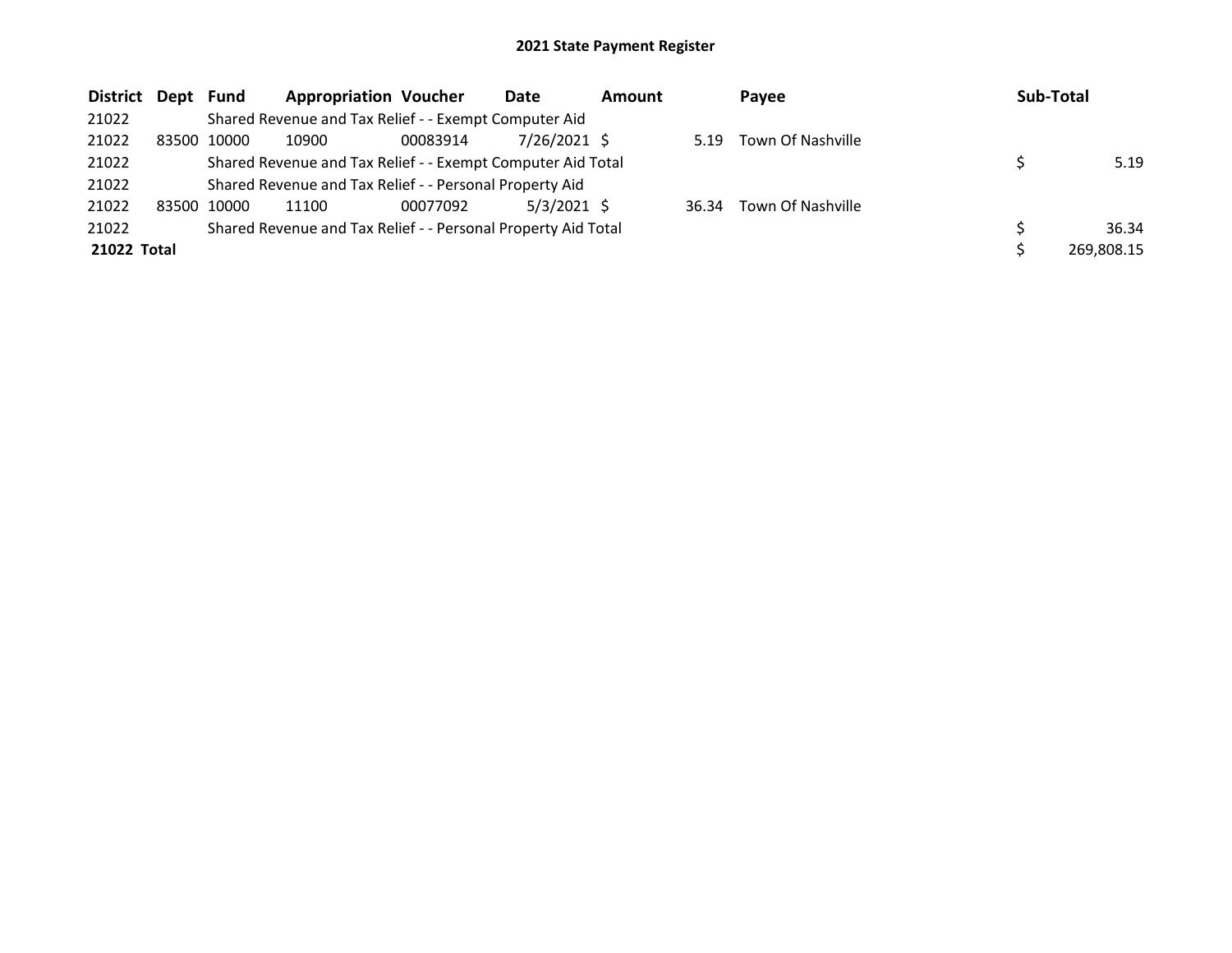| <b>District</b> | Dept Fund |             | <b>Appropriation Voucher</b>                                         |          | Date           | <b>Amount</b> |           | Payee                          | Sub-Total |            |
|-----------------|-----------|-------------|----------------------------------------------------------------------|----------|----------------|---------------|-----------|--------------------------------|-----------|------------|
| 21024           |           |             | Dept of Safety & Prof Services - - Fire Dues Distribution            |          |                |               |           |                                |           |            |
| 21024           |           | 16500 10000 | 22500                                                                | 00040784 | 7/16/2021 \$   |               |           | 292.22 Town Of Popple River    |           |            |
| 21024           |           |             | Dept of Safety & Prof Services - - Fire Dues Distribution Total      |          |                |               |           |                                | \$        | 292.22     |
| 21024           |           |             | Dept of Natural Resources - - Aids In Lieu Of Taxes - Gener          |          |                |               |           |                                |           |            |
| 21024           |           | 37000 10000 | 50300                                                                | 00456939 | $1/15/2021$ \$ |               |           | 480.95 Town Of Popple River    |           |            |
| 21024           |           |             | Dept of Natural Resources - - Aids In Lieu Of Taxes - Gener Total    |          |                |               |           |                                | \$        | 480.95     |
| 21024           |           |             | Dept of Natural Resources - - Resaids - Cnty Forst, Cl & Mfl         |          |                |               |           |                                |           |            |
| 21024           |           | 37000 21200 | 57100                                                                | 00487730 | $6/14/2021$ \$ |               |           | 542.90 Town Of Popple River    |           |            |
| 21024           |           |             | Dept of Natural Resources - - Resaids - Cnty Forst, CI & Mfl Total   |          |                |               |           |                                | \$        | 542.90     |
| 21024           |           |             | Dept of Natural Resources - - Resaids - Pymt In Lieu Tax Fed         |          |                |               |           |                                |           |            |
| 21024           |           | 37000 21200 | 58400                                                                | 00510810 | $9/28/2021$ \$ |               |           | 63,771.32 Town Of Popple River |           |            |
| 21024           |           |             | Dept of Natural Resources - - Resaids - Pymt In Lieu Tax Fed Total   |          |                |               |           |                                | \$        | 63,771.32  |
| 21024           |           |             | WI Dept of Transportation - - Trns Aids To Mnc.-Sf                   |          |                |               |           |                                |           |            |
| 21024           |           | 39500 21100 | 19100                                                                | 00632225 | $1/4/2021$ \$  |               | 18,105.35 | Town Of Popple River           |           |            |
| 21024           |           | 39500 21100 | 19100                                                                | 00667832 | $4/5/2021$ \$  |               | 18,105.35 | Town Of Popple River           |           |            |
| 21024           |           | 39500 21100 | 19100                                                                | 00711320 | 7/6/2021 \$    |               | 18,105.35 | Town Of Popple River           |           |            |
| 21024           |           | 39500 21100 | 19100                                                                | 00751879 | 10/4/2021 \$   |               |           | 18,105.37 Town Of Popple River |           |            |
| 21024           |           |             | WI Dept of Transportation - - Trns Aids To Mnc.-Sf Total             |          |                |               |           |                                | \$        | 72,421.42  |
| 21024           |           |             | WI Dept of Transportation - - Supplemental Transportation Aids       |          |                |               |           |                                |           |            |
| 21024           |           | 39500 21100 | 19600                                                                | 00633670 | $1/4/2021$ \$  |               | 12,780.25 | Town Of Popple River           |           |            |
| 21024           |           |             | WI Dept of Transportation - - Supplemental Transportation Aids Total |          |                |               |           |                                | \$        | 12,780.25  |
| 21024           |           |             | Department of Revenue - - Gifts And Grants                           |          |                |               |           |                                |           |            |
| 21024           |           | 56600 10000 | 12100                                                                | 00206665 | $6/25/2021$ \$ |               |           | 2,250.37 Town Of Popple River  |           |            |
| 21024           |           |             | Department of Revenue - - Gifts And Grants Total                     |          |                |               |           |                                | \$        | 2,250.37   |
| 21024           |           |             | Shared Revenue and Tax Relief - - County And Municipal Aid           |          |                |               |           |                                |           |            |
| 21024           |           | 83500 10000 | 10500                                                                | 00081285 | 7/26/2021 \$   |               | 90.89     | Town Of Popple River           |           |            |
| 21024           |           | 83500 10000 | 10500                                                                | 00088384 | 11/15/2021 \$  |               | 515.05    | Town Of Popple River           |           |            |
| 21024           |           |             | Shared Revenue and Tax Relief - - County And Municipal Aid Total     |          |                |               |           |                                | \$        | 605.94     |
| 21024 Total     |           |             |                                                                      |          |                |               |           |                                | \$        | 153,145.37 |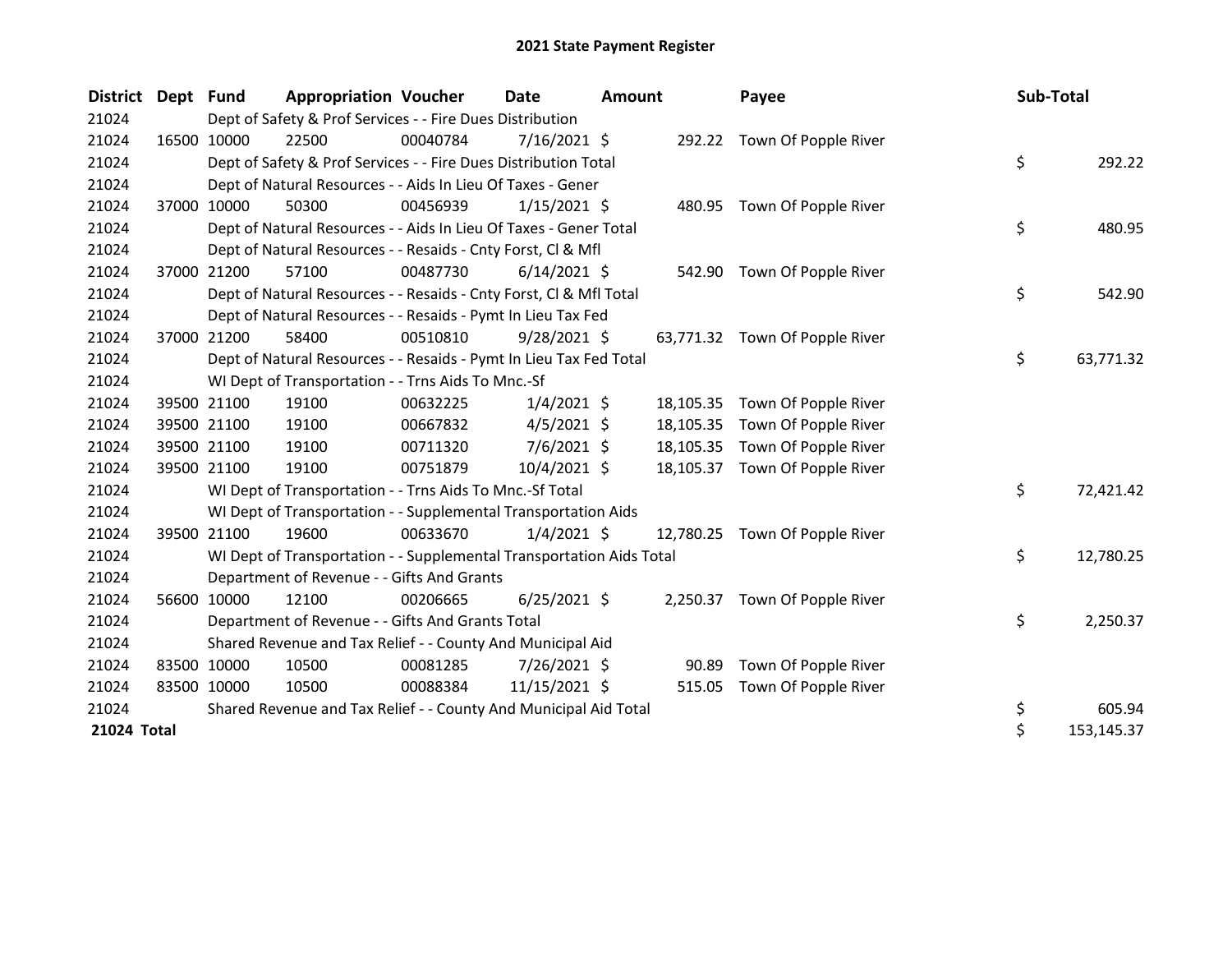| District Dept Fund |             |                                                                      | <b>Appropriation Voucher</b> | <b>Date</b>    | <b>Amount</b> |       | Payee                  | Sub-Total |           |
|--------------------|-------------|----------------------------------------------------------------------|------------------------------|----------------|---------------|-------|------------------------|-----------|-----------|
| 21026              |             | Dept of Safety & Prof Services - - Fire Dues Distribution            |                              |                |               |       |                        |           |           |
| 21026              |             | 22500<br>16500 10000                                                 | 00040785                     | 7/16/2021 \$   |               |       | 525.75 Town Of Ross    |           |           |
| 21026              |             | Dept of Safety & Prof Services - - Fire Dues Distribution Total      |                              |                |               |       |                        | \$        | 525.75    |
| 21026              |             | Dept of Natural Resources - - Aids In Lieu Of Taxes - Gener          |                              |                |               |       |                        |           |           |
| 21026              |             | 37000 10000<br>50300                                                 | 00456967                     | $1/15/2021$ \$ |               |       | 991.67 Town Of Ross    |           |           |
| 21026              |             | Dept of Natural Resources - - Aids In Lieu Of Taxes - Gener Total    |                              |                |               |       |                        | \$        | 991.67    |
| 21026              |             | Dept of Natural Resources - - Resaids - Cnty Forst, Cl & Mfl         |                              |                |               |       |                        |           |           |
| 21026              |             | 57100<br>37000 21200                                                 | 00487731                     | $6/14/2021$ \$ |               |       | 1,842.39 Town Of Ross  |           |           |
| 21026              |             | Dept of Natural Resources - - Resaids - Cnty Forst, Cl & Mfl Total   |                              |                |               |       |                        | \$        | 1,842.39  |
| 21026              |             | Dept of Natural Resources - - Resaids - Pymt In Lieu Tax Fed         |                              |                |               |       |                        |           |           |
| 21026              |             | 37000 21200<br>58400                                                 | 00510811                     | $9/28/2021$ \$ |               |       | 17,557.16 Town Of Ross |           |           |
| 21026              |             | Dept of Natural Resources - - Resaids - Pymt In Lieu Tax Fed Total   |                              |                |               |       |                        | \$        | 17,557.16 |
| 21026              |             | WI Dept of Transportation - - Trns Aids To Mnc.-Sf                   |                              |                |               |       |                        |           |           |
| 21026              |             | 39500 21100<br>19100                                                 | 00632226                     | $1/4/2021$ \$  |               |       | 10,242.35 Town Of Ross |           |           |
| 21026              |             | 39500 21100<br>19100                                                 | 00667833                     | $4/5/2021$ \$  |               |       | 10,242.35 Town Of Ross |           |           |
| 21026              |             | 39500 21100<br>19100                                                 | 00711321                     | $7/6/2021$ \$  |               |       | 10,242.35 Town Of Ross |           |           |
| 21026              |             | 39500 21100<br>19100                                                 | 00751880                     | 10/4/2021 \$   |               |       | 10,242.38 Town Of Ross |           |           |
| 21026              |             | WI Dept of Transportation - - Trns Aids To Mnc.-Sf Total             |                              |                |               |       |                        | \$        | 40,969.43 |
| 21026              |             | WI Dept of Transportation - - Supplemental Transportation Aids       |                              |                |               |       |                        |           |           |
| 21026              |             | 39500 21100<br>19600                                                 | 00633671                     | $1/4/2021$ \$  |               |       | 7,229.90 Town Of Ross  |           |           |
| 21026              |             | WI Dept of Transportation - - Supplemental Transportation Aids Total |                              |                |               |       |                        | \$        | 7,229.90  |
| 21026              |             | Commissioners of Public Lands - - General Program Operations         |                              |                |               |       |                        |           |           |
| 21026              |             | 50700 10000<br>10100                                                 | 00003505                     | $1/29/2021$ \$ |               |       | 2,603.30 Town Of Ross  |           |           |
| 21026              |             | Commissioners of Public Lands - - General Program Operations Total   |                              |                |               |       |                        | \$        | 2,603.30  |
| 21026              |             | Department of Revenue - - Gifts And Grants                           |                              |                |               |       |                        |           |           |
| 21026              |             | 56600 10000<br>12100                                                 | 00206666                     | $6/25/2021$ \$ |               |       | 6,698.79 Town Of Ross  |           |           |
| 21026              |             | Department of Revenue - - Gifts And Grants Total                     |                              |                |               |       |                        | \$        | 6,698.79  |
| 21026              |             | Shared Revenue and Tax Relief - - County And Municipal Aid           |                              |                |               |       |                        |           |           |
| 21026              | 83500 10000 | 10500                                                                | 00081286                     | 7/26/2021 \$   |               |       | 3,559.92 Town Of Ross  |           |           |
| 21026              | 83500 10000 | 10500                                                                | 00088385                     | 11/15/2021 \$  |               |       | 20,172.86 Town Of Ross |           |           |
| 21026              |             | Shared Revenue and Tax Relief - - County And Municipal Aid Total     |                              |                |               |       |                        | \$        | 23,732.78 |
| 21026              |             | Shared Revenue and Tax Relief - - Exempt Computer Aid                |                              |                |               |       |                        |           |           |
| 21026              | 83500 10000 | 10900                                                                | 00083915                     | 7/26/2021 \$   |               | 28.06 | Town Of Ross           |           |           |
| 21026              |             | Shared Revenue and Tax Relief - - Exempt Computer Aid Total          |                              |                |               |       |                        | \$        | 28.06     |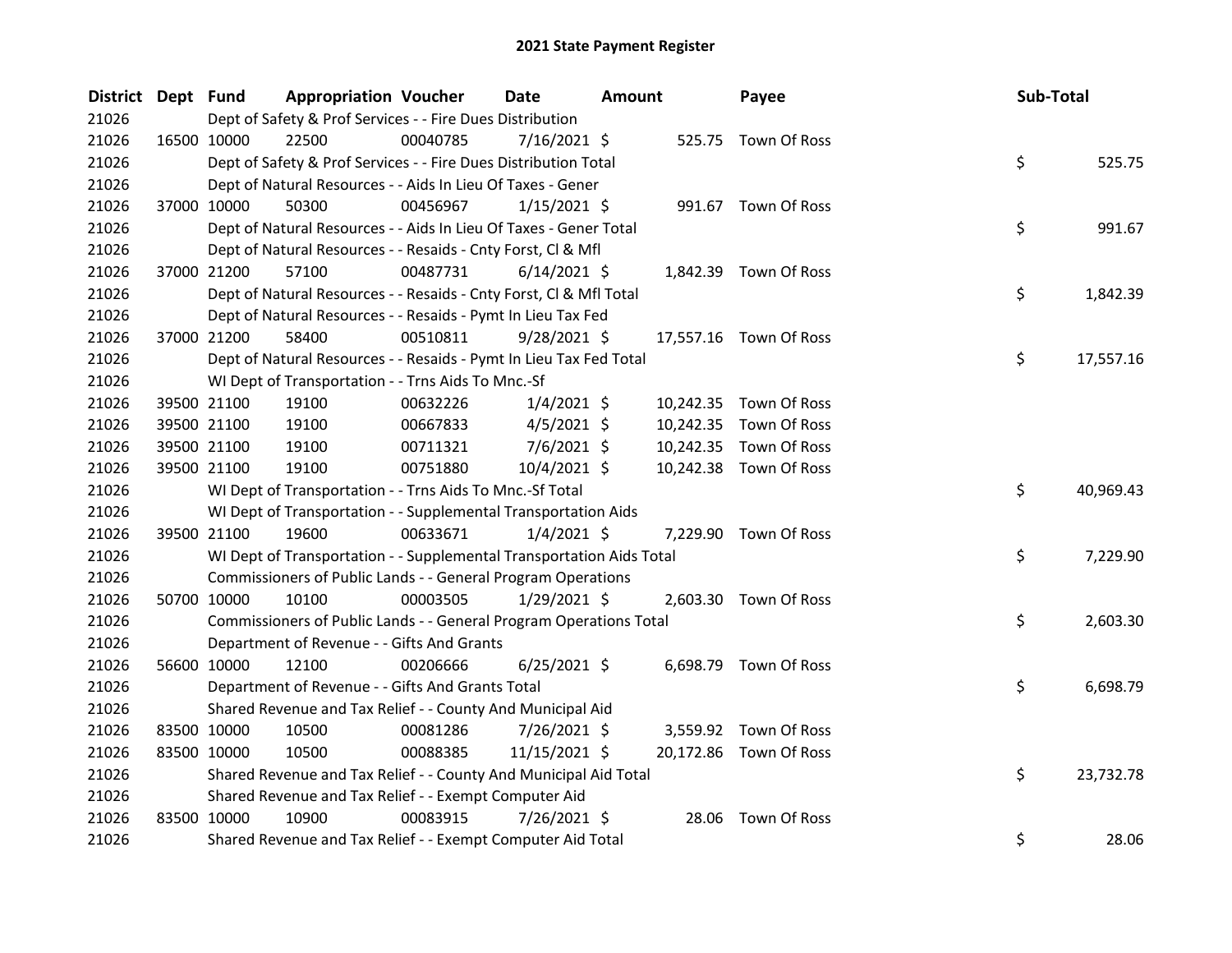| District Dept Fund |             | <b>Appropriation Voucher</b>                                  |          | Date        | Amount |      | <b>Pavee</b> | <b>Sub-Total</b> |
|--------------------|-------------|---------------------------------------------------------------|----------|-------------|--------|------|--------------|------------------|
| 21026              |             | Shared Revenue and Tax Relief - - Personal Property Aid       |          |             |        |      |              |                  |
| 21026              | 83500 10000 | 11100                                                         | 00077093 | 5/3/2021 \$ |        | 0.82 | Town Of Ross |                  |
| 21026              |             | Shared Revenue and Tax Relief - - Personal Property Aid Total |          |             |        |      |              | 0.82             |
| 21026 Total        |             |                                                               |          |             |        |      |              | 102,180.05       |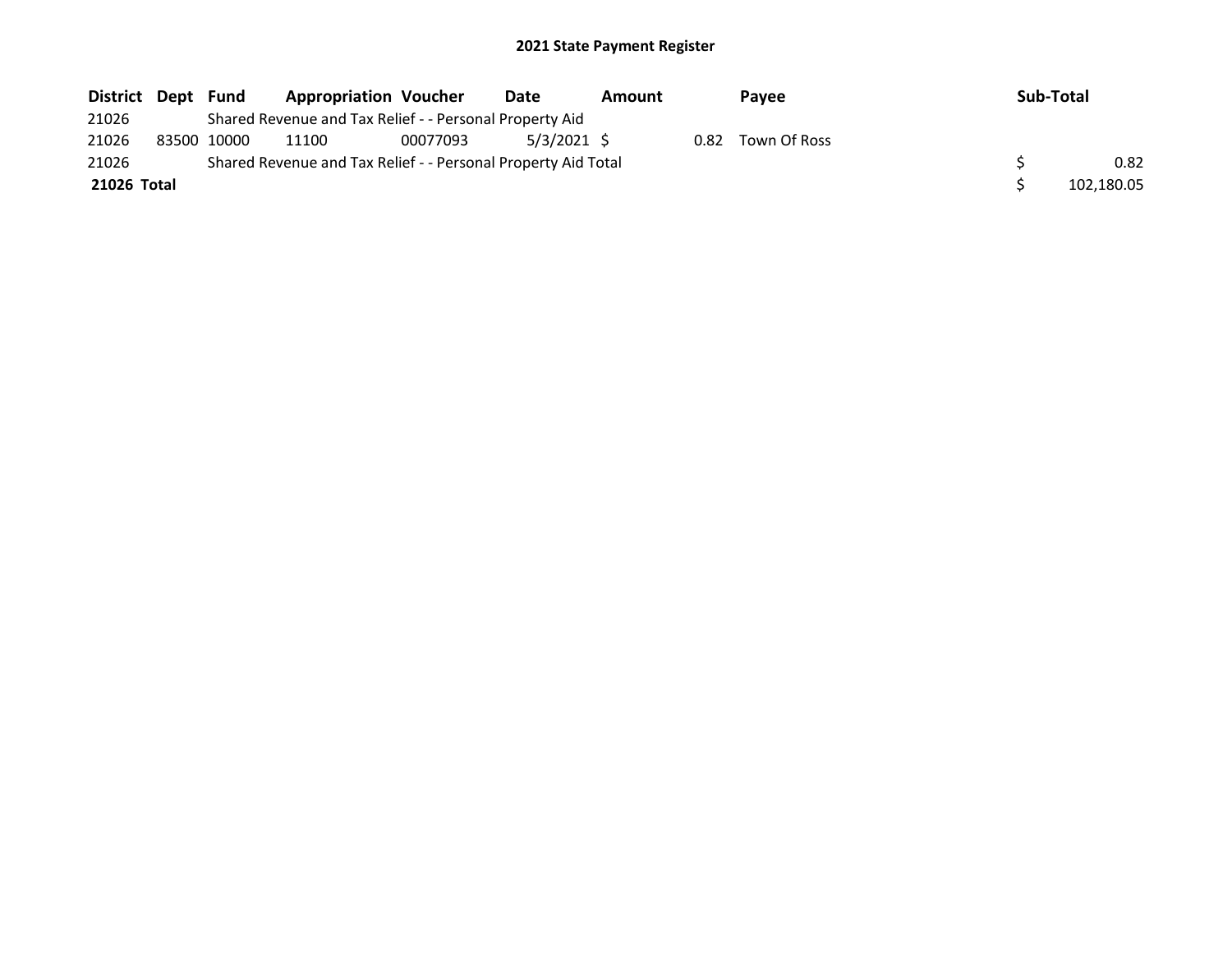| <b>District</b> | Dept Fund |                                                             | <b>Appropriation Voucher</b>                                       |          | Date           | Amount |                           |  | Sub-Total |            |  |
|-----------------|-----------|-------------------------------------------------------------|--------------------------------------------------------------------|----------|----------------|--------|---------------------------|--|-----------|------------|--|
| 21028           |           |                                                             | Dept of Safety & Prof Services - - Fire Dues Distribution          |          |                |        |                           |  |           |            |  |
| 21028           |           | 16500 10000                                                 | 22500                                                              | 00040786 | $7/16/2021$ \$ |        | 2,857.23 Town Of Wabeno   |  |           |            |  |
| 21028           |           |                                                             | Dept of Safety & Prof Services - - Fire Dues Distribution Total    |          |                |        |                           |  | \$        | 2,857.23   |  |
| 21028           |           | Dept of Natural Resources - - Aids In Lieu Of Taxes - Gener |                                                                    |          |                |        |                           |  |           |            |  |
| 21028           |           | 37000 10000                                                 | 50300                                                              | 00456992 | $1/15/2021$ \$ |        | 1,494.37 Town Of Wabeno   |  |           |            |  |
| 21028           |           |                                                             | Dept of Natural Resources - - Aids In Lieu Of Taxes - Gener Total  |          |                |        |                           |  | \$        | 1,494.37   |  |
| 21028           |           |                                                             | Dept of Natural Resources - - Resaids - Cnty Forst, Cl & Mfl       |          |                |        |                           |  |           |            |  |
| 21028           |           | 37000 21200                                                 | 57100                                                              | 00487732 | $6/14/2021$ \$ |        | 1,175.52 Town Of Wabeno   |  |           |            |  |
| 21028           |           |                                                             | Dept of Natural Resources - - Resaids - Cnty Forst, Cl & Mfl Total |          |                |        |                           |  | \$        | 1,175.52   |  |
| 21028           |           |                                                             | Dept of Natural Resources - - Resaids - Pymt In Lieu Tax Fed       |          |                |        |                           |  |           |            |  |
| 21028           |           | 37000 21200                                                 | 58400                                                              | 00510812 | $9/28/2021$ \$ |        | 123,227.58 Town Of Wabeno |  |           |            |  |
| 21028           |           |                                                             | Dept of Natural Resources - - Resaids - Pymt In Lieu Tax Fed Total |          |                |        |                           |  | \$        | 123,227.58 |  |
| 21028           |           |                                                             | WI Dept of Transportation - - Trns Aids To Mnc.-Sf                 |          |                |        |                           |  |           |            |  |
| 21028           |           | 39500 21100                                                 | 19100                                                              | 00632227 | $1/4/2021$ \$  |        | 47,849.31 Town Of Wabeno  |  |           |            |  |
| 21028           |           | 39500 21100                                                 | 19100                                                              | 00667834 | $4/5/2021$ \$  |        | 47,849.31 Town Of Wabeno  |  |           |            |  |
| 21028           |           | 39500 21100                                                 | 19100                                                              | 00711322 | $7/6/2021$ \$  |        | 47,849.31 Town Of Wabeno  |  |           |            |  |
| 21028           |           | 39500 21100                                                 | 19100                                                              | 00751881 | 10/4/2021 \$   |        | 47,849.31 Town Of Wabeno  |  |           |            |  |
| 21028           |           |                                                             | WI Dept of Transportation - - Trns Aids To Mnc.-Sf Total           |          |                |        |                           |  | \$        | 191,397.24 |  |
| 21028           |           |                                                             | Elections Commission - - General Program Ops, GPR                  |          |                |        |                           |  |           |            |  |
| 21028           |           | 51000 10000                                                 | 10100                                                              | 00005157 | $1/8/2021$ \$  |        | 142.05 Town Of Wabeno     |  |           |            |  |
| 21028           |           |                                                             | Elections Commission - - General Program Ops, GPR Total            |          |                |        |                           |  | \$        | 142.05     |  |
| 21028           |           |                                                             | Department of Revenue - - Gifts And Grants                         |          |                |        |                           |  |           |            |  |
| 21028           |           | 56600 10000                                                 | 12100                                                              | 00206667 | $6/25/2021$ \$ |        | 60,446.09 Town Of Wabeno  |  |           |            |  |
| 21028           |           |                                                             | Department of Revenue - - Gifts And Grants Total                   |          |                |        |                           |  | \$        | 60,446.09  |  |
| 21028           |           |                                                             | Shared Revenue and Tax Relief - - County And Municipal Aid         |          |                |        |                           |  |           |            |  |
| 21028           |           | 83500 10000                                                 | 10500                                                              | 00081287 | 7/26/2021 \$   |        | 12,125.02 Town Of Wabeno  |  |           |            |  |
| 21028           |           | 83500 10000                                                 | 10500                                                              | 00088386 | 11/15/2021 \$  |        | 79,446.80 Town Of Wabeno  |  |           |            |  |
| 21028           |           |                                                             | Shared Revenue and Tax Relief - - County And Municipal Aid Total   |          |                |        |                           |  | \$        | 91,571.82  |  |
| 21028           |           |                                                             | Shared Revenue and Tax Relief - - Exempt Computer Aid              |          |                |        |                           |  |           |            |  |
| 21028           |           | 83500 10000                                                 | 10900                                                              | 00083916 | 7/26/2021 \$   |        | 67.56 Town Of Wabeno      |  |           |            |  |
| 21028           |           |                                                             | Shared Revenue and Tax Relief - - Exempt Computer Aid Total        |          |                |        |                           |  | \$        | 67.56      |  |
| 21028           |           |                                                             | Shared Revenue and Tax Relief - - Utility Aid                      |          |                |        |                           |  |           |            |  |
| 21028           |           | 83500 10000                                                 | 11000                                                              | 00081287 | 7/26/2021 \$   |        | 456.77 Town Of Wabeno     |  |           |            |  |
| 21028           |           | 83500 10000                                                 | 11000                                                              | 00088386 | 11/15/2021 \$  |        | 4,600.70 Town Of Wabeno   |  |           |            |  |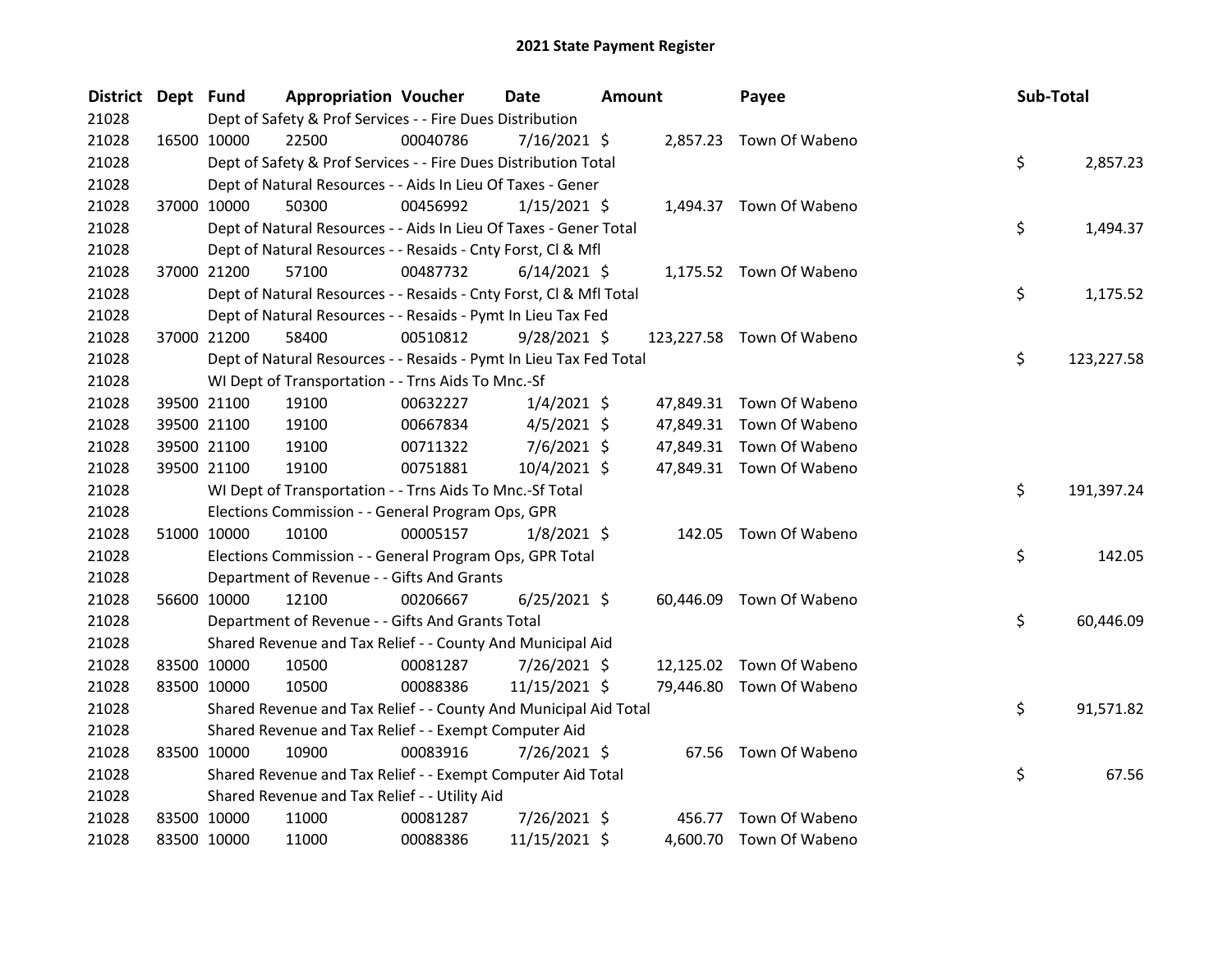| District Dept |  | Fund                                                          | <b>Appropriation Voucher</b> |          | Date          | Amount |        | Payee          |  | Sub-Total |          |
|---------------|--|---------------------------------------------------------------|------------------------------|----------|---------------|--------|--------|----------------|--|-----------|----------|
| 21028         |  | Shared Revenue and Tax Relief - - Utility Aid Total           |                              |          |               |        |        |                |  |           | 5,057.47 |
| 21028         |  | Shared Revenue and Tax Relief - - Personal Property Aid       |                              |          |               |        |        |                |  |           |          |
| 21028         |  | 83500 10000                                                   | 11100                        | 00077094 | $5/3/2021$ \$ |        | 139.95 | Town Of Wabeno |  |           |          |
| 21028         |  | Shared Revenue and Tax Relief - - Personal Property Aid Total |                              |          |               |        |        |                |  |           | 139.95   |
| 21028 Total   |  |                                                               |                              |          |               |        |        | 477.576.88     |  |           |          |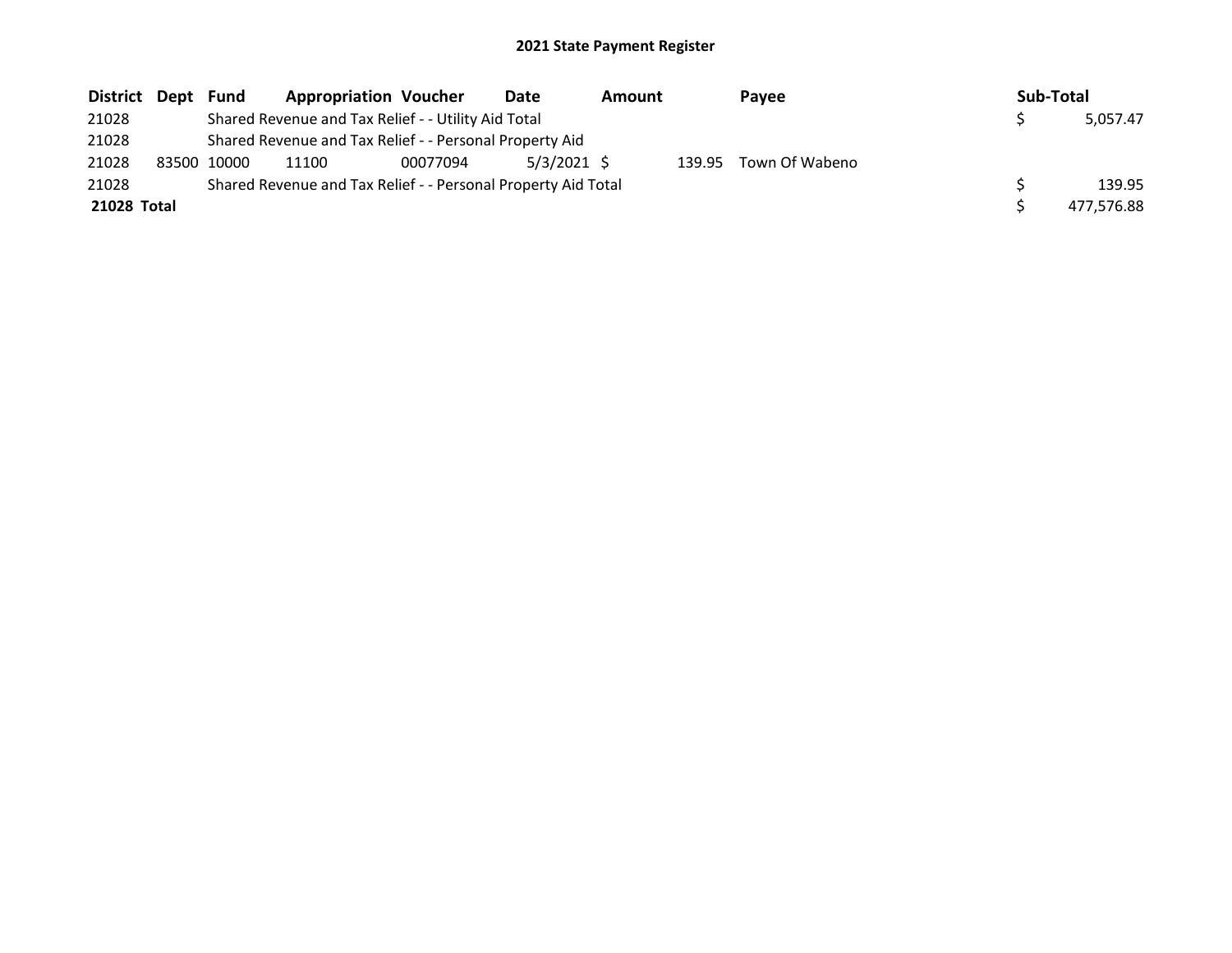| District Dept Fund | <b>Appropriation Voucher</b>                                       |          | <b>Date</b>    | <b>Amount</b> |           | Payee                    |  | Sub-Total |            |
|--------------------|--------------------------------------------------------------------|----------|----------------|---------------|-----------|--------------------------|--|-----------|------------|
| 21211              | Dept of Safety & Prof Services - - Fire Dues Distribution          |          |                |               |           |                          |  |           |            |
| 21211              | 22500<br>16500 10000                                               | 00040777 | 7/16/2021 \$   |               |           | 4,060.04 City Of Crandon |  |           |            |
| 21211              | Dept of Safety & Prof Services - - Fire Dues Distribution Total    |          |                |               |           |                          |  |           | 4,060.04   |
| 21211              | Dept of Natural Resources - - Aids In Lieu Of Taxes - Gener        |          |                |               |           |                          |  |           |            |
| 21211              | 37000 10000<br>50300                                               | 00456975 | $1/15/2021$ \$ |               |           | 356.02 City Of Crandon   |  |           |            |
| 21211              | Dept of Natural Resources - - Aids In Lieu Of Taxes - Gener Total  |          |                |               |           |                          |  | \$        | 356.02     |
| 21211              | Dept of Natural Resources - - Gen Program Ops-State Funds          |          |                |               |           |                          |  |           |            |
| 21211              | 37000 21200<br>16100                                               | 00457858 | $1/21/2021$ \$ |               | 25.64     | City Of Crandon          |  |           |            |
| 21211              | 37000 21200<br>16100                                               | 00498526 | 7/20/2021 \$   |               | 15.72     | City Of Crandon          |  |           |            |
| 21211              | 37000 21200<br>16100                                               | 00517777 | $11/5/2021$ \$ |               | 17.11     | City Of Crandon          |  |           |            |
| 21211              | Dept of Natural Resources - - Gen Program Ops-State Funds Total    |          |                |               |           |                          |  | \$        | 58.47      |
| 21211              | Dept of Natural Resources - - General Program Operations --        |          |                |               |           |                          |  |           |            |
| 21211              | 37000 21200<br>25400                                               | 00457858 | $1/21/2021$ \$ |               | 64.11     | City Of Crandon          |  |           |            |
| 21211              | 37000 21200<br>25400                                               | 00473926 | $4/16/2021$ \$ |               | 108.15    | City Of Crandon          |  |           |            |
| 21211              | 37000 21200<br>25400                                               | 00498526 | 7/20/2021 \$   |               | 78.57     | City Of Crandon          |  |           |            |
| 21211              | 37000 21200<br>25400                                               | 00517777 | 11/5/2021 \$   |               |           | 85.51 City Of Crandon    |  |           |            |
| 21211              | Dept of Natural Resources - - General Program Operations -- Total  |          |                |               |           |                          |  | \$        | 336.34     |
| 21211              | Dept of Natural Resources - - GPO--State Funds                     |          |                |               |           |                          |  |           |            |
| 21211              | 37000 21200<br>36100                                               | 00457858 | $1/21/2021$ \$ |               |           | 12.82 City Of Crandon    |  |           |            |
| 21211              | 37000 21200<br>36100                                               | 00498526 | 7/20/2021 \$   |               | 15.72     | City Of Crandon          |  |           |            |
| 21211              | 37000 21200<br>36100                                               | 00517777 | $11/5/2021$ \$ |               | 17.11     | City Of Crandon          |  |           |            |
| 21211              | Dept of Natural Resources - - GPO--State Funds Total               |          |                |               |           |                          |  | \$        | 45.65      |
| 21211              | Dept of Natural Resources - - Resaids - Cnty Forst, Cl & Mfl       |          |                |               |           |                          |  |           |            |
| 21211              | 37000 21200<br>57100                                               | 00487733 | $6/14/2021$ \$ |               | 77.29     | City Of Crandon          |  |           |            |
| 21211              | Dept of Natural Resources - - Resaids - Cnty Forst, Cl & Mfl Total |          |                |               |           |                          |  | \$        | 77.29      |
| 21211              | WI Dept of Transportation - - Trns Aids To Mnc.-Sf                 |          |                |               |           |                          |  |           |            |
| 21211              | 39500 21100<br>19100                                               | 00632228 | $1/4/2021$ \$  |               | 30,807.16 | City Of Crandon          |  |           |            |
| 21211              | 39500 21100<br>19100                                               | 00667835 | $4/5/2021$ \$  |               | 30,807.16 | City Of Crandon          |  |           |            |
| 21211              | 39500 21100<br>19100                                               | 00711323 | $7/6/2021$ \$  |               | 30,807.16 | City Of Crandon          |  |           |            |
| 21211              | 39500 21100<br>19100                                               | 00751882 | 10/4/2021 \$   |               | 30,807.16 | City Of Crandon          |  |           |            |
| 21211              | WI Dept of Transportation - - Trns Aids To Mnc.-Sf Total           |          |                |               |           |                          |  | \$        | 123,228.64 |
| 21211              | WI Dept of Transportation - - Loc Rd Imp Prg St Fd                 |          |                |               |           |                          |  |           |            |
| 21211              | 27800<br>39500 21100                                               | 00771059 | $11/5/2021$ \$ |               | 8,310.18  | City Of Crandon          |  |           |            |
| 21211              | WI Dept of Transportation - - Loc Rd Imp Prg St Fd Total           |          |                |               |           |                          |  | \$        | 8,310.18   |